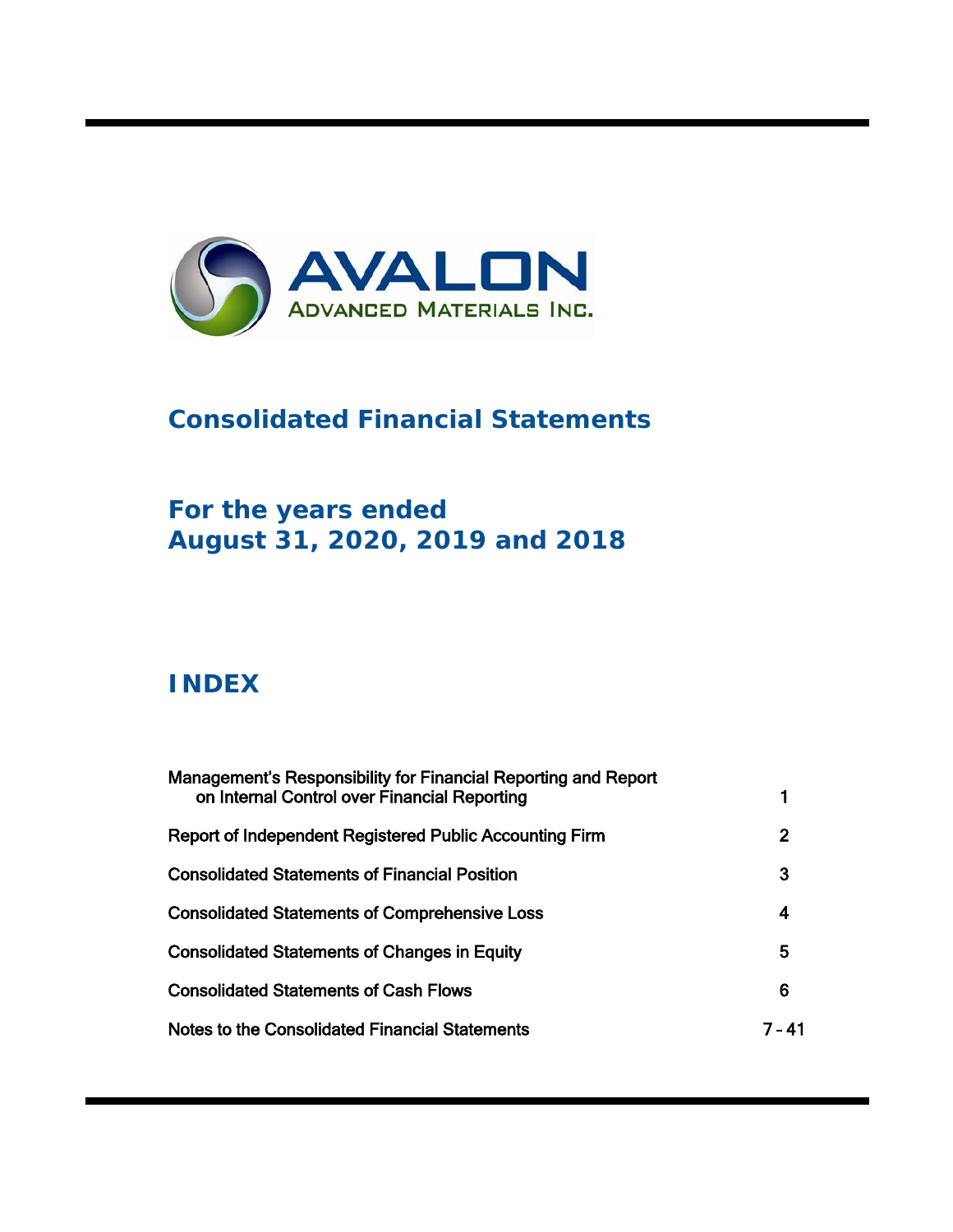# **Management's Report on Internal Control over Financial Reporting**

The Company's management is responsible for establishing and maintaining adequate internal control over financial reporting ("ICFR").

The Company's management assessed the effectiveness of the Company's ICFR as at August 31, 2020. The Company's management used the Committee of Sponsoring Organizations of the Treadway Commission (COSO 2013) framework to evaluate the effectiveness of the Company's ICFR. Based on management's assessment, the Company's internal control over financial reporting is effective as of August 31, 2020.

As at August 31, 2020, the Company is not required under the Exchange Act to obtain an audit on its ICFR under Section 404(b) of Sarbanes-Oxley Act of 2002. Accordingly, the Company's auditor, Ernst and Young LLP, Independent Registered Public Accounting Firm, has not performed an audit on the effectiveness of the Company's ICFR as at August 31, 2020 and has not issued an attestation report on management's assessment of the Company's ICFR.

"Donald S. Bubar" President and CEO

"R. James Andersen" CFO and Vice President Finance

Toronto, Ontario November 27, 2020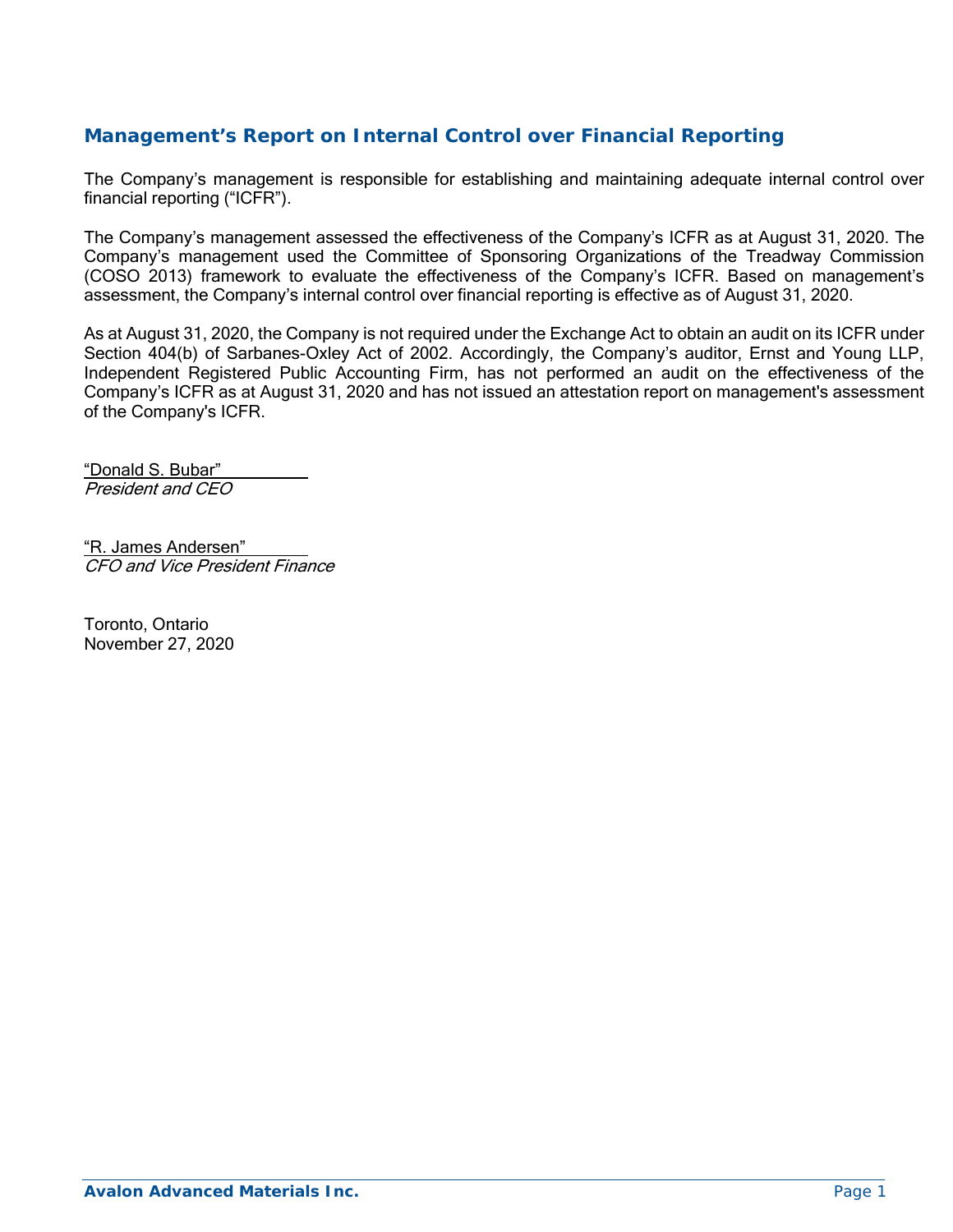

EY 100 Adelaide St W Toronto, ON M5J 0B3 Canada

 Tel: +1 416 864 1234 Fax: +1 416 864 1174 ey.com/ca

# Report of Independent Registered Public Accounting Firm

#### To the Shareholders and the Board of Directors of Avalon Advanced Materials Inc.:

#### Opinion on the Consolidated Financial Statements

We have audited the accompanying consolidated statements of financial position of Avalon Advanced Materials Inc. (the "Company") as of August 31, 2020 and 2019 the related consolidated statements of comprehensive loss, changes in equity, and cash flows for each of the three years in the period ended August 31, 2020, and the related notes (collectively referred to as the "consolidated financial statements"). In our opinion, the consolidated financial statements present fairly, in all material respects, the financial position of the Company as of August 31, 2020 and 2019, and its financial performance and its cash flows for each of the three years in the period ended August 31, in accordance with International Financial Reporting Standards as issued by the International Accounting Standards Board.

#### The Company's Ability to Continue as a Going Concern

The accompanying consolidated financial statements have been prepared assuming that the Company will continue as a going concern. As discussed in Note 1 to the consolidated financial statements, the company has incurred losses in the current and prior years, and has stated that there exists an uncertainty as to the Company's ability to raise additional funds on favourable terms in order to finance its planned activities and that these conditions indicate the existence of a material uncertainty that raises substantial doubt about the Company's ability to continue as a going concern. Management's evaluation of the events and conditions and management's plans regarding these matters are also described in Note 1. The consolidated financial statements do not include any adjustments to reflect the possible future effects on the recoverability and classification of assets or the amounts and classification of liabilities that might result from the outcome of this uncertainty.

#### Basis for Opinion

These consolidated financial statements are the responsibility of the Company's management. Our responsibility is to express an opinion on the Company's financial statements based on our audits. We are a public accounting firm registered with the Public Company Accounting Oversight Board (United States) (PCAOB) and are required to be independent with respect to the Company in accordance with the U.S. federal securities laws and the applicable rules and regulations of the Securities and Exchange Commission and the PCAOB.

We conducted our audits in accordance with the standards of the PCAOB. Those standards require that we plan and perform the audit to obtain reasonable assurance about whether the financial statements are free of material misstatement, whether due to error or fraud. The Company is not required to have, nor were we engaged to perform, an audit of its internal control over financial reporting. As part of our audits we are required to obtain an understanding of internal control over financial reporting but not for the purpose of expressing an opinion on the effectiveness of the Company's internal control over financial reporting. Accordingly, we express no such opinion.

Our audits included performing procedures to assess the risks of material misstatement of the financial statements, whether due to error or fraud, and performing procedures that respond to those risks. Such procedures included examining, on a test basis, evidence regarding the amounts and disclosures in the financial statements. Our audits also included evaluating the accounting principles used and significant estimates made by management, as well as evaluating the overall presentation of the financial statements. We believe that our audits provide a reasonable basis for our opinion.

Chartered Professional Accountants Licensed Public Accountants

We have served as the Company's auditor since 2017.

Toronto, Canada November 27, 2020

#### **Avalon Advanced Materials Inc.** Page 2 and 2 and 2 and 2 and 2 and 2 and 2 and 2 and 2 and 2 and 2 and 2 and 2 and 2 and 2 and 2 and 2 and 2 and 2 and 2 and 2 and 2 and 2 and 2 and 2 and 2 and 2 and 2 and 2 and 2 and 2 an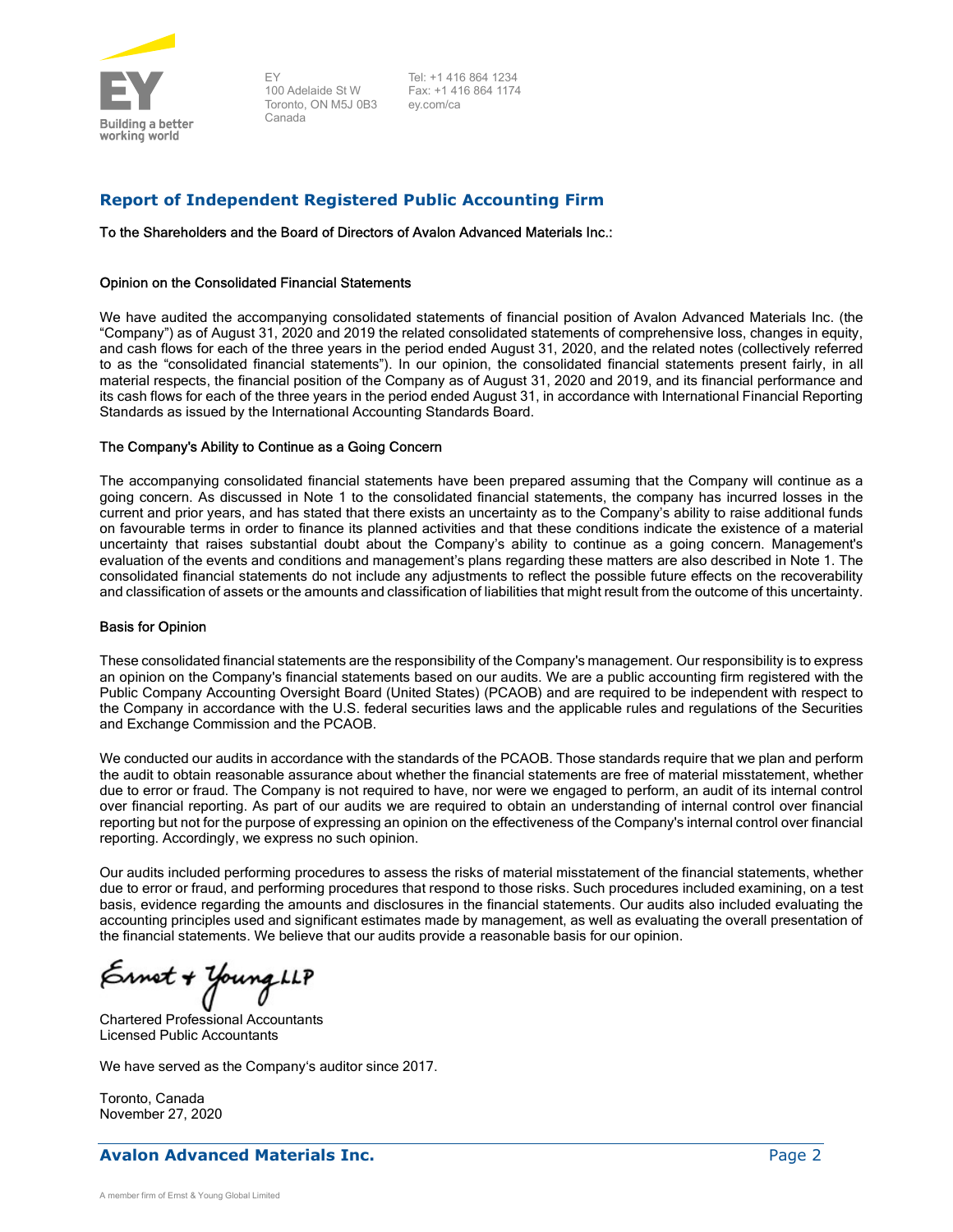# **Consolidated Statements of Financial Position (expressed in Canadian Dollars) As at August 31, 2020 and August 31, 2019**

|                                                       | 2020              | 2019              |
|-------------------------------------------------------|-------------------|-------------------|
| <b>Assets</b>                                         |                   |                   |
| <b>Current Assets</b>                                 |                   |                   |
| Cash and cash equivalents (note 4)                    | \$<br>1,295,723   | \$<br>1,881,841   |
| Other receivables                                     | 263,141           | 337,573           |
| Prepaid expenses and deposits                         | 118,536           | 140,720           |
| Asset held for sale (note 5)                          |                   | 2,605,147         |
|                                                       | 1,677,400         | 4,965,281         |
| <b>Non-Current Assets</b>                             |                   |                   |
| Exploration and evaluation assets (note 6)            | 12,083,199        | 17,065,203        |
| Property, plant and equipment (note 7)                | 102,836,885       | 101,981,838       |
|                                                       | 114,920,084       | 119,047,041       |
|                                                       | \$<br>116,597,484 | \$<br>124,012,322 |
| <b>Liabilities</b>                                    |                   |                   |
| <b>Current Liabilities</b>                            |                   |                   |
| Accounts payable                                      | \$<br>153,743     | \$<br>151,318     |
| <b>Accrued liabilities</b>                            | 574,383           | 922,474           |
| Deferred flow-through share premium (note 8)          | 136,800           | 47,481            |
| Deferred asset sale proceeds (note 7a)                |                   | 3,200,000         |
| Current portion of lease obligation (note 9)          | 178,893           |                   |
|                                                       | 1,043,819         | 4,321,273         |
| <b>Non-Current Liabilities</b>                        |                   |                   |
| Lease obligation (note 9)                             | 688,574           |                   |
| Convertible note payable (note 10)                    |                   | 175,000           |
| Convertible redeemable preferred shares (note 11)     |                   | 958,125           |
| Derivative liabilities (note 12)                      | 59,827            | 27,069            |
| Site closure and reclamation provisions (note 13)     | 303,600           | 303,600           |
|                                                       | 1,052,001         | 1,463,794         |
|                                                       | 2,095,820         | 5,785,067         |
| <b>Shareholders' Equity</b>                           |                   |                   |
| Share Capital (note 14b)                              | 179,329,547       | 177,802,700       |
| Reserve for Warrants (note 14c)                       | 4,336,481         | 4,330,037         |
| Reserve for Share Based Payments (note 14d)           | 17,333,864        | 17,225,482        |
| Reserve for Brokers' Compensation Warrants (note 14e) | 286,000           | 286,000           |
| <b>Accumulated Deficit</b>                            | (86, 784, 228)    | (81, 416, 964)    |
|                                                       | 114,501,664       | 118,227,255       |
|                                                       | \$<br>116,597,484 | \$<br>124,012,322 |

The accompanying notes are an integral part of these consolidated financial statements. Commitments (note 22)

Approved on behalf of the Board

"Donald S. Bubar" , Director

"Alan Ferry" , Director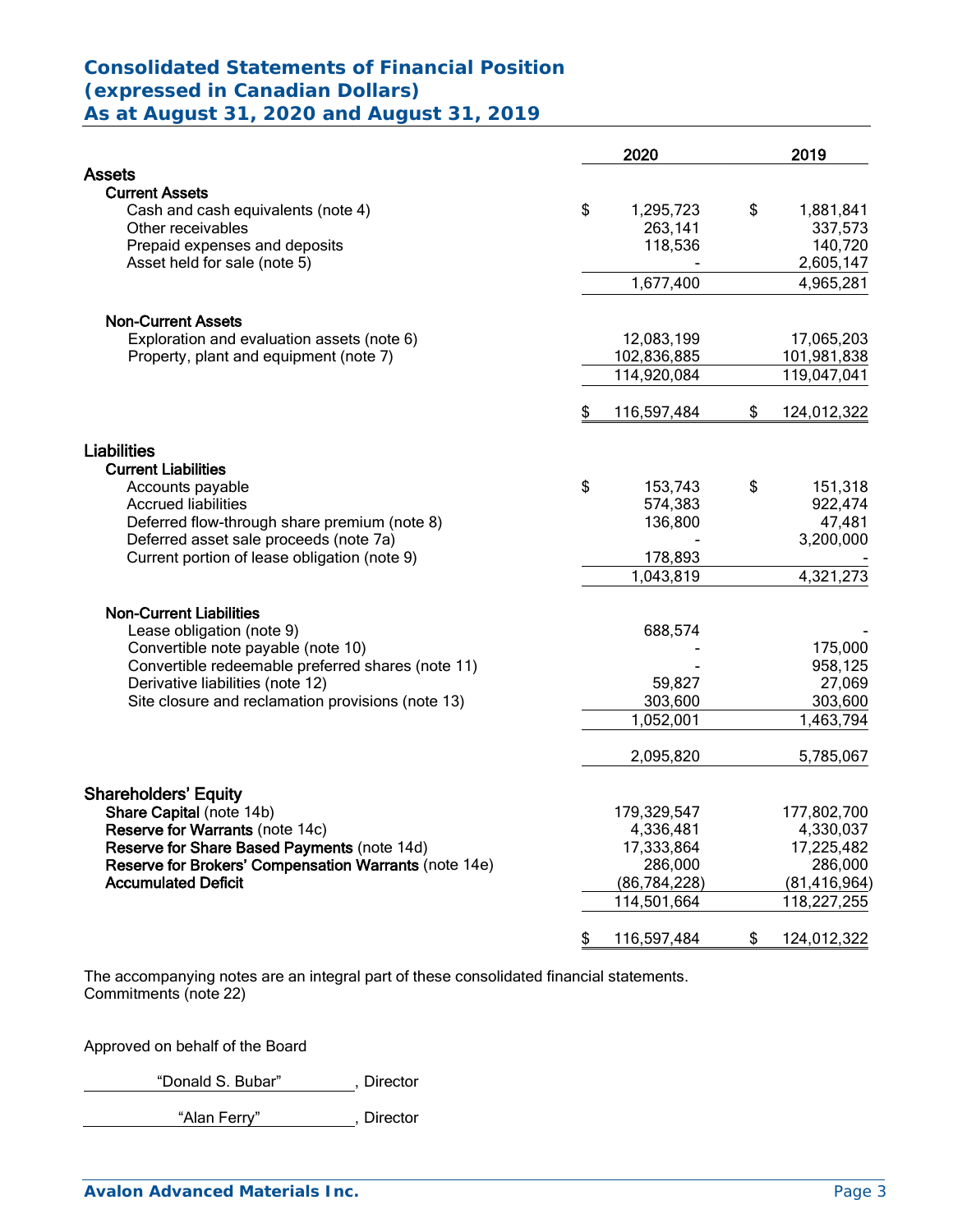# **Consolidated Statements of Comprehensive Loss (expressed in Canadian Dollars, except number of shares) For the years ended August 31**

|                                                                                                                                                        |    | 2020                                      | 2019 | 2018                                  |                             |
|--------------------------------------------------------------------------------------------------------------------------------------------------------|----|-------------------------------------------|------|---------------------------------------|-----------------------------|
| Revenue                                                                                                                                                |    |                                           |      |                                       |                             |
| Interest<br>Management fees (note 7a)                                                                                                                  | \$ | 24,787<br>109,351                         | \$   | 42,819<br>10,204                      | \$<br>61,777                |
|                                                                                                                                                        |    | 134,138                                   |      | 53,023                                | 61,777                      |
| <b>Expenses</b>                                                                                                                                        |    |                                           |      |                                       |                             |
| Corporate and administrative (note 15)<br>Impairment loss on exploration and evaluation                                                                |    | 1,828,971                                 |      | 2,415,003                             | 2,724,759                   |
| assets (note 6)<br>General exploration<br>Depreciation (note 7)<br>Share based compensation (note 14d)                                                 |    | 5,587,210<br>127,353<br>163,292<br>99,033 |      | 639,034<br>11,861<br>20,617<br>78,844 | 17,269<br>18,538<br>149,286 |
| Interest on lease obligation<br>Foreign exchange loss<br>Financing transaction costs (note 10, 11)<br>Increase in fair value of convertible redeemable |    | 43,530<br>622<br>39,375                   |      | 1,435<br>177,503<br>376,688           | 2,705<br>634,912<br>535,500 |
| preferred shares (note 11)<br>Increase (Decrease) in fair value of derivative<br>liabilities (note 12)                                                 |    | 32,758                                    |      | (126, 951)                            | (562, 216)                  |
|                                                                                                                                                        |    | 7,922,144                                 |      | 3,594,034                             | 3,520,753                   |
| Net Loss before the Undernoted item<br>Gain on Sale of Property, Plant and                                                                             |    | (7,788,006)                               |      | (3,541,011)                           | (3,458,976)                 |
| Equipment (note 7a)                                                                                                                                    |    | 2,373,261                                 |      |                                       |                             |
| Net Loss before Income Taxes                                                                                                                           |    | (5,414,745)                               |      | (3,541,011)                           | (3,458,976)                 |
| Deferred Income Tax Recoveries (note 20)                                                                                                               |    | 47,481                                    |      | 154,676                               | 218,232                     |
| <b>Net Loss and Total Comprehensive</b><br>Loss for the year                                                                                           | \$ | (5, 367, 264)                             | \$   | (3,386,335)                           | \$<br>(3, 240, 744)         |
| Loss per Share - Basic and Diluted (note 21)                                                                                                           | \$ | (0.016)                                   | \$   | (0.012)                               | \$<br>(0.015)               |
| <b>Weighted Average Number of Common Shares</b><br><b>Outstanding - Basic and Diluted</b>                                                              |    | 334,332,582                               |      | 275,760,316                           | 215, 152, 381               |

The accompanying notes are an integral part of these consolidated financial statements.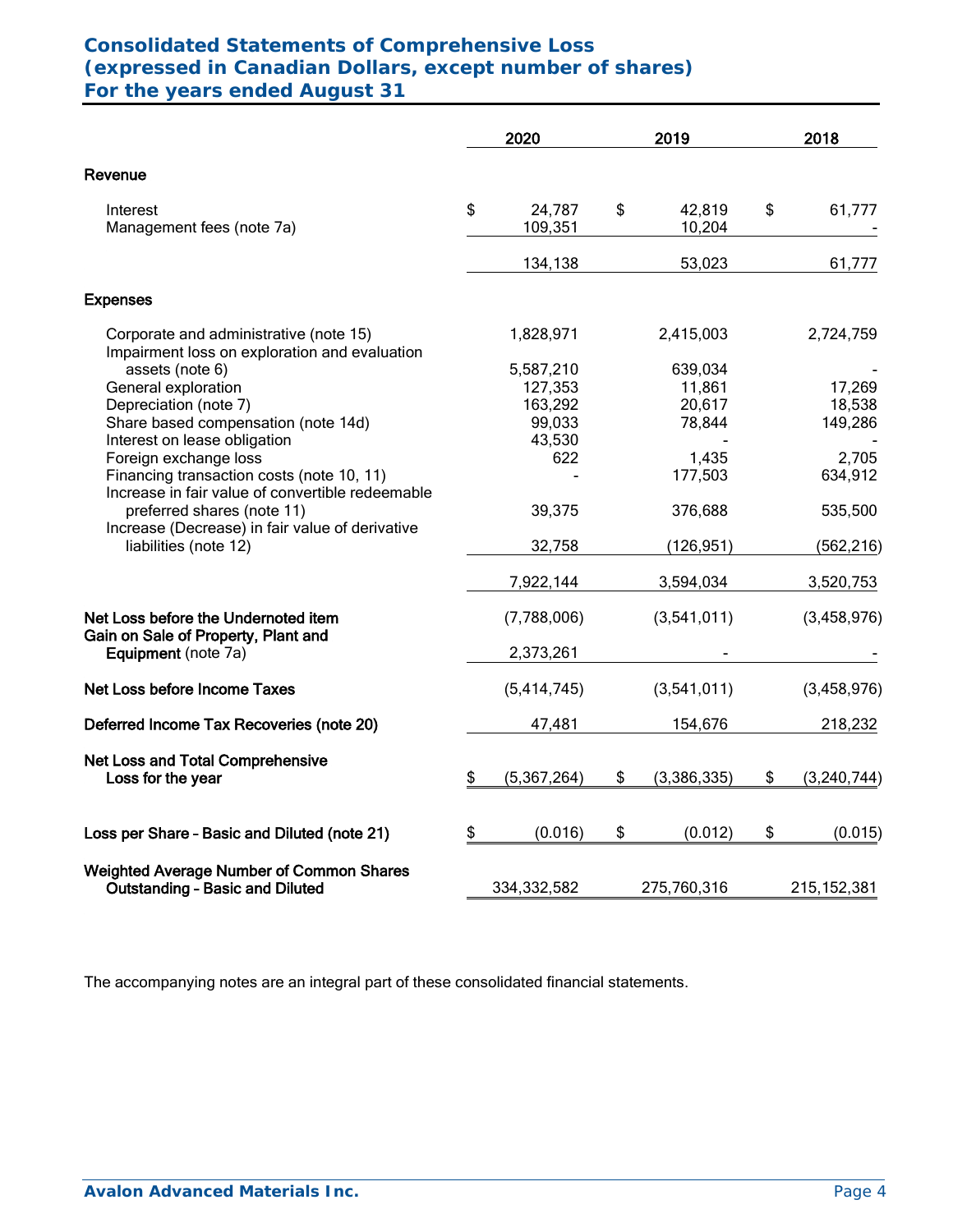# **Consolidated Statements of Changes in Equity (expressed in Canadian Dollars, except number of shares) For the years ended August 31**

|                                                             |                            | <b>Share Capital</b> | <b>Reserves</b> |                                       |                                                    |                               |               |
|-------------------------------------------------------------|----------------------------|----------------------|-----------------|---------------------------------------|----------------------------------------------------|-------------------------------|---------------|
|                                                             | Number of<br><b>Shares</b> | Amount               | <b>Warrants</b> | <b>Share Based</b><br><b>Payments</b> | <b>Brokers'</b><br>Compensation<br><b>Warrants</b> | Accumulated<br><b>Deficit</b> | <b>Total</b>  |
| Balance at September 1, 2017                                | 196,735,521                | \$169,593,205        | 4,258,213<br>\$ | \$16,955,411                          | \$<br>294,166                                      | $$$ (74,789,885)              | \$116,311,110 |
| Equity offerings (note 14b)                                 | 17,652,400                 | 1,875,886            | 77,290          |                                       |                                                    |                               | 1,953,176     |
| Conversion of redeemable preferred shares (note 11)         | 22,280,507                 | 2,189,250            |                 |                                       |                                                    |                               | 2,189,250     |
| Exercise of options (note 14d)                              | 50,000                     | 5,500                |                 |                                       |                                                    |                               | 5,500         |
| Reserve transferred on exercise of options                  |                            | 2,137                |                 | (2, 137)                              |                                                    |                               |               |
| Exercise of compensation warrants (note 14e)                | 300,000                    | 33,000               |                 |                                       |                                                    |                               | 33,000        |
| Reserve transferred on exercise of compensation warrants    |                            | 26,671               |                 |                                       | (26, 671)                                          |                               |               |
| Compensation warrants issued on equity offerings (note 14b) |                            |                      |                 |                                       | 18,505                                             |                               | 18,505        |
| Share based compensation (note 14d)                         |                            |                      |                 | 176,836                               |                                                    |                               | 176,836       |
| Share issuance costs - cash                                 |                            | (107, 282)           | (5, 138)        |                                       |                                                    |                               | (112, 420)    |
| Share issuance costs - compensation warrants issued         |                            | (17, 570)            | (935)           |                                       |                                                    |                               | (18, 505)     |
| Net loss for the year                                       |                            |                      |                 |                                       |                                                    | (3, 240, 744)                 | (3, 240, 744) |
| Balance at August 31, 2018                                  | 237,018,428                | 173,600,797          | 4,329,430       | 17,130,110                            | 286,000                                            | (78,030,629)                  | 117,315,708   |
| Equity offerings (note 14b)                                 | 15,375,000                 | 918,725              | 7,525           |                                       |                                                    |                               | 926,250       |
| Conversion of redeemable preferred shares (note 11)         | 53,337,055                 | 2,773,313            |                 |                                       |                                                    |                               | 2,773,313     |
| Conversion of note payable (note 10)                        | 7,721,966                  | 425,000              |                 |                                       |                                                    |                               | 425,000       |
| Exercise of warrants (note 14c)                             | 1,000,000                  | 120,000              |                 |                                       |                                                    |                               | 120,000       |
| Reserve transferred on exercise of warrants                 |                            | 6,657                | (6,657)         |                                       |                                                    |                               |               |
| Exercise of options (note 14d)                              | 200,000                    | 20,000               |                 |                                       |                                                    |                               | 20,000        |
| Reserve transferred on exercise of options                  |                            | 1,850                |                 | (1, 850)                              |                                                    |                               |               |
| Share based compensation (note 14d)                         |                            |                      |                 | 97,222                                |                                                    |                               | 97,222        |
| Share issuance costs - cash                                 |                            | (63, 642)            | (261)           |                                       |                                                    |                               | (63,903)      |
| Net loss for the year                                       |                            |                      |                 |                                       |                                                    | (3,386,335)                   | (3,386,335)   |
| Balance at August 31, 2019                                  | 314,652,449                | 177,802,700          | 4,330,037       | 17,225,482                            | 286,000                                            | (81, 416, 964)                | 118,227,255   |
| Equity offerings (note 14b)                                 | 6,000,000                  | 396,000              | 7,200           |                                       |                                                    |                               | 403,200       |
| Conversion of redeemable preferred shares (note 11)         | 23,706,725                 | 997,499              |                 |                                       |                                                    |                               | 997,499       |
| Conversion of note payable (note 10)                        | 4,053,983                  | 175,000              |                 |                                       |                                                    |                               | 175,000       |
| Share based compensation (note 14d)                         |                            |                      |                 | 108,382                               |                                                    |                               | 108,382       |
| Share issuance costs - cash                                 |                            | (41, 652)            | (756)           |                                       |                                                    |                               | (42, 408)     |
| Net income for the year                                     |                            |                      |                 |                                       |                                                    | (5,367,264)                   | (5,367,264)   |
| Balance at August 31, 2020                                  | 348,413,157                | \$179,329,547        | \$4,336,481     | \$17,333,864                          | \$<br>286,000                                      | \$ (86,784,228)               | \$114,501,664 |

The accompanying notes are an integral part of these consolidated financial statements.

.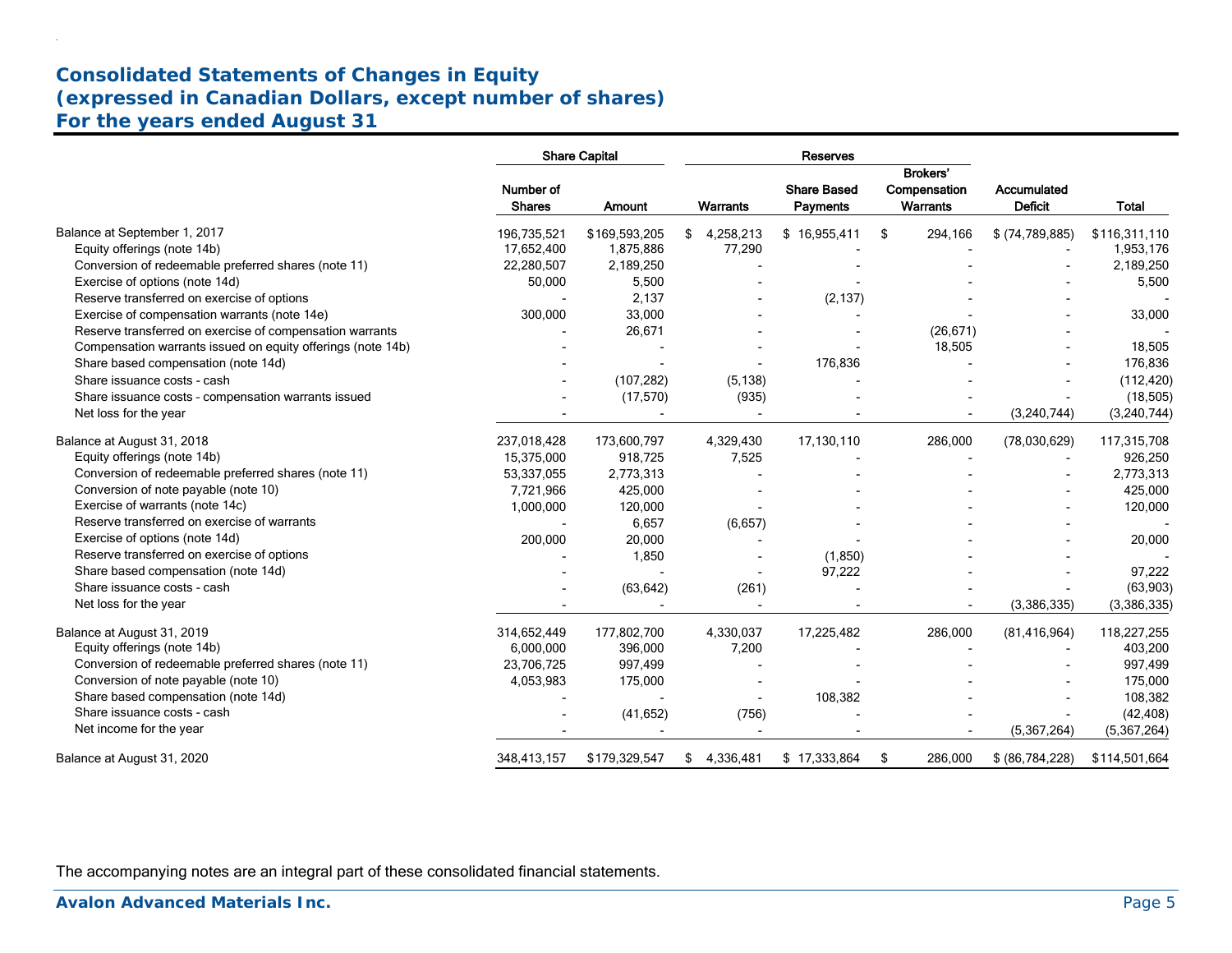# **Consolidated Statements of Cash Flows (expressed in Canadian Dollars) For the years ended August 31**

.

|                                                                                                                                                                                                                                                                        |    | 2020<br>2019                                   |    |                                          | 2018 |                                        |  |
|------------------------------------------------------------------------------------------------------------------------------------------------------------------------------------------------------------------------------------------------------------------------|----|------------------------------------------------|----|------------------------------------------|------|----------------------------------------|--|
| <b>Operating Activities</b>                                                                                                                                                                                                                                            |    |                                                |    |                                          |      |                                        |  |
| Cash paid to employees<br>Cash paid to suppliers<br>Interest received<br>Management fees received                                                                                                                                                                      | \$ | (1,399,003)<br>(661, 150)<br>24,787<br>114,742 | \$ | (1, 159, 131)<br>(1, 165, 017)<br>42,819 | \$   | (1, 381, 833)<br>(1,262,306)<br>61,777 |  |
| Cash Used by Operating Activities                                                                                                                                                                                                                                      |    | (1,920,624)                                    |    | (2, 281, 329)                            |      | (2,582,362)                            |  |
| <b>Financing Activities</b>                                                                                                                                                                                                                                            |    |                                                |    |                                          |      |                                        |  |
| Net proceeds from equity offerings<br>Net proceeds from issuance of preferred shares<br>Net proceeds from issuance of note payable<br>Proceeds from exercise of warrants<br>Proceeds from exercise of stock options<br>Proceeds from exercise of brokers' compensation |    | 507,100                                        |    | 955,379<br>466,696<br>120,000<br>20,000  |      |                                        |  |
| warrants<br>Lease payments (note 3s)                                                                                                                                                                                                                                   |    | (207,063)                                      |    |                                          |      | 33,000                                 |  |
| Cash Provided by Financing Activities                                                                                                                                                                                                                                  |    | 300,037                                        |    | 1,562,075                                |      | 4,149,135                              |  |
| <b>Investing Activities</b>                                                                                                                                                                                                                                            |    |                                                |    |                                          |      |                                        |  |
| Exploration and evaluation assets<br>Property, plant and equipment<br>Net proceeds from sale of property, plant                                                                                                                                                        |    | (713, 783)<br>(29, 534)                        |    | (766, 825)<br>(149, 702)                 |      | (2,041,084)<br>(277, 501)              |  |
| and equipment (note 7)                                                                                                                                                                                                                                                 |    | 1,778,408                                      |    | 3,200,000                                |      |                                        |  |
| Cash Provided (Used) by Investing Activities                                                                                                                                                                                                                           |    | 1,035,091                                      |    | 2,283,473                                |      | (2,318,585)                            |  |
| <b>Change in Cash and Cash Equivalents</b>                                                                                                                                                                                                                             |    | (585, 496)                                     |    | 1,564,219                                |      | (751, 812)                             |  |
| Foreign Exchange Effect on Cash                                                                                                                                                                                                                                        |    | (622)                                          |    | (1, 435)                                 |      | (2,705)                                |  |
| Cash and Cash Equivalents - beginning of year                                                                                                                                                                                                                          |    | 1,881,841                                      |    | 319,057                                  |      | 1,073,574                              |  |
| Cash and Cash Equivalents - end of year                                                                                                                                                                                                                                | \$ | 1,295,723                                      | \$ | 1,881,841                                | \$   | 319,057                                |  |

The accompanying notes are an integral part of these consolidated financial statements.

Supplemental Cash Flow Information (note 19)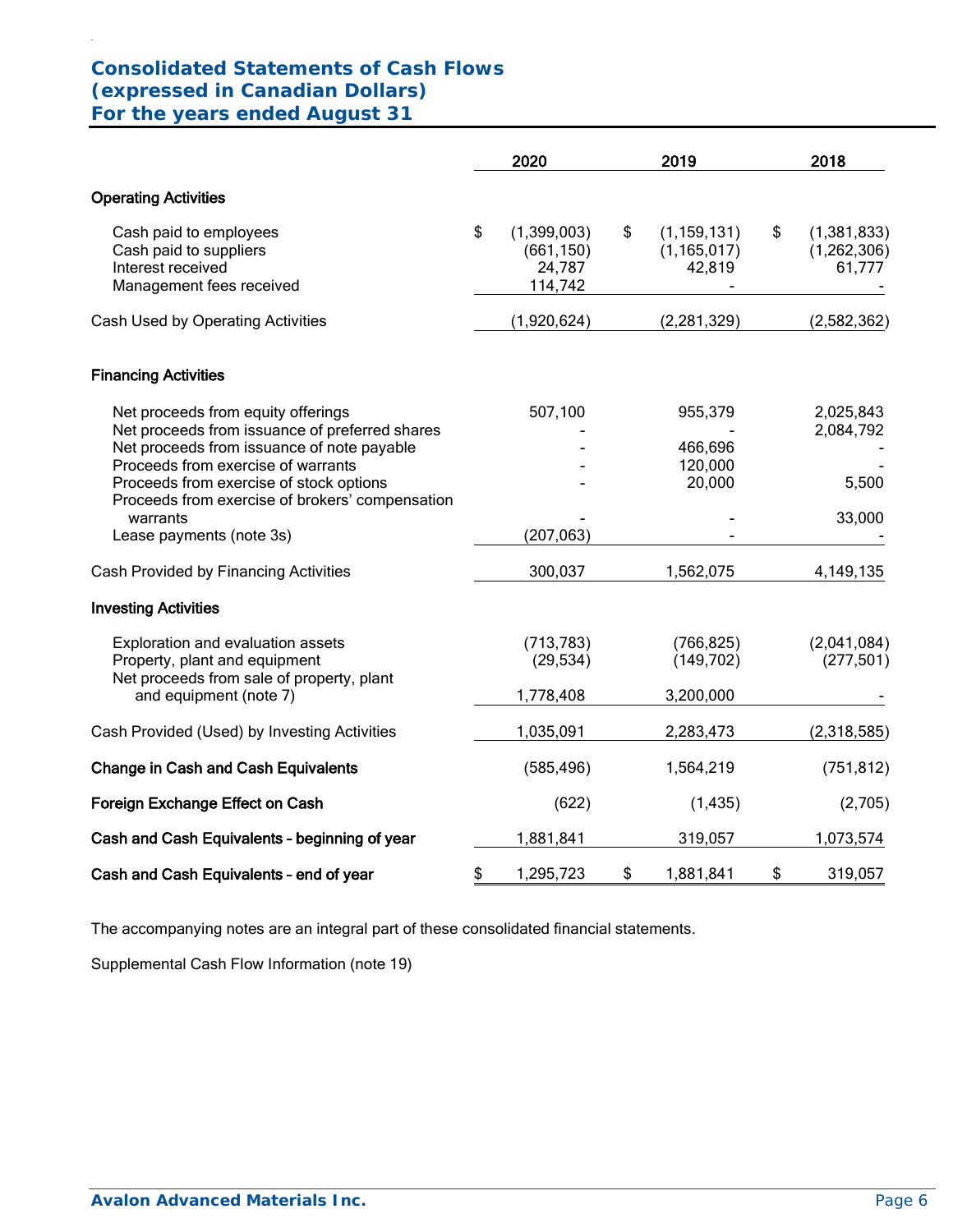# **1. Nature of Operations and Going Concern Uncertainty**

Avalon Advanced Materials Inc. ("Avalon") is a publicly listed company incorporated in Canada and continued under the *Canada Business Corporations Act*. Avalon's common shares are listed on the Toronto Stock Exchange (the "TSX") (TSX: AVL), on the OTCQB® Venture Market (OTCQB: AVLNF), and the Frankfurt Stock Exchange in Germany. The registered address, principal address and records office of Avalon is located at 130 Adelaide Street West, Suite 1901, Toronto, Ontario, Canada, M5H 3P5.

Avalon, together with its subsidiaries (collectively, the "Company") is principally engaged in the acquisition, exploration, evaluation and development of specialty metal and mineral properties, located principally in Canada. To date, the Company has not earned any significant revenues.

The realization of amounts shown for its development asset – the Nechalacho Rare Earth Elements Project (the "Nechalacho REE Project") and its exploration and evaluation assets is dependent upon the discovery of economically recoverable reserves (where not already identified), the ability of the Company to obtain the necessary financing to develop these assets, and future profitable production or proceeds of disposition from these assets.

These consolidated financial statements have been prepared in accordance with International Financial Reporting Standards ("IFRS") as issued by the International Accounting Standards Board ("IASB") applicable to a going concern, which assumes the Company will continue to meet its obligations and discharge its liabilities in the normal course of business for the foreseeable future. Different bases of measurement may be appropriate when a company is not expected to continue operations for the foreseeable future. The Company is in the exploration and development stage and raises funds in the equity markets to conduct its business activities. The Company has incurred losses in the current and prior years, with a net loss of \$5,367,264 the year ended August 31, 2020 (the "Year") and an accumulated deficit of \$86,784,228 as at August 31, 2020. The Company's cash and cash equivalents balance at August 31, 2020 was \$1,295,723, and the working capital was \$633,581. Excluding the deferred flow-through share premium of \$136,800, the Company's adjusted working capital as at August 31, 2020 was \$770,381 (calculated by adding back the deferred flow-through share premium of \$136,800 to the working capital of \$633,581).

The outbreak of the novel strain of coronavirus, specifically identified as "COVID-19", has resulted in governments worldwide enacting emergency measures to combat the spread of the virus. These measures, which include the implementation of travel bans, self-imposed quarantine periods and social distancing, have caused material disruption to businesses globally resulting in an economic slowdown. Global equity markets have experienced significant volatility and weakness. Governments and central banks have reacted with significant monetary and fiscal interventions designed to stabilize economic conditions. The duration and impact of the COVID-19 outbreak is unknown at this time, as is the efficacy of the government and central bank interventions. It is not possible to reliably estimate the length and severity of these developments, and the impact on the Company's ability to raise capital, its financial results or its financial condition.

Given the continuation of weak investor sentiment and capital market conditions in the junior resource sector, there exists an uncertainty as to the Company's ability to raise additional funds on favorable terms. These conditions indicate the existence of a material uncertainty that raises substantial doubt about the Company's ability to continue as a going concern. As at August 31, 2020, the Company is required to incur additional Canadian exploration expenses ("CEE") of \$539,400 by December 31, 2021. The Company's expenditures on discretionary exploration and development activities have some scope for flexibility in terms of amount and timing, which can be adjusted accordingly. Management intends to finance these expenditures over the next twelve months with funds currently on hand, and through planned equity financings.

These consolidated financial statements do not reflect the adjustments to the carrying values of assets and liabilities and the reported expenses and statement of financial position classifications that would be necessary should the going concern assumption be inappropriate, and those adjustments could be material.

These consolidated financial statements have been reviewed and approved by the Company's Audit Committee and the Board of Directors on November 27, 2020.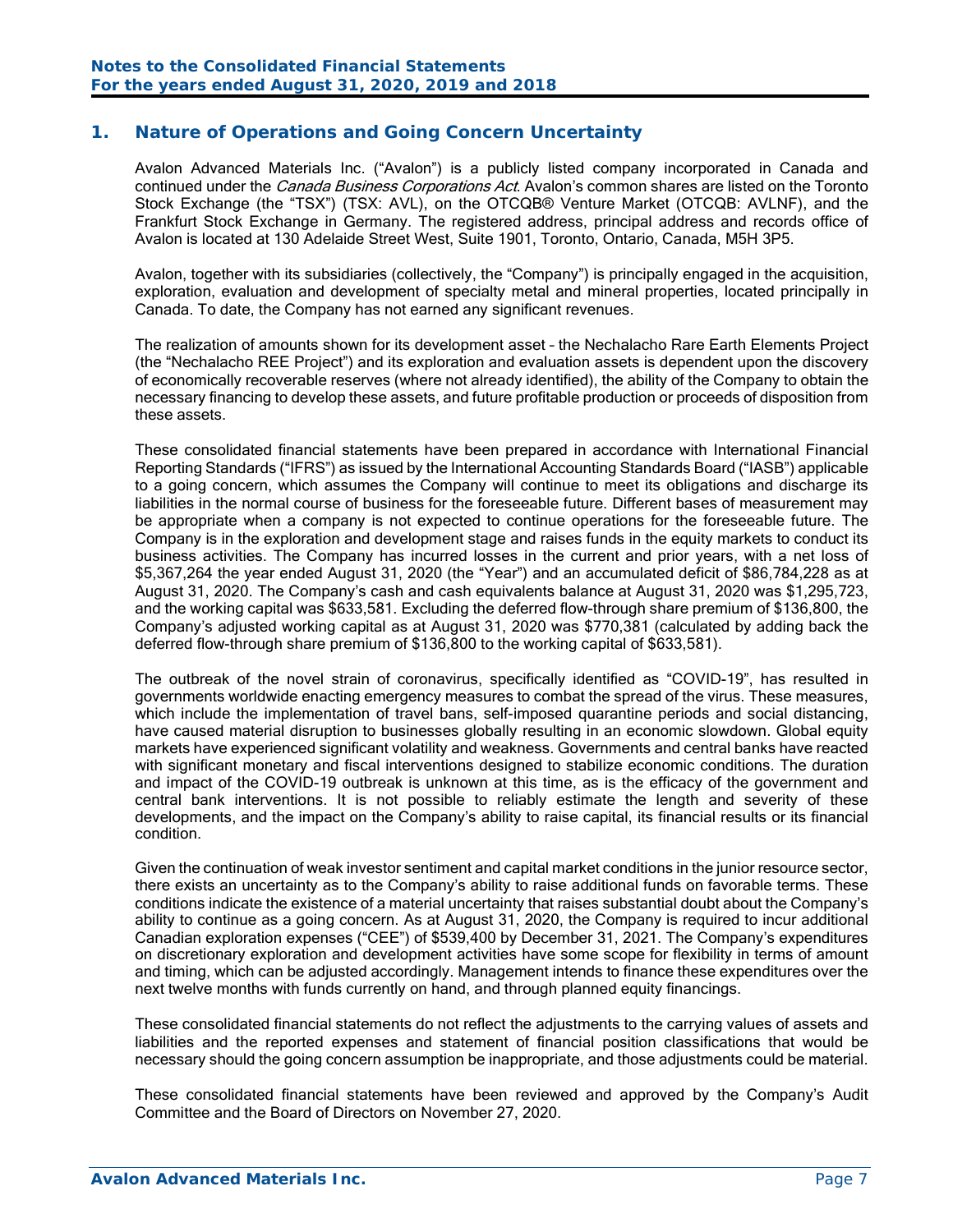## **2. Basis of Presentation**

#### a) *Statement of Compliance and Basis of Presentation*

These consolidated financial statements, including comparatives, have been prepared using accounting policies in compliance with IFRS as issued by the IASB.

These consolidated financial statements have been prepared on a going concern basis using the historical cost basis, except for certain financial instruments which are measured at fair value in accordance with the policies disclosed in Note 3.

#### b) *Basis of Consolidation*

These consolidated financial statements include the accounts of the Company and the entities controlled by the Company. Control exists when the Company is exposed, or has rights, to variable returns from its involvement with the investee and has the ability to affect those returns through its power over the investee. The financial statements of subsidiaries are included in the consolidated financial statements from the date that control commences until the date that control ceases.

These consolidated financial statements include the accounts of the Company and its wholly-owned subsidiaries, 8110131 Canada Inc., Nolava Minerals Inc. ("Nolava"), and Avalon Rare Metals Ltd. ("ARML"). Nolava and ARML are incorporated in the United States of America ("USA").

ARML has not carried on any significant operations since its inception. During the year ended August 31, 2012, 8110131 Canada Inc. acquired certain net smelter returns ("NSR") royalty interests in the Company's properties which were held by third parties. Nolava had held certain mining claims in Utah, USA and had conducted exploration work on those mining claims during fiscal year 2011 to fiscal year 2014. All intercompany transactions and balances have been eliminated on consolidation of the accounts.

The Company also has a 50% interest in NWT Rare Earths Ltd., with an unrelated third party owning the other 50%, which was created in the Year to hold the exploration permits and related authorizations pertaining to the Nechalacho REE Project, in order to assist each party's development of their respective projects. NWT Rare Earths Ltd. has not carried on any significant operations since its inception and no equity earnings/losses has been allocated to the Company.

## **3. Summary of Significant Accounting Policies**

The principal accounting policies followed by the Company are summarized as follows:

#### *a) Foreign Currency Transactions*

#### Functional and Presentation Currency

Items included in the consolidated financial statements of the Company and each of its subsidiaries (the "Group") are measured using the currency of the primary economic environment in which the entity operates (the "functional currency"). The functional currency of the Company and its subsidiaries is the Canadian dollar ("\$"). The consolidated financial statements of the Group are presented in Canadian dollars.

#### Transactions and Balances

In preparing the financial statements of the individual entities, transactions in currencies other than the entity's functional currency (i.e. foreign currencies) are recorded at the rates of exchange prevailing at the dates of the transactions. At each statement of financial position date, monetary assets and liabilities are translated using the foreign exchange rates prevailing at the end of each reporting period. Nonmonetary assets and liabilities are translated using the historical rate on the date of the transaction.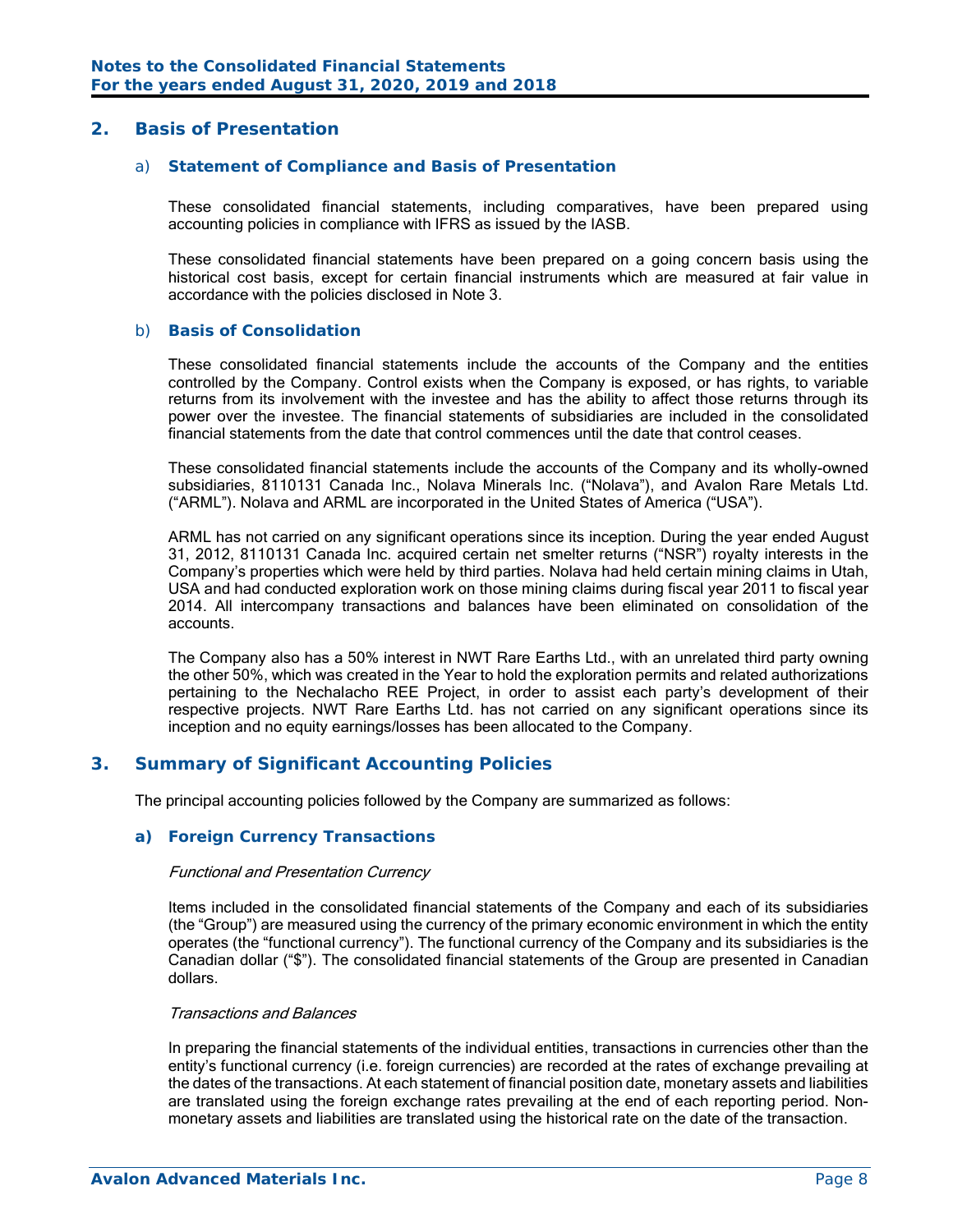Non-monetary assets and liabilities that are stated at fair value are translated using the historical rate on the date that the fair value was determined. All gains and losses on translation of these foreign currency transactions are included in foreign exchange loss (gain) in the consolidated statement of comprehensive loss.

On consolidation, exchange differences arising from the translation of the net investment in foreign operations, and of borrowings and other currency instruments designated as hedges of such investments, are taken to shareholders' equity. When a foreign operation is partially disposed of or sold, exchange differences that were recorded in equity are recognized in profit or loss as part of the gain or loss on sale. At the present time, the functional currency of the Company and its subsidiaries is the Canadian dollar and hence this does not currently apply to the Company.

## *b) Share Based Payments*

Equity-settled share based payments to employees (including directors and senior executives) and others providing similar services are measured at the fair value of the equity instruments at the grant date. The fair value of the share-based payment is measured by reference to the fair value of the equity instrument granted, which in turn is determined using the Black-Scholes option-pricing model on the date of the grant, with management's assumptions for the risk-free rate, dividend yield, volatility factors of the expected market price of the Company's common shares, exercise price, current market price of the underlying equity to be settled with, expected forfeitures and the life of the options.

The fair value of the equity-settled share based payments is recognized over the vesting period in which the service conditions are fulfilled, ending on the date in which the grantee becomes fully entitled to the award, based on the Company's estimate of equity instruments that will eventually vest, and is either expensed or capitalized to exploration and evaluation assets or property, plant and equipment, with a corresponding increase in equity.

Equity-settled share-based payment transactions with parties other than employees are measured at the fair value of the goods or services received, except where that fair value cannot be estimated reliably, in which case they are measured at the fair value of the equity instruments granted, measured at the date the Company obtains the goods or the counterparty renders the service.

#### *c) Leases*

On September 1, 2019, the Company adopted IFRS 16, "Leases" ("IFRS 16") using the modified retrospective approach. The Company assesses at the inception of a contract whether that contract is, or contains, a lease based on whether the contract conveys the right to control the use of an identified asset for a period of time in exchange for consideration. For contracts that contain a lease component, the Company then recognizes a right-of-use ("ROU") asset and a lease obligation at the lease commencement date.

Lease obligations are initially measured at the present value of the lease payments that are not paid at the commencement date, discounted using the interest rate implicit in the lease or, if that rate cannot be readily determined, the Company's incremental borrowing rate. Lease obligations are subsequently measured at amortized cost using the effective interest method.

The ROU assets are initially measured based on the initial amount of the lease obligation adjusted for initial direct costs incurred, lease payments made prior to inception, estimated costs to dismantle, remove or restore the asset and less any lease incentives received. ROU assets are subsequently measured at cost and are depreciated on a straight line basis over the shorter of the lease term and the useful life.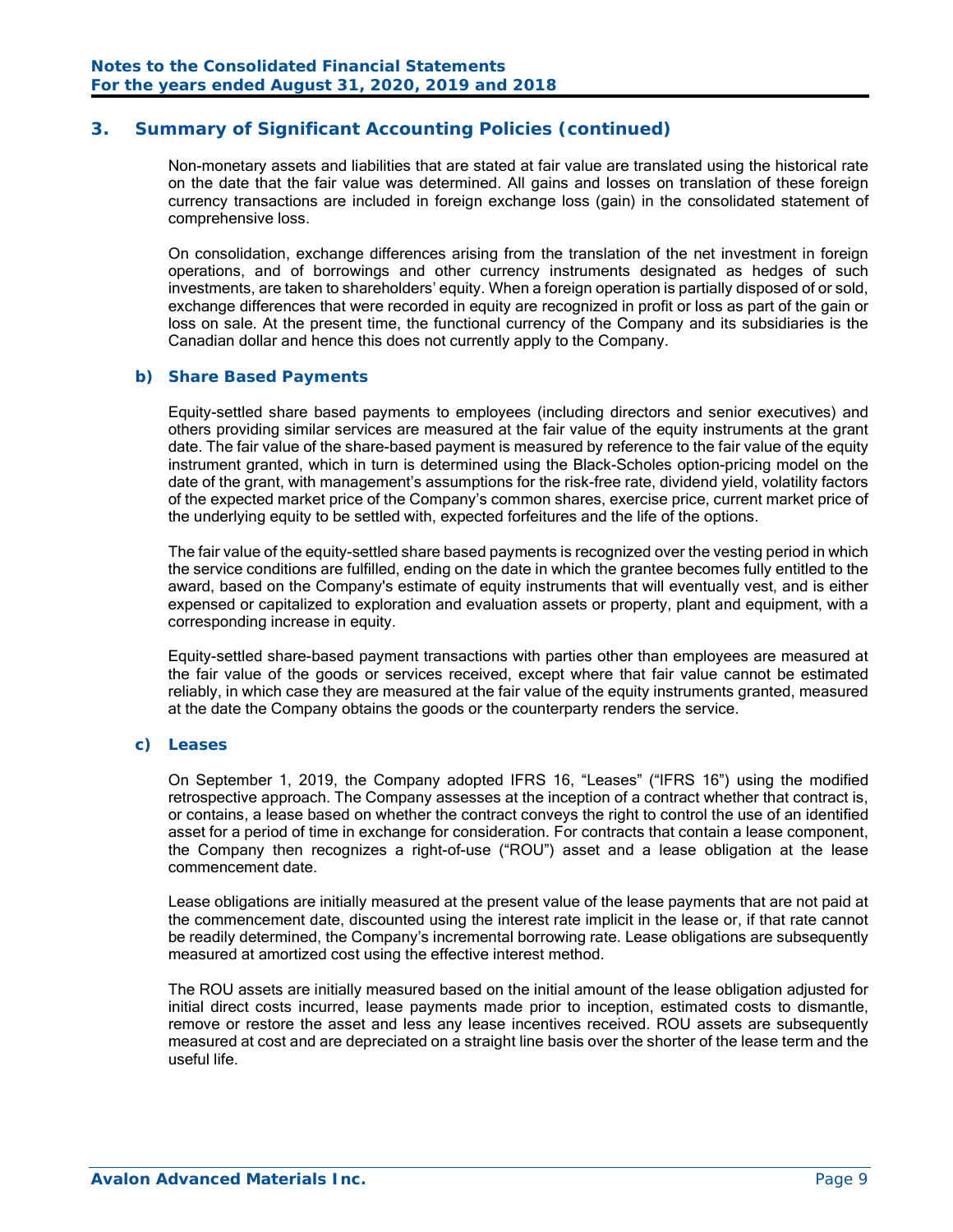The Company elects to apply the practical expedient not to recognize ROU assets and lease obligations for short-term (12 months or less) leases of all asset classes and also elects to apply the practical expedient not to recognize ROU assets and lease obligations for leases of low value (less than \$US5,000) assets. The lease payments associated with either short-term leases or leases of low-value underlying assets are recognized as an expense on a straight-line basis over the lease term.

### *d) Income Taxes*

#### Current Income Taxes

Tax currently payable is based on taxable profit for the year. Taxable profit differs from profit as reported in the consolidated statements of comprehensive loss because of items of income or expense that are taxable or deductible in other years and items that are never taxable or deductible. The Company's liability for current tax is calculated using tax rates that have been enacted or substantively enacted by the end of the reporting period.

#### Deferred Income Taxes

Deferred tax assets and liabilities represent income taxes expected to be payable or recoverable on differences between the carrying amount of assets and liabilities in the Company's consolidated financial statements and the corresponding tax basis used in the computation of taxable profit. Deferred tax assets also represent income taxes expected to be recoverable on unclaimed losses carried forward.

Deferred taxes are calculated using the asset and liability method. Deferred tax liabilities are generally recognized for all taxable temporary differences, with some exceptions described below. Deferred tax assets are recognized to the extent that it is probable that taxable profits will be available against which deductible temporary differences can be used. Neither deferred tax liabilities, nor deferred tax assets, are recognized as a result of temporary differences that arise from the initial recognition of goodwill or a transaction, other than a business combination, that affects neither accounting profit nor taxable profit. Deferred tax assets and liabilities are offset when there is a legally enforceable right to offset the current tax assets against the current tax liabilities and when they relate to income taxes levied by the same taxation authority and the Company intends to settle its current tax assets and liabilities on a net basis.

Deferred tax asset and liabilities are measured as of the date of the consolidated statement of financial position using the enacted or substantively enacted tax rates that are expected to be in effect when the differences reverse or when unclaimed losses are utilized.

The carrying amount of deferred tax assets is reviewed at the end of each reporting period and adjusted to the extent that it is no longer probable that sufficient taxable profit will be available to allow the benefit of all or part of the asset to be utilized. To the extent that an asset not previously recognized fulfils the criteria for asset recognition, a deferred tax asset is recognized.

Deferred tax is recognized in the consolidated statements of comprehensive loss, unless it relates to items recognized directly in equity, in which case the deferred tax related to those items is also recognized directly in equity.

#### *e) Flow-through Shares*

The Company has, from time to time, issued flow-through shares to finance a portion of its exploration and development programs. Pursuant to the terms of the related flow-through share agreements, the Company has agreed to incur eligible flow-through expenditures and renounce the tax deductions associated with these qualifying expenditures to the subscribers.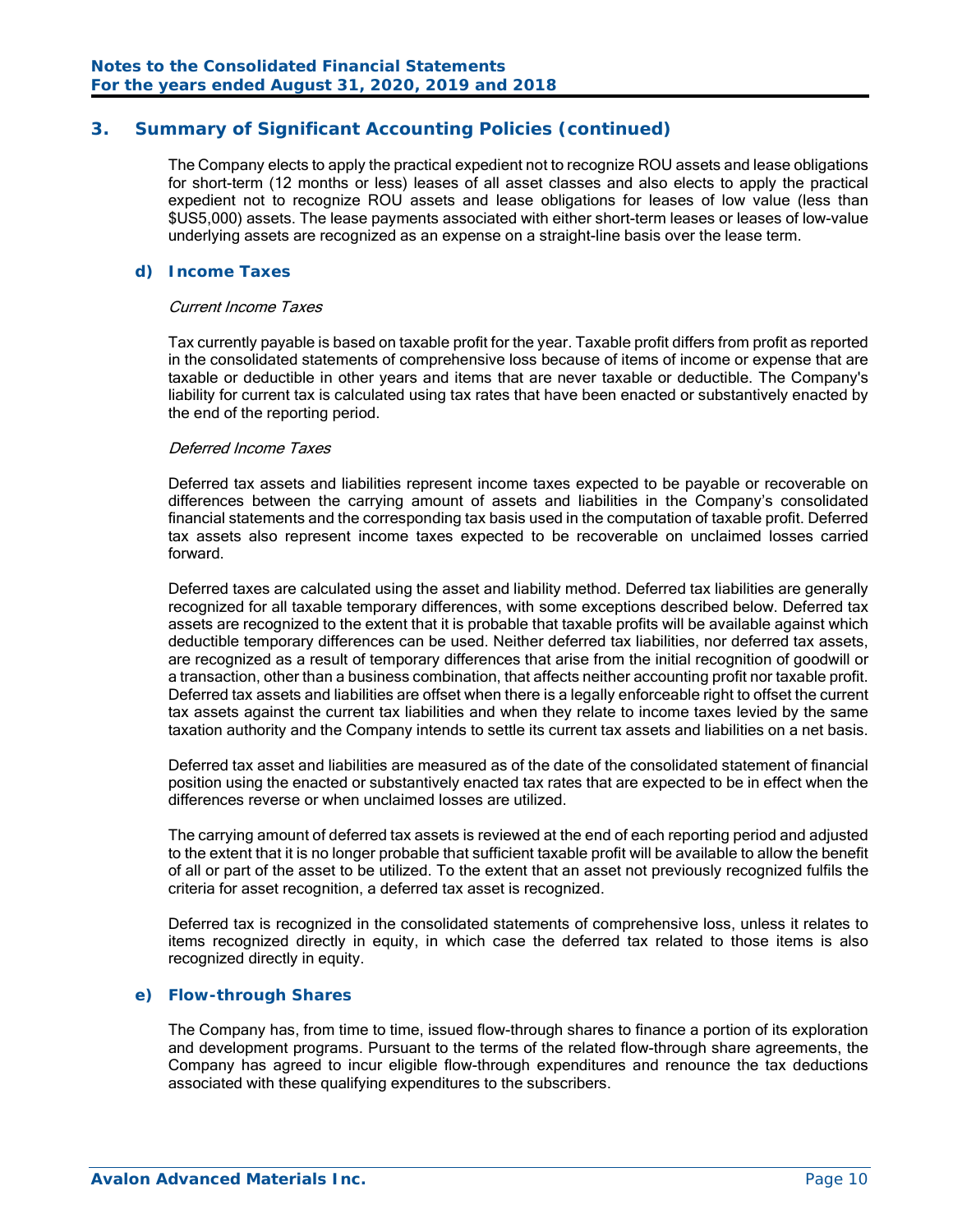The Company recognizes a proportion of the excess of cash consideration received over the market price of the Company's shares at the date of the announcement of the flow-through share financing ("Flow-through Share Premium") through the consolidated statement of comprehensive loss as a reduction of deferred income tax expense, with a corresponding reduction to the deferred flow-through share premium liability as the eligible flow-through expenditures are incurred.

The Flow-through Share Premium is recorded in the consolidated statement of financial position as a deferred flow-through share premium liability when the flow-through shares are issued. When a unit comprised of a flow-through share with an attached share purchase warrant is issued, the Company has adopted the fair value approach with respect to the measurement of the three components (share, warrant and Flow-through Share Premium) of such unit and use the relative fair value method to allocate the proceeds to each of the three components of the unit.

#### *f) Loss per Share*

The basic loss per share is computed by dividing the net loss by the weighted average number of common shares outstanding during the year. The diluted loss per share reflects the potential dilution of common share equivalents, such as outstanding stock options and share purchase warrants, in the weighted average number of common shares outstanding during the year, if dilutive. The "treasury stock method" is used for the assumed proceeds upon the exercise of the options and warrants that are used to purchase common shares at the average market price during the year.

## *g) Other Comprehensive Income (Loss)*

Other Comprehensive income (loss) is the change in the Company's net assets that results from transactions, events and circumstances that are not related to the Company's shares and that are not included in net profit or loss. Such items include unrealized gains or losses on available-for-sale investments, gains or losses on certain hedging derivative instruments and foreign currency gains or losses related to translation of the financial statements of foreign operations. The Company's comprehensive income (loss) and components of other comprehensive income are presented in the consolidated statements of comprehensive loss and the consolidated statements of changes in equity.

## *h) Cash and Cash Equivalents*

Cash and cash equivalents include bank deposits and highly liquid short-term money market investments that are readily convertible to known amounts of cash and which are subject to an insignificant risk of changes in value, such as bankers' acceptance notes, treasury bills and guaranteed investment certificates ("GICs").

#### *i) Exploration and Evaluation Assets*

These assets relate to mineral rights acquired and exploration and evaluation expenditures incurred in respect to resource projects that are in the exploration and evaluation stage.

Exploration and evaluation expenditures include costs which are directly attributable to acquisition, surveying, geological, geochemical, geophysical, exploratory drilling, land maintenance, sampling, and assessing technical feasibility and commercial viability. These expenditures are capitalized as exploration and evaluation assets until the technical feasibility and commercial viability of extracting the mineral resource of a project are demonstrable. During the exploration period, exploration and evaluation assets are not amortized.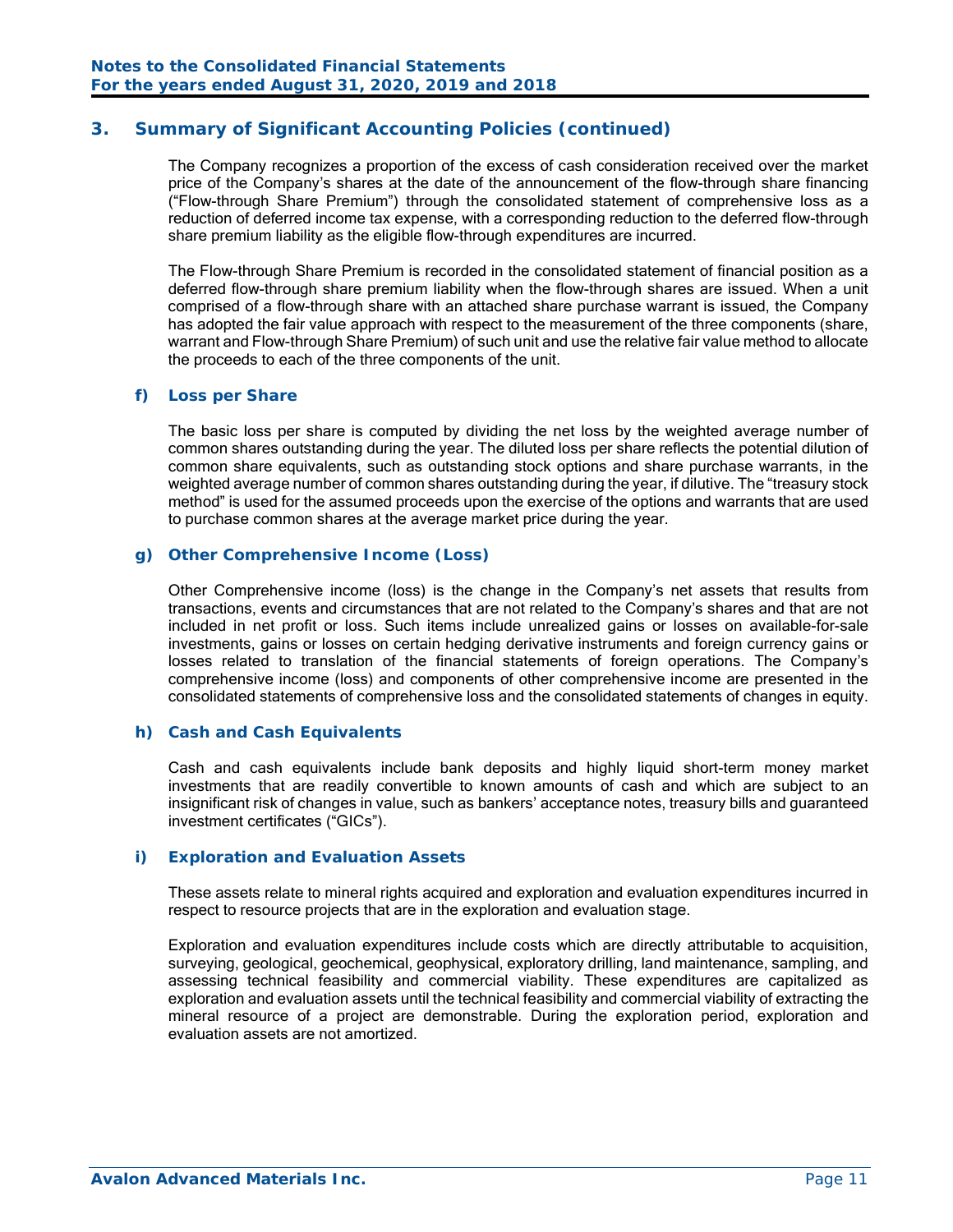Exploration and evaluation assets are allocated to cash generating units ("CGUs") for the purpose of assessing such assets for impairment and each project is identified as a separate CGU. At each financial statement reporting date, the Company assesses whether there is any indication of impairment. Indicators of impairment include, but are not limited to:

- i) The right to explore in the specific area has expired during the period or will expire in the near future, and is not expected to be renewed;
- ii) Substantive expenditure on further exploration for and evaluation of mineral resources in the specific area is neither budgeted nor planned;
- iii) Exploration for and evaluation of mineral resources in the specific area have not led to the commercially viable quantities of mineral resources and the entity has decided to discontinue such activities in the specific area; and
- iv) Sufficient data exists to indicate that, although a development in the specific area is likely to proceed, the carrying amount of the exploration and evaluation asset is unlikely to be recovered in full from successful development or by sale.

In circumstances where indicators of impairment exist, an impairment test is performed to determine if the carrying amount of a specific project exceeds its estimated recoverable amount. The estimated recoverable amount is the greater of fair value less costs of disposal, and value in use (which is discounted expected future cash flows). If the estimated recoverable amount of the project is less than its carrying amount, the carrying amount of the project is reduced to its estimated recoverable amount, and an impairment loss is recognized immediately in the consolidated statement of comprehensive loss.

Once the technical feasibility and commercial viability of extracting a mineral resource of a project are demonstrable, the relevant exploration and evaluation asset is assessed for impairment, and any impairment loss is recognized, prior to the balance being reclassified as a development asset in property, plant and equipment.

The determination of the demonstration of technical feasibility and commercial viability is subject to a significant degree of judgment and assessment of all relevant factors. In general, technical feasibility may be demonstrable once a positive feasibility study is completed. When determining the commercial viability of a project, in addition to the receipt of a feasibility study, the Company also considers factors such as the existence of markets and/or long term contracts for the product, and the ability to obtain the relevant operating permits.

All subsequent expenditures to ready the property for production are capitalized within development assets, other than those costs related to the construction of property, plant and equipment. Development assets are not depreciated until construction is complete and the assets are available for their intended use.

Once production has commenced, all costs included in development assets are reclassified to mining properties.

Exploration and evaluation expenditures incurred prior to the Company obtaining the right to explore the property are recorded as an expense in the period in which they are incurred.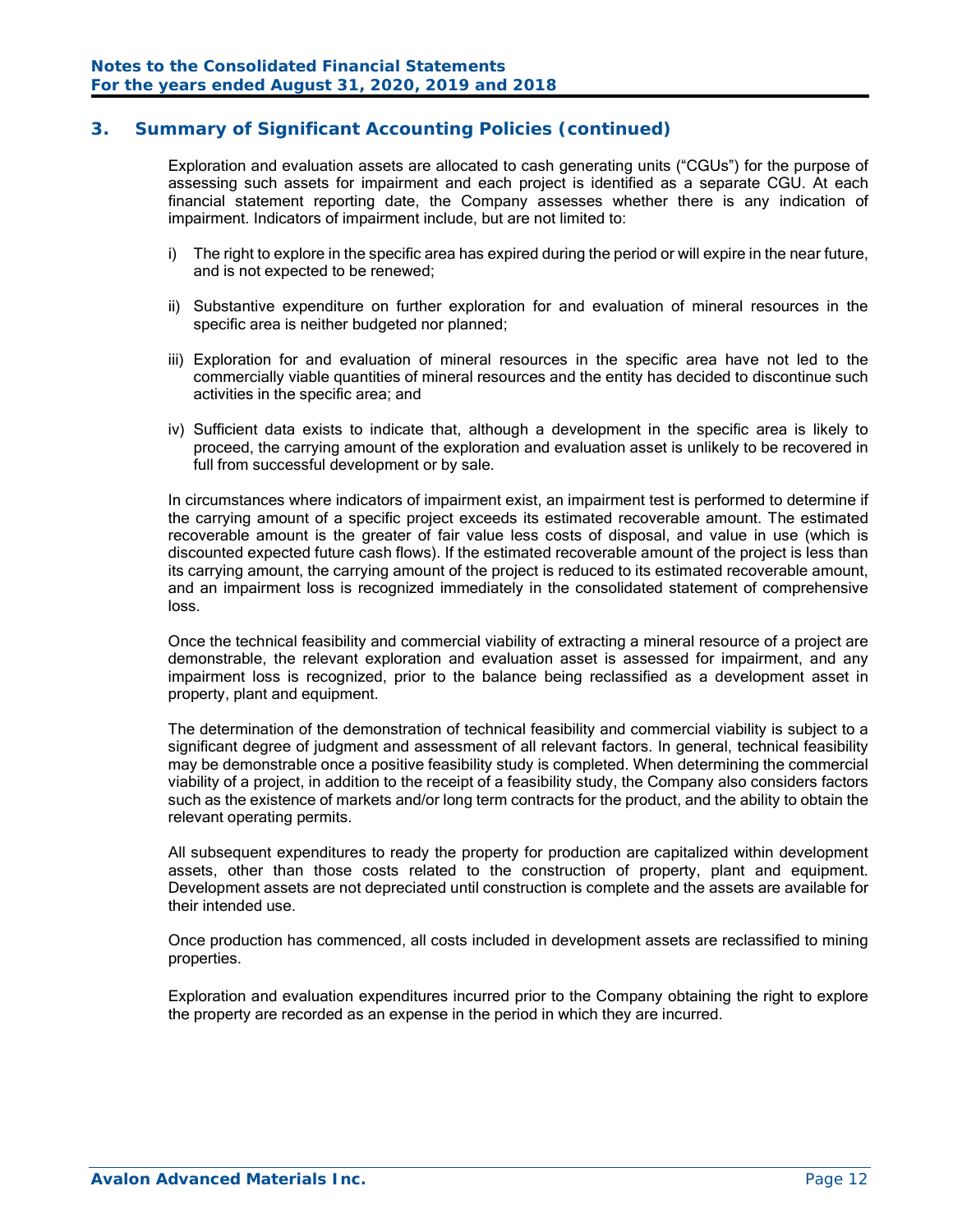## *j) Property, plant and equipment*

Property, plant and equipment ("PPE") are stated at cost less any accumulated depreciation and accumulated impairment losses. The cost of an item of PPE consists of the purchase price, any costs directly attributable to bringing the asset to the location and condition necessary for its intended use and an initial estimate of the costs of dismantling and removing the item and restoring the site on which it is located.

Depreciation is provided over the estimated useful lives of the Company's assets on the following basis and rates per annum:

| Airstrip<br><b>Building</b><br>Computer and office equipment | - 8% on a declining balance basis<br>straight line basis over its estimated useful life<br>- 25% to 33 1/3% on a declining balance basis |
|--------------------------------------------------------------|------------------------------------------------------------------------------------------------------------------------------------------|
| <b>Exploration equipment</b><br>Leased office premises       | - 30% on a declining balance basis<br>- straight line basis over the shorter of the term of the                                          |
|                                                              | lease and useful life                                                                                                                    |
| Leasehold improvements                                       | - straight line basis over the shorter of the term of the<br>lease and useful life                                                       |

An item of PPE is derecognized upon disposal, when classified as held for sale (when assets' carrying amounts will be recovered principally through a sale transaction rather than through continuing use), or when no future economic benefits are expected to arise from the continued use of the asset. Any gain or loss arising on disposal of the asset, determined as the difference between the net disposal proceeds and the carrying amount of the asset, is recognized immediately in the consolidated statement of comprehensive loss.

The Company conducts an annual assessment of the residual balances, useful lives and depreciation methods being used for PPE and any changes arising from this assessment are applied by the Company prospectively as a change in estimate.

Where an item of PPE comprises major components with different useful lives, the components are accounted for as separate items of PPE. Expenditures incurred to replace a component of an item of PPE that is accounted for separately, including major inspection and overhaul expenditures, are capitalized.

## *k) Impairment of Non-Financial Assets*

At the end of each reporting period, the Company reviews the carrying amounts of its non-financial assets with finite lives at the CGU level to determine whether there is any indication that those assets have suffered an impairment loss. If any such indication exists, the recoverable amount of the relevant CGU is estimated in order to determine the extent of the impairment loss, if any. A CGU is the smallest identifiable group of assets that generates cash inflows that are largely independent of the cash inflows from other assets or groups of assets. The Company's CGUs are typically its significant individual exploration and evaluation assets, development projects or mines. In certain circumstances, when the recoverable amount of an individual asset can be determined, impairment assessment is performed at the individual asset level. Where a reasonable and consistent basis of allocation can be identified, corporate assets are also allocated to individual CGUs, or otherwise they are allocated to the smallest group of CGUs for which a reasonable and consistent allocation basis can be identified.

The recoverable amount of an asset is the higher of fair value less costs of disposal and value in use. In assessing value in use, the estimated future cash flows are discounted to their present value using a pre-tax discount rate that reflects current market assessments of the time value of money and the risks specific to the asset for which the estimates of future cash flows have not been adjusted.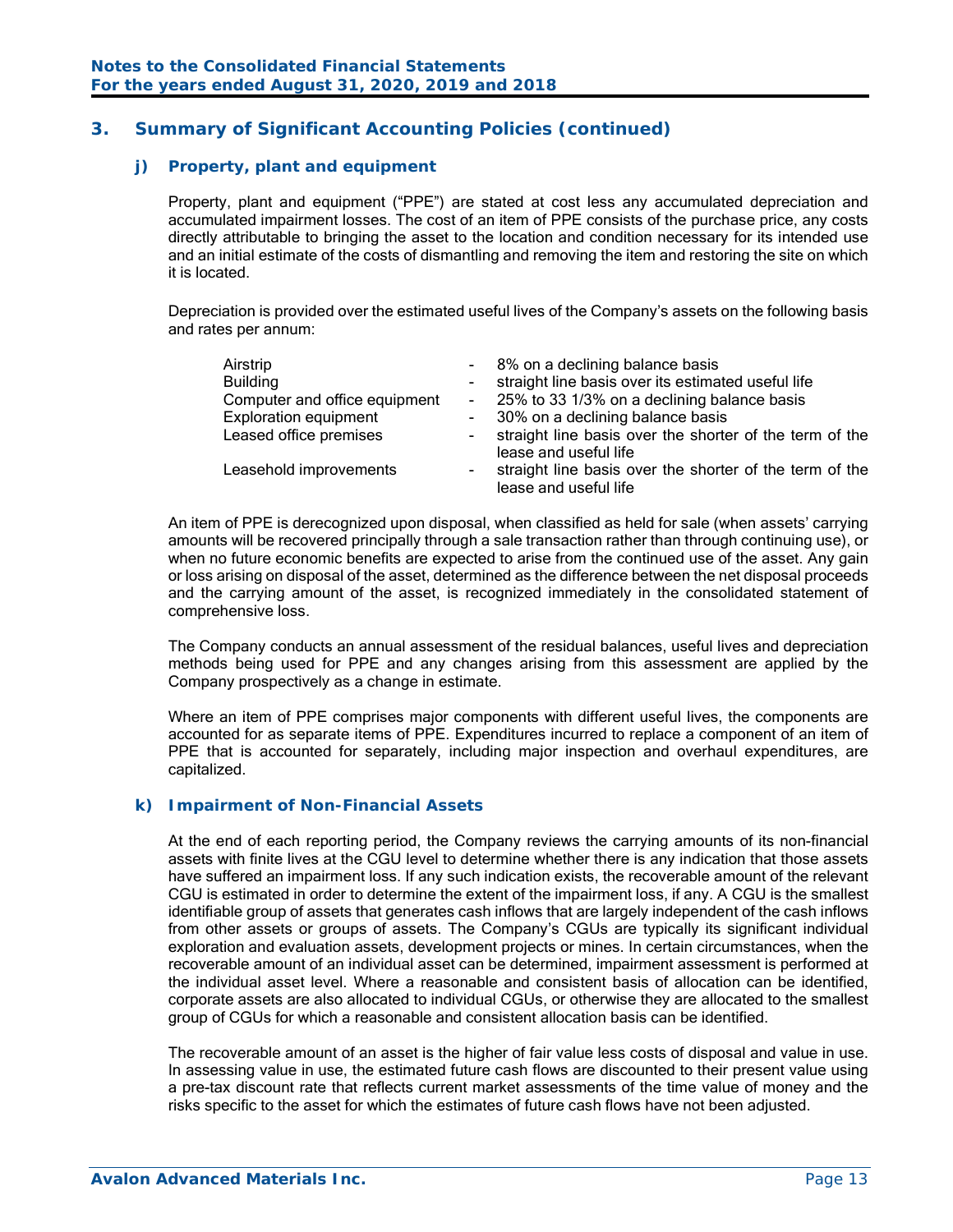If the recoverable amount of an asset (or CGU) is estimated to be less than its carrying amount, the carrying amount of the asset (or CGU) is reduced to its recoverable amount, and an impairment loss is recognized immediately in profit or loss.

At the end of each reporting period, the Company assesses whether there is any indication that impairment losses that were recognized in prior periods may no longer exist or have decreased. If such an indication exists, the estimated recoverable amount of the asset (or CGU) is revised and the carrying amount of the asset (or CGU) is increased to the revised estimate of its recoverable amount, to the extent that the increased carrying amount does not exceed the carrying amount that would have been determined had no impairment loss been recognized for the asset (or CGU) in prior years. A reversal of an impairment loss is recognized immediately in profit or loss.

## *l) Financial Instruments*

On September 1, 2018, the Company adopted IFRS 9, "Financial Instruments" ("IFRS 9") which replaces IAS 39, "Financial Instruments: Recognition and Measurement" ("IAS 39"). The retrospective adoption of IFRS 9 had no material impact to the Company's consolidated financial statements.

#### Classification and Measurement

Under IFRS 9, financial assets are initially classified and subsequently measured at amortized cost, fair value through other comprehensive income ("FVOCI"); or fair value through profit or loss "FVTPL". A financial asset is measured at either amortized cost or FVTPL based on the business model in which the financial asset is managed and its contractual cash flow characteristics, unless the financial asset is required or designated to be classified and measured at FVTPL or FVOCI. On initial recognition of an equity instrument investment, the Company may irrevocably elect to measure the investment at FVOCI on an investment-by-investment basis, where the changes in the fair value of equity instruments are permanently recognized in other comprehensive income and will not be reclassified to profit or loss.

IFRS 9 largely retains the existing requirements in IAS 39 for the classification and measurement of financial liabilities. Financial liabilities are measured at amortized cost, unless they are required to be measured at FVTPL (which generally include derivative liabilities or other financial liabilities which are held for trading), or the Company has irrevocably designated them at FVTPL on initial recognition.

Financial assets and financial liabilities at amortized cost are initially recognized at fair value plus or minus transaction costs that are directly attributable to the acquisition or issuance of the financial asset or financial liability, and are subsequently carried at amortized cost using the effective interest rate method, less any impairment. The changes in the fair value that are attributable to changes in the Company's own credit risk of financial liabilities elected at FVTPL are permanently recognized in other comprehensive income and will not be reclassified to profit or loss.

Financial assets and financial liabilities at FVTPL are initially recognized at fair value and transaction costs are expensed in the statement profit or loss, and are subsequently measured at fair value. Any realized and unrealized gains and losses arising from the changes in fair value are included in the statement of profit or loss in the period in which they arise.

Financial assets at FVOCI are initially recognized at fair value plus transaction costs that are directly attributable to the acquisition of the financial asset, and are subsequently carried at fair value, with any unrealized gains and losses arising from the changes in fair value being included in other comprehensive income or loss. When debt financial assets are derecognized, the cumulative gains and losses previously recognized in other comprehensive income are reclassified to profit or loss. The changes in the fair value of equity instrument investments elected at FVOCI are permanently recognized in other comprehensive income and will not be reclassified to profit or loss.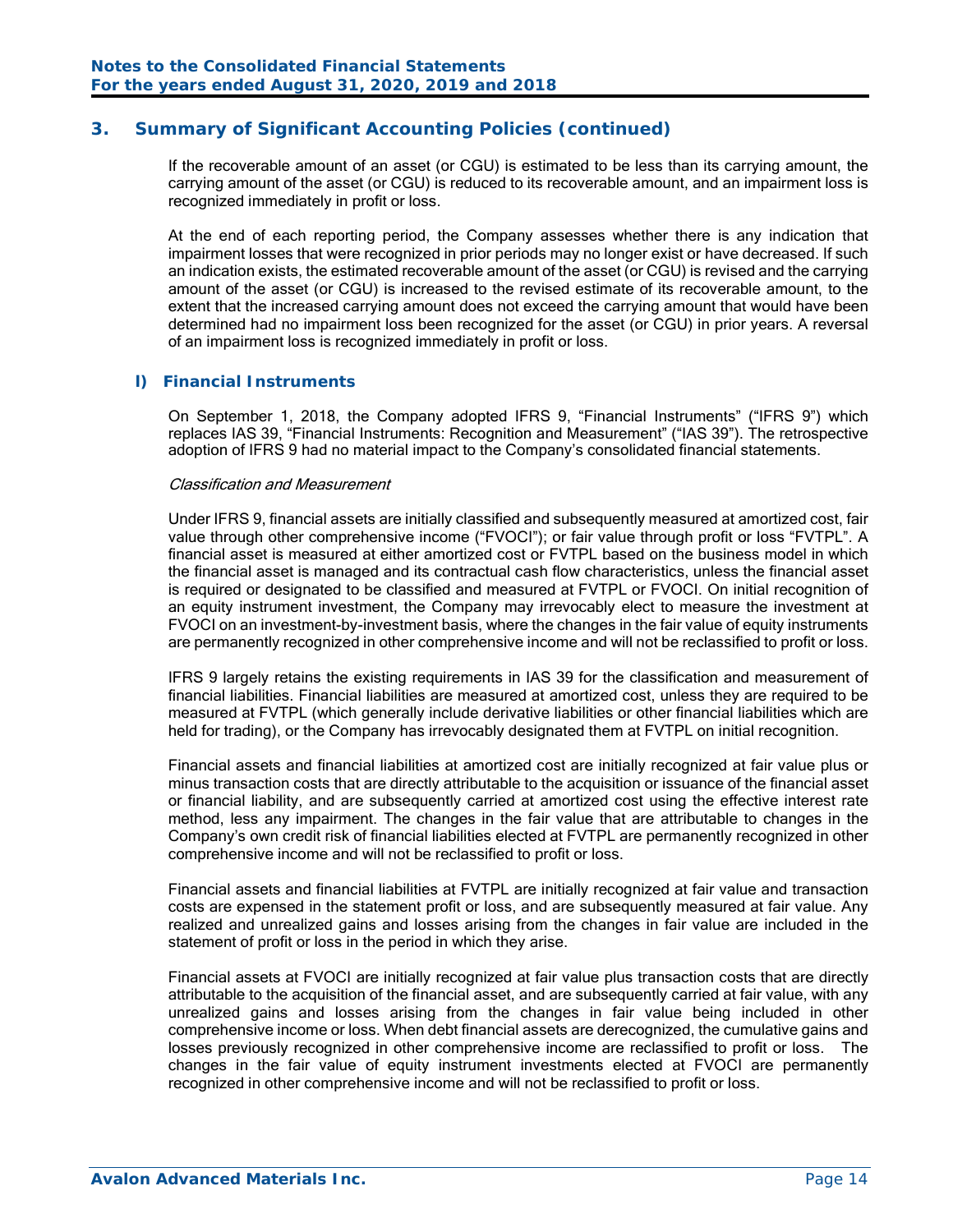The following table shows the original categories under IAS 39 and the new categories under IFRS 9 for each class of the Company's financial assets and financial liabilities:

|                                         | <b>Classification and Measurement Category</b> |                |  |  |  |  |  |
|-----------------------------------------|------------------------------------------------|----------------|--|--|--|--|--|
| <b>Financial Instrument</b>             | <b>IAS 39</b>                                  | <b>IFRS 9</b>  |  |  |  |  |  |
|                                         |                                                |                |  |  |  |  |  |
| Cash and cash equivalents               | Loans and receivables at amortized cost        | Amortized cost |  |  |  |  |  |
| Other receivables                       | Loans and receivables at amortized cost        | Amortized cost |  |  |  |  |  |
| Accounts payable                        | Other financial liabilities at amortized cost  | Amortized cost |  |  |  |  |  |
| <b>Accrued liabilities</b>              | Other financial liabilities at amortized cost  | Amortized cost |  |  |  |  |  |
| Convertible note payable                | <b>FVTPL</b>                                   | <b>FVTPL</b>   |  |  |  |  |  |
| Convertible redeemable preferred shares | <b>FVTPL</b>                                   | <b>FVTPL</b>   |  |  |  |  |  |
| Derivative liabilities                  | <b>FVTPI</b>                                   | <b>FVTPL</b>   |  |  |  |  |  |

#### Impairment of Financial Assets

IFRS replaces the "incurred loss" model in IAS 39 with a single forward-looking expected credit loss ("ECL") impairment model, which is based on changes in credit quality since initial recognition. The new impairment model is applied, at each reporting date, to financial assets measured at amortized costs or those measured at FVOCI (except for equity instrument investments). Any impairment losses recognized are charged to profit or loss, with the offsetting credit reducing the carrying amount of the financial assets that are measure at amortized cost. For financial assets measured at FVOCI, the impairment loss will be credited to other comprehensive income or loss.

There were no adjustments to the carrying amounts of the Company's financial instruments on the date of transition as a result of the transition from IAS 39 to IFRS 9.

#### *m) Site Closure and Reclamation Provision*

The Company's mining exploration activities are subject to various governmental laws and regulations relating to the protection of the environment. These environmental regulations are continually changing and are generally becoming more restrictive. The Company has made, and intends to make in the future, expenditures to comply with such laws and regulations or constructive obligations.

Provision for site closure costs is recorded at the time an environmental disturbance occurs, and is measured at the Company's best estimate of the expected value of future cash flows required to reclaim the disturbance upon site closure, discounted to their net present value. The net present value is determined using a pre-tax discount rate that is specific to the liability. The estimated net present value is re-measured at the end of each reporting period, or when changes in circumstances occur and/or new material information becomes available. Increases or decreases to the provision arise due to changes in legal, constructive or regulatory requirements, the extent of environmental remediation required and cost estimates. The net present value of the estimated costs of these changes is recorded in the period in which the change is identified and quantifiable.

Upon initial recognition of site closure provision there is a corresponding increase to the carrying amounts of related assets and the cost is amortized as an expense on a units-of-production basis over the life of the related assets. The value of the provision is progressively increased over the life of the operation as the effect of discounting unwinds and such increase is recognized as an interest expense.

#### *n) Other Provisions*

Provisions are recognized when the Company has a present obligation (legal or constructive) as a result of a past event, it is probable that the Company will be required to settle the obligation, and a reliable estimate can be made of the amount of the obligation.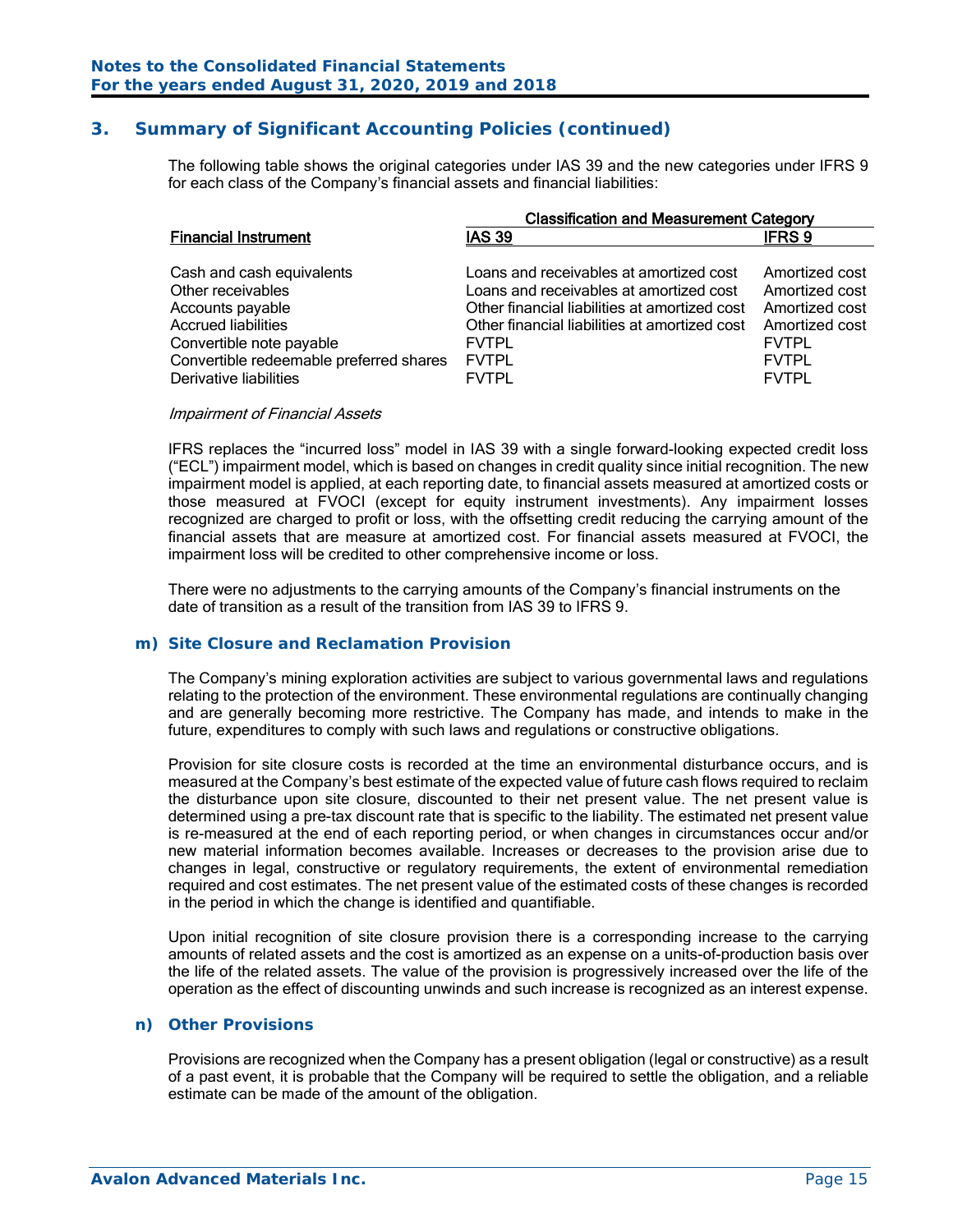Provisions are measured at the present value of the expenditures expected to be required to settle the obligation using a pre-tax rate that reflects current market assessments of the time value of money and the risks specific to the provision. The increase in the provision due to the passage of time is recognized as an interest expense.

#### *o) Government Grants*

Government grants are recognized as other receivables on the statements of financial position when there is reasonable assurance that the company will comply with the conditions attaching to them and the grants will be received. Government grants are recognized in profit or loss on a systematic basis over the periods in which the company recognizes as expenses the related costs for which the grants are intended to compensate and are recorded as a reduction of such expenses. Grants that are for the development and exploration of the Company's resource properties for which the related expenditures are capitalized are recorded as a reduction of the carrying amount of the related assets.

Funding amounts received in advance of expenses incurred are deferred and are recorded as accrued liabilities on the statements of financial position.

## *p) Related Party Disclosure*

Parties are considered to be related if one party has the ability, directly or indirectly, to control the other party or exercise significant influence over the other party in making financial and operating decisions. Parties are also considered to be related if they are subject to common control or common significant influence. Related parties may be individuals or corporate entities. A transaction is considered to be a related party transaction when there is a transfer of resources or obligations between related parties. Related party transactions that are in the normal course of business and have commercial substance are measured at fair value.

#### *q) Segment Reporting*

An operating segment is a component of the Company that engages in business activities from which it may earn revenues and incur expenses. In determining the Company's segment structure, consideration is given to the similar operational and political risks to which the Company's current operations within the same business and regulatory environment are exposed.

The Company's current operations comprise a single reporting operating segment engaged in the acquisition, exploration, evaluation and development of rare metal and mineral properties located principally in Canada.

## *r) Critical Accounting Judgments and Estimation Uncertainties*

The preparation of the consolidated financial statements in conformity with IFRS requires that the Company's management make critical judgments, estimates and assumptions about future events that affect the amounts reported in the consolidated financial statements and the related notes thereto. Actual results may differ from those estimates. Estimates and assumptions are reviewed on an ongoing basis based on historical experience and other factors that are considered to be relevant under the circumstances. Revisions to estimates are accounted for prospectively.

The Company has identified the following significant areas where critical accounting judgments, estimates and assumptions are made and where actual results may differ from these estimates under different assumptions and conditions and may materially affect financial results or the financial position reported in future periods.

Further details of the nature of these assumptions and conditions may be found in the relevant notes to the consolidated financial statements.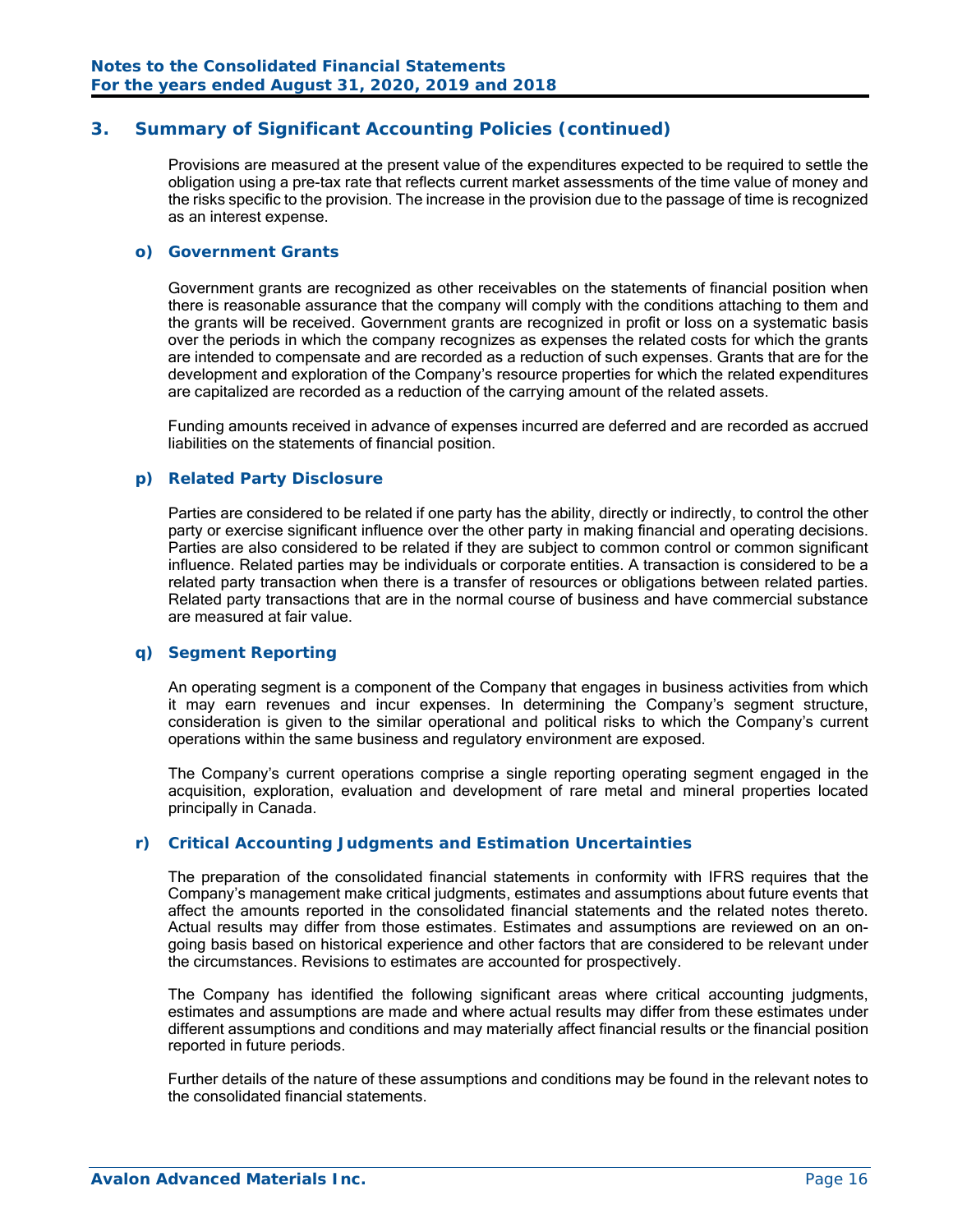#### Key Sources of Estimation Uncertainty

Information about assumptions and estimation uncertainties that have a significant risk of resulting in a material adjustment to the financial results or the financial positions reported in future periods are included in the following notes:

#### Recoverability of Exploration and Evaluation Assets, Development Assets and Property, Plant and Equipment

The Company assesses its long-lived assets, specifically all exploration and evaluation assets, development assets and PPE at each reporting date to determine whether any indication of impairment exists. Where an indicator of impairment exists, a formal estimate of the recoverable amount is made, which is the higher of the fair value less costs of disposal and value in use. These assessments require the use of estimates and assumptions such as long-term commodity prices, discount rates, foreign exchange rates, years to commencement of production, future capital requirements, exploration potential and operating performance.

#### Determination of Reserve and Resource Estimates

Mineral reserves and resources are estimates of the amount of ore that can be economically and legally extracted from the Company's exploration and development properties. The estimation of recoverable reserves is based upon factors such as estimates of commodity prices, production costs, production techniques, future capital requirements and foreign exchange rates, along with geological assumptions and judgments made in estimating the size and grade of the ore body. Changes in the reserve or resource estimates may impact the carrying value of exploration and evaluation assets, development assets, PPE, site closure and reclamation provision and amortization expense.

#### Fair Value of Share Based Payments and Warrants

The Company follows IFRS 2, *Share-based Payment*, in determining the fair value of share based payments. This calculated amount is not based on historical cost, but is derived based on assumptions (such as the expected volatility of the price of the underlying security, expected hold period before exercise, dividend yield and the risk-free rate of return) input into a pricing model. The model requires that management make forecasts as to future events, including estimates of: the average future hold period of issued stock options and compensation warrants before exercise, expiry or cancellation; future volatility of the Company's share price in the expected hold period; dividend yield; and the appropriate risk-free rate of interest. The resulting value calculated is not necessarily the value that the holder of the option or warrant could receive in an arm's length transaction, given that there is no market for the options or compensation warrants and they are not transferable. Similar calculations are made in estimating the fair value of the warrant component of an equity unit. The assumptions used in these calculations are inherently uncertain. Changes in these assumptions could materially affect the related fair value estimates.

#### Site Closure and Reclamation Provision

The Company's accounting policy for the recognition of a site closure and reclamation obligation requires significant estimates and assumptions such as: requirements of the relevant legal and regulatory framework, the magnitude of possible disturbance and the timing thereof, extent and costs of required closure and rehabilitation activity, and discount rate. These uncertainties may result in future actual expenditures differing from the amounts currently provided. Site closure and reclamation provision recognized is periodically reviewed and updated based on the facts and circumstances available at the time. Changes to the estimated future costs are recognized in the Statement of Financial Position by adjusting both the site closure and reclamation asset and provision.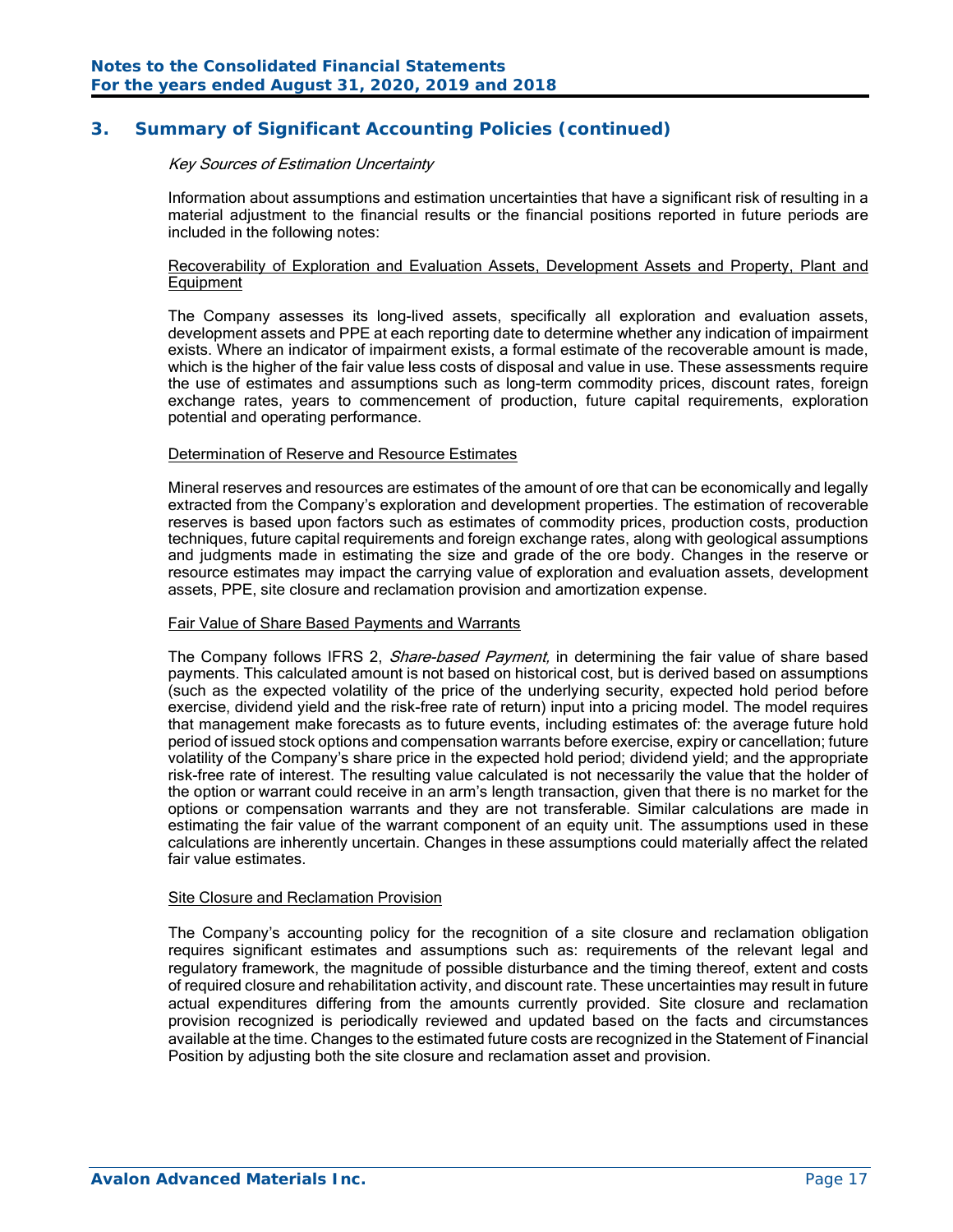#### Property, Plant and Equipment - Estimated Useful Lives

Management estimates the useful lives of PPE based on the period during which the assets are expected to be available for use. The amounts and timing of recorded expenses for depreciation of PPE for any period are affected by these estimated useful lives. The estimates are reviewed at least annually and are updated if expectations change as a result of physical wear and tear, technical or commercial obsolescence and legal or other limits to use. It is possible that changes in these factors may cause significant changes in the estimated useful lives of the Company's PPE in the future.

#### Critical Judgments

Information about critical judgments in applying accounting policies that have most significant effect on the consolidated financial statements are as follows:

#### Capitalization of Exploration and Evaluation Costs

Exploration and evaluation costs incurred during the year are recorded at cost. Capitalized costs include costs directly attributable to exploration and evaluation activities, including salaries and benefits of employees who are directly engaged in the exploration and evaluation activities. Administrative and other overhead costs are expensed. Exploration and evaluation costs incurred that have been determined to have future economic benefits and can be economically recoverable are capitalized. In making this judgment, management assesses various sources of information including but not limited to the geologic and metallurgic information, history of conversion of mineral deposits to proven and probable mineral reserves, scoping and feasibility studies, proximity of operating facilities, operating management expertise and existing permits.

### *s) New Accounting Standards Recently Adopted*

#### IFRS 16, Leases

As described in 3(c) above, the Company adopted IFRS 16 effective September 1, 2019 using the modified retrospective approach and accordingly the information presented for fiscal 2019 has not been restated.

On initial application, the Company recognized a ROU asset (included in property, plant and equipment) and a corresponding lease obligation relating to a lease for its office premises in Toronto, which had previously been classified as an operating lease under IAS 17 - Leases. The Company has elected to record the ROU asset based on the corresponding lease obligation. The ROU asset and lease obligation of \$1,045,810 were recorded as of September 1, 2019, with no net impact on the opening retained earnings. When measuring the lease obligation, the Company discounted the remaining lease payments under the lease contract using its estimated weighted‐average incremental borrowing rate of 5.0%.

The following table reconciles the Company's operating lease obligation on August 31, 2019, as previously disclosed in the Company's consolidated financial statements, to the lease obligation recognized on initial application of IFRS 16 on September 1, 2019.

| Operating lease commitments as at August 31, 2019                             | - 55 | 1,156,911  |
|-------------------------------------------------------------------------------|------|------------|
| Increase in lease payments relating to the operating cost of the office lease |      | 31.794     |
| Discounted using the estimated incremental borrowing rate                     |      | (142, 895) |
|                                                                               |      |            |
| Lease obligation recognized on September 1, 2019                              | -S   | 1,045,810  |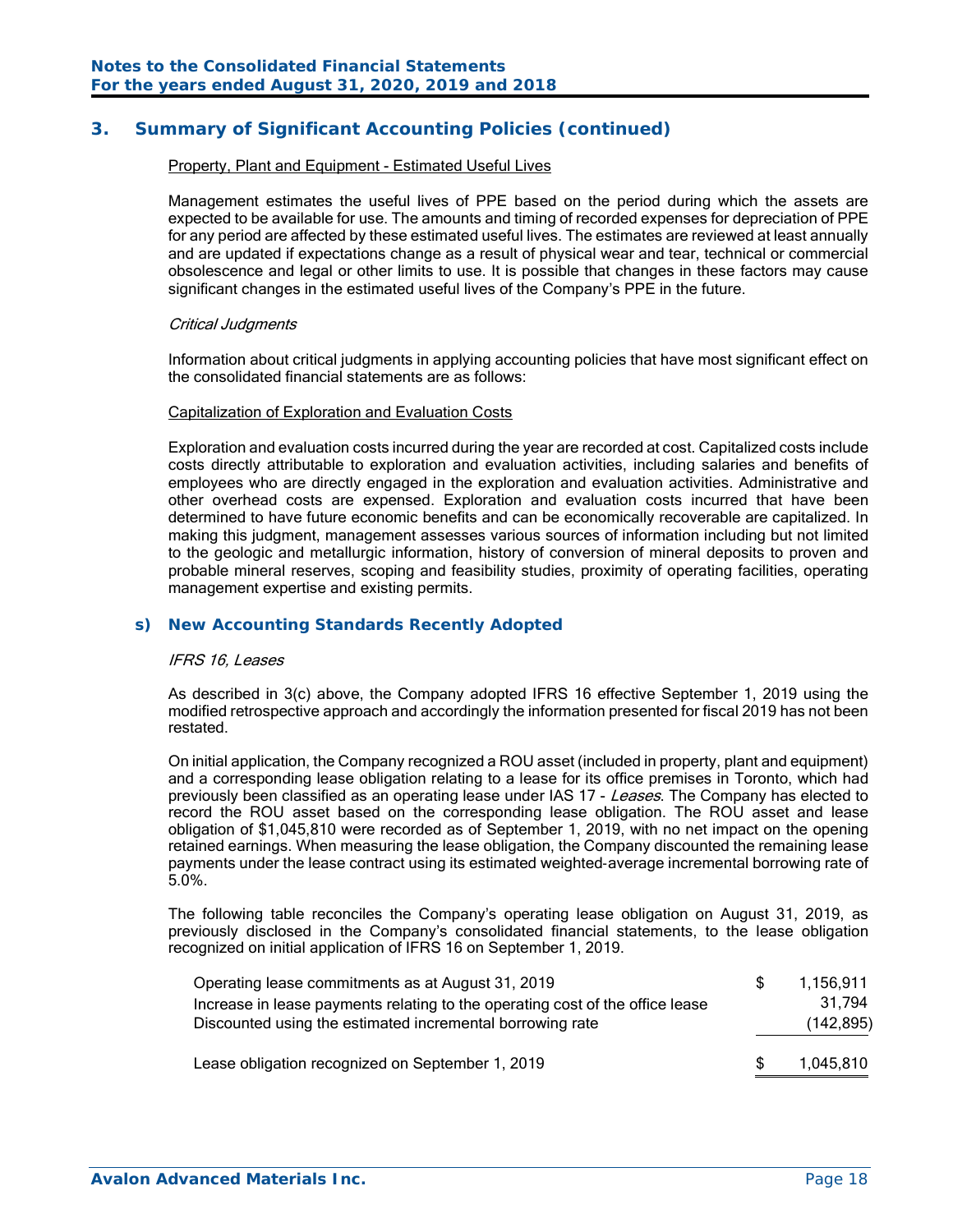The adoption of IFRS 16 had the following impact on the Company's consolidated statement of comprehensive loss for the Year:

| Increase in depreciation expense                                               | 196.090   |
|--------------------------------------------------------------------------------|-----------|
| Increase in interest on lease obligation                                       | 43.530    |
| Decrease in corporate and administrative expenses                              | (207,063) |
| Total increase in expenses, decrease in net income and comprehensive income \$ | 32.557    |

The adoption of IFRS 16 had no net impact on the Company's consolidated statement of cash flows for the Year, but had increased the cash used by financing activities by \$207,063, which was offset by the same amount of decrease for the cash used by operating activities.

## **4. Cash and Cash Equivalents**

Cash and cash equivalents are comprised of the following

|                                    | August 31, | August 31,<br>2019 |  |           |
|------------------------------------|------------|--------------------|--|-----------|
| Cash held in bank accounts         |            | 263.225            |  | 748,636   |
| Guaranteed investment certificates |            | 1,032,498          |  | 1,133,205 |
|                                    |            | 1,295,723          |  | 1,881,841 |

## **5. Asset Held for Sale**

In June 2019, the Company entered into an agreement, under which an unrelated third party would acquire ownership of the near-surface mineral resources principally in the T-Zone and Tardiff Zones of the Nechalacho REE Project above a depth of 150 metres above sea level for a total cash consideration of \$5.0 million as described in Note 7a while the Company retains ownership of the deeper resources in the Basal Zone that were the subject of its 2013 feasibility study. The sale was completed during the Year. The Company had transferred the carrying cost relating to the near-surface mineral resources of \$2,605,147 from the total carrying cost of the Nechalacho REE Project included in Property, Plant and Equipment to Asset Held for Sale as at August 31, 2019, and recognized a net gain on sale of \$2,373,261 during the Year.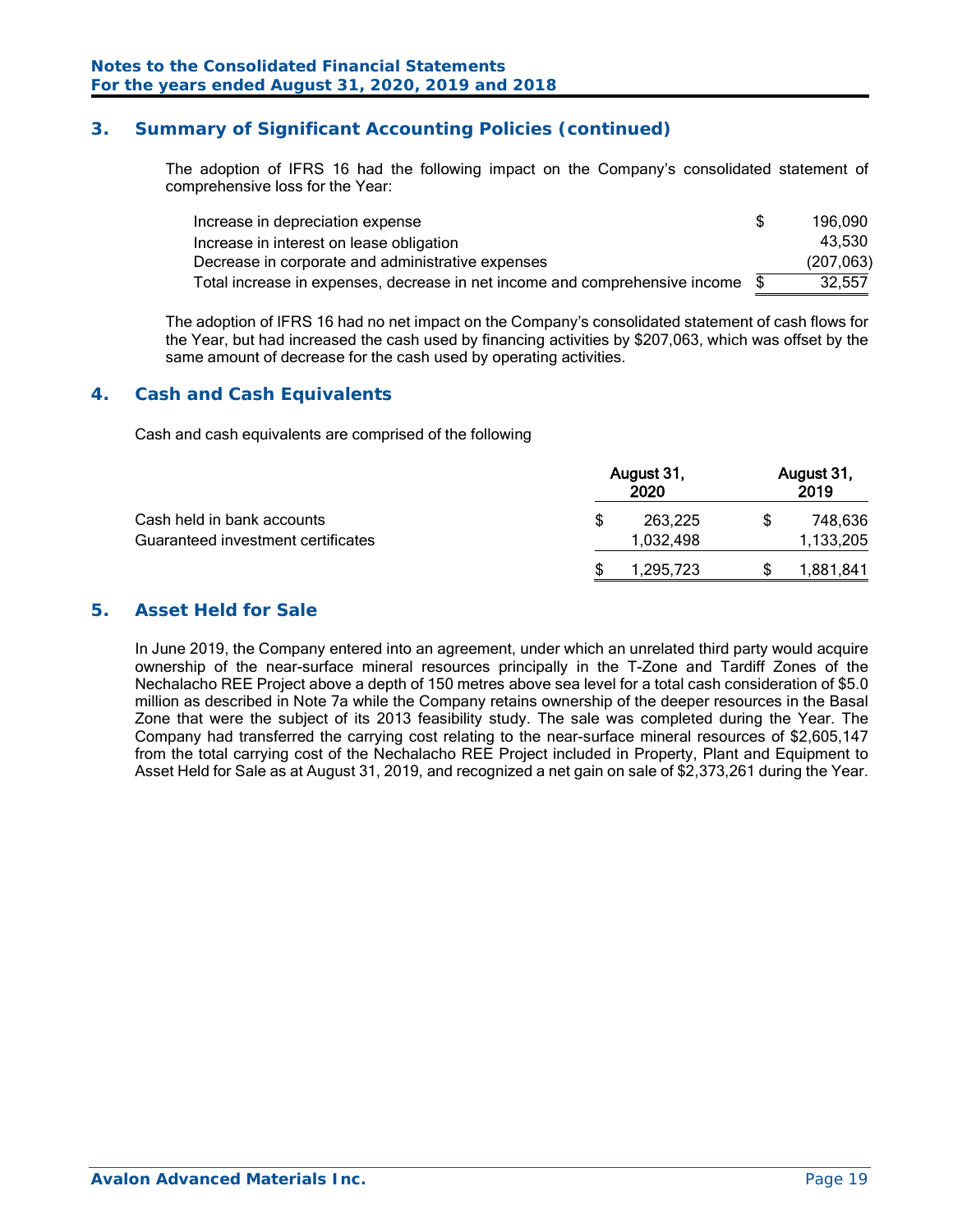## **Notes to the Consolidated Financial Statements For the years ended August 31, 2020, 2019 and 2018**

# **6. Exploration and Evaluation Assets**

|                                                                                              | September 1,<br>2018              | <b>Expenditures</b>         | Impairment<br>Loss | August 31,<br>2019                |
|----------------------------------------------------------------------------------------------|-----------------------------------|-----------------------------|--------------------|-----------------------------------|
| Separation Rapids Lithium Project (a)<br>East Kemptville Tin-Indium Project (b)<br>Other (c) | 11.010.950<br>5,827,524<br>35.760 | 511,188<br>315,087<br>3,728 | \$<br>(639, 034)   | 11,522,138<br>5,503,577<br>39,488 |
|                                                                                              | 16,874,234                        | 830,003                     | \$<br>(639, 034)   | 17,065,203                        |

|                                        | September 1,<br>2019 | <b>Expenditures</b> | Impairment<br>Loss | August 31,<br>2020 |
|----------------------------------------|----------------------|---------------------|--------------------|--------------------|
| Separation Rapids Lithium Project (a)  | 11,522,138           | 503,191             | $\blacksquare$     | 12,025,329         |
| East Kemptville Tin-Indium Project (b) | 5,503,577            | 83,633              | (5,587,210)        |                    |
| Other (c)                              | 39.488               | 18,382              | $\,$ $\,$          | 57,870             |
|                                        | 17,065,203           | 605,206             | (5,587,210)        | 12,083,199         |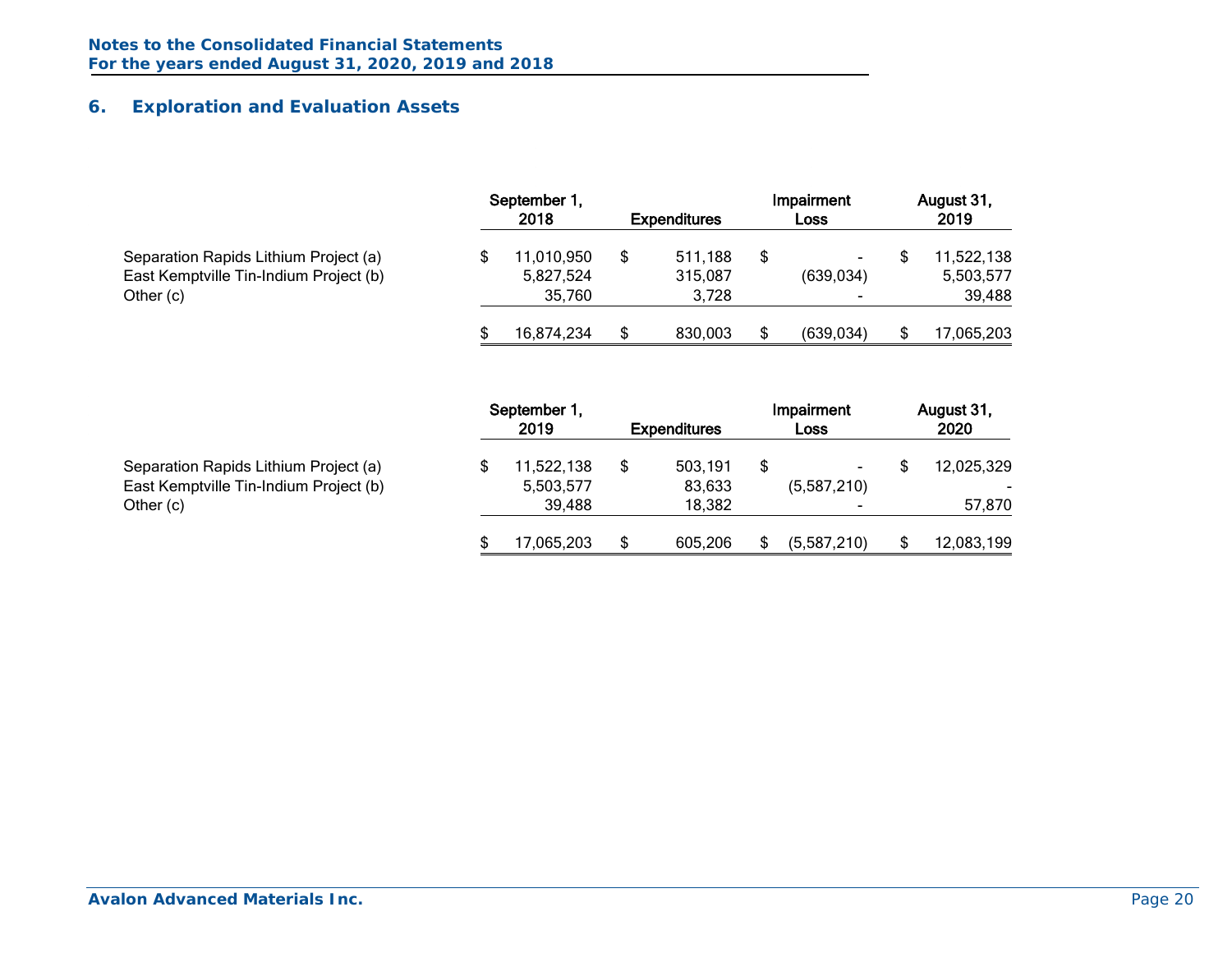# **6. Exploration and Evaluation Assets (continued)**

a) Separation Rapids Lithium Project, Ontario

The Company owns a 100% interest in certain mineral claims and a mining lease in the Kenora area of Ontario.

b) East Kemptville Tin-Indium Project, Nova Scotia

The Company held a special exploration licence (the "Special Licence") to search and prospect for all minerals except for coal, salt, potash and uranium within four claims in the East Kemptville area of Yarmouth, Nova Scotia.

The Special Licence had a term of three years which began February 2, 2015 and was renewable for an additional two one-year periods, which extended the Special Licence until February 1, 2020, which has since been converted to a regular exploration licence.

The Company completed a preliminary economic assessment during fiscal 2018 with a development model of utilizing the existing tailings management area ("TMA") and had been in negotiation with the surface rights owner to secure full tenure to the project site. Agreement in principle was reached in Fiscal 2019, however, the surface rights owner subsequently refused to sign the agreement after putting on hold any new work on TMAs on all of its closed minesites. Not having access to the existing unused tailings ponds severely limits the possibilities for economic re-development of the site. This realization coupled with the continuing difficulties in getting surface access to the project site, caused the Company to decide to withdraw its lease application and to write off the costs incurred to-date of \$5,587,210 as an impairment loss during the Year.

The Company also had a number of regular exploration licences covering certain claims in the same proximity to the claims covered under the special exploration licence. During the year ended August 31, 2019, the Company decided not to renew these peripheral exploration licences, and accordingly the costs incurred to-date of \$639,034 on the mineral claims under the exploration licences had been written off as an impairment loss during the year ended August 31, 2019.

c) Other Resource Properties

The Company has a 100% interest in a mining lease in the Warren Township Anorthosite Project, located near Foleyet, Ontario, a 100% interest in several claims in the Lilypad Cesium-Tantalum Property, located 150 km northeast of Pickle Lake, Ontario, a 2.0% NSR interest in certain claims of the East Cedartree Gold Property located near Kenora, Ontario, and a 2.4% NSR interest in the Wolf Mountain Platinum-Palladium Project located near Thunder Bay, Ontario.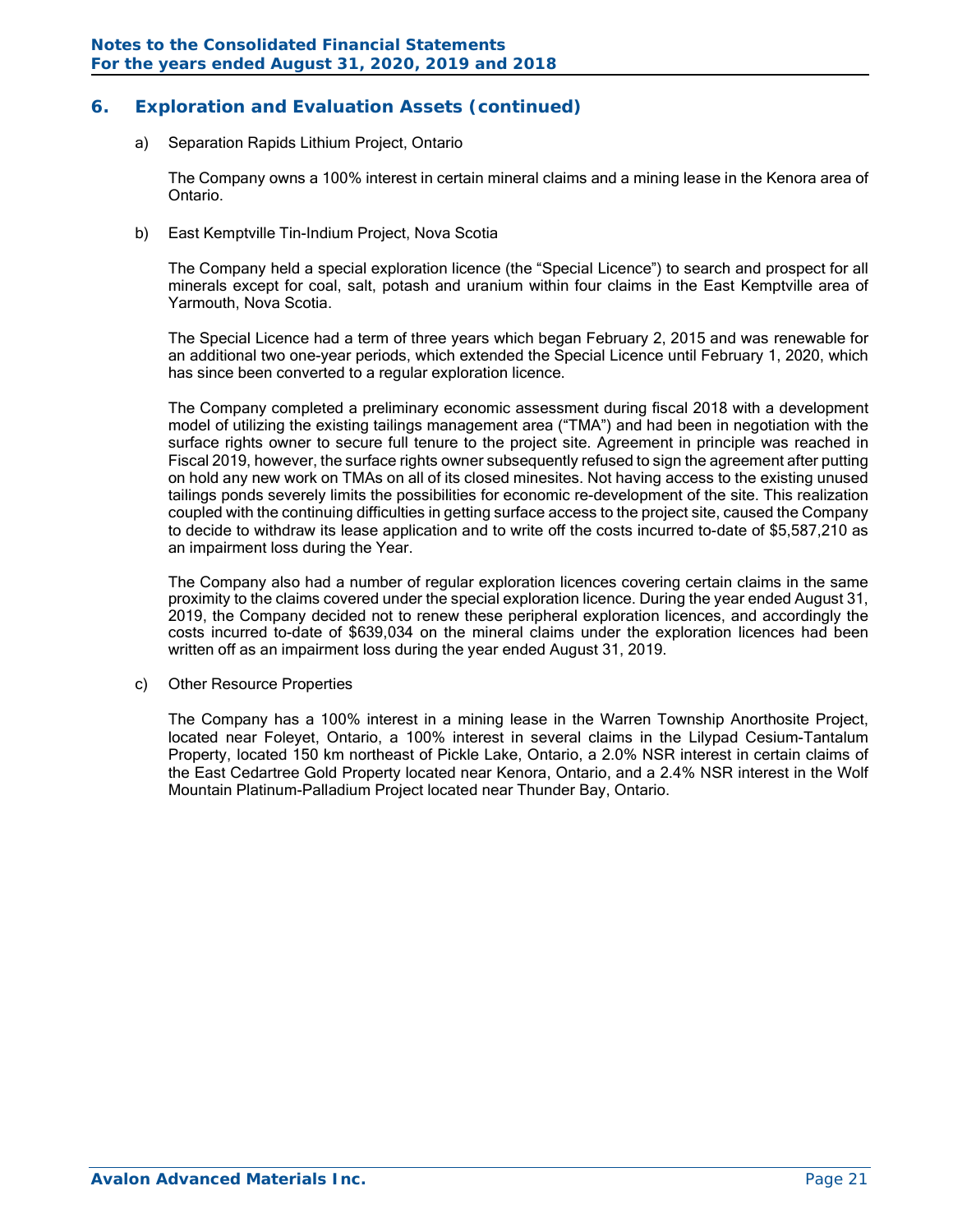# **7. Property, Plant and Equipment**

|                                 |     | Nechalacho<br><b>REE Project</b><br>(a) | <b>Airstrip</b> | Office,<br>Computer<br>and Office<br>Equipment (b) | <b>Land and</b><br><b>Building</b> | <b>Exploration</b><br>Equipment | Leasehold<br><b>Improvements</b> | <b>Total</b>             |
|---------------------------------|-----|-----------------------------------------|-----------------|----------------------------------------------------|------------------------------------|---------------------------------|----------------------------------|--------------------------|
| Cost                            |     |                                         |                 |                                                    |                                    |                                 |                                  |                          |
| As at September 1, 2018         | S.  | 103,878,349                             | \$<br>646,860   | \$<br>220,048                                      | \$<br>90,905                       | \$<br>695,532                   | \$<br>94,594                     | \$<br>105,626,288        |
| <b>Additions</b>                |     | 201,097                                 |                 |                                                    |                                    |                                 | 7,020                            | 208,117                  |
| Transfer to asset held for      |     |                                         |                 |                                                    |                                    |                                 |                                  |                          |
| sale<br><b>Disposals</b>        |     | (2,605,147)                             |                 | (18, 911)                                          |                                    |                                 |                                  | (2,605,147)<br>(18, 911) |
|                                 |     |                                         |                 |                                                    |                                    |                                 |                                  |                          |
| As at August 31, 2019           |     | 101,474,299                             | 646,860         | 201,137                                            | 90,905                             | 695,532                         | 101,614                          | 103,210,347              |
| Additions                       |     | 30,340                                  |                 | 18,575                                             |                                    | 1,300                           | 5,140                            | 55,355                   |
| IFRS 16 adjustments             |     |                                         |                 | 1,045,810                                          |                                    |                                 |                                  | 1,045,810                |
| <b>Disposals</b>                |     |                                         |                 | (30, 283)                                          |                                    |                                 |                                  | (30, 283)                |
| As at August 31, 2020           | SS. | 101,504,639                             | \$<br>646,860   | \$<br>1,235,239                                    | \$<br>90,905                       | \$<br>696,832                   | \$<br>106,754                    | \$104,281,229            |
| <b>Accumulated Depreciation</b> |     |                                         |                 |                                                    |                                    |                                 |                                  |                          |
| As at September 1, 2018         | \$  |                                         | \$<br>265,446   | \$<br>179,986                                      | \$<br>10,367                       | \$<br>643,185                   | \$<br>94,594                     | \$<br>1,193,578          |
| Depreciation expense            |     |                                         | 20,624          | 12,714                                             | 4,191                              | 15,705                          | 108                              | 53,342                   |
| Disposals                       |     |                                         |                 | (18, 411)                                          |                                    |                                 |                                  | (18, 411)                |
| As at August 31, 2019           |     |                                         | 286,070         | 174,289                                            | 14,558                             | 658,890                         | 94,702                           | 1,228,509                |
| Depreciation expense            |     |                                         | 18,974          | 210,352                                            | 4,191                              | 11,025                          | 1,576                            | 246,118                  |
| <b>Disposals</b>                |     |                                         |                 | (30, 283)                                          |                                    |                                 |                                  | (30, 283)                |
| As at August 31, 2020           | \$  |                                         | \$<br>305,044   | \$<br>354,358                                      | \$<br>18,749                       | \$<br>669,915                   | \$<br>96,278                     | \$<br>1,444,344          |
| <b>Net Book Value</b>           |     |                                         |                 |                                                    |                                    |                                 |                                  |                          |
| As at August 31, 2019           |     | 101,474,299                             | \$<br>360,790   | \$<br>26,848                                       | \$<br>76,347                       | \$<br>36,642                    | \$<br>6,912                      | \$101,981,838            |
| As at August 31, 2020           |     | 101,504,639                             | \$<br>341,816   | \$<br>880,881                                      | \$<br>72,156                       | \$<br>26,917                    | \$<br>10,476                     | \$<br>102,836,885        |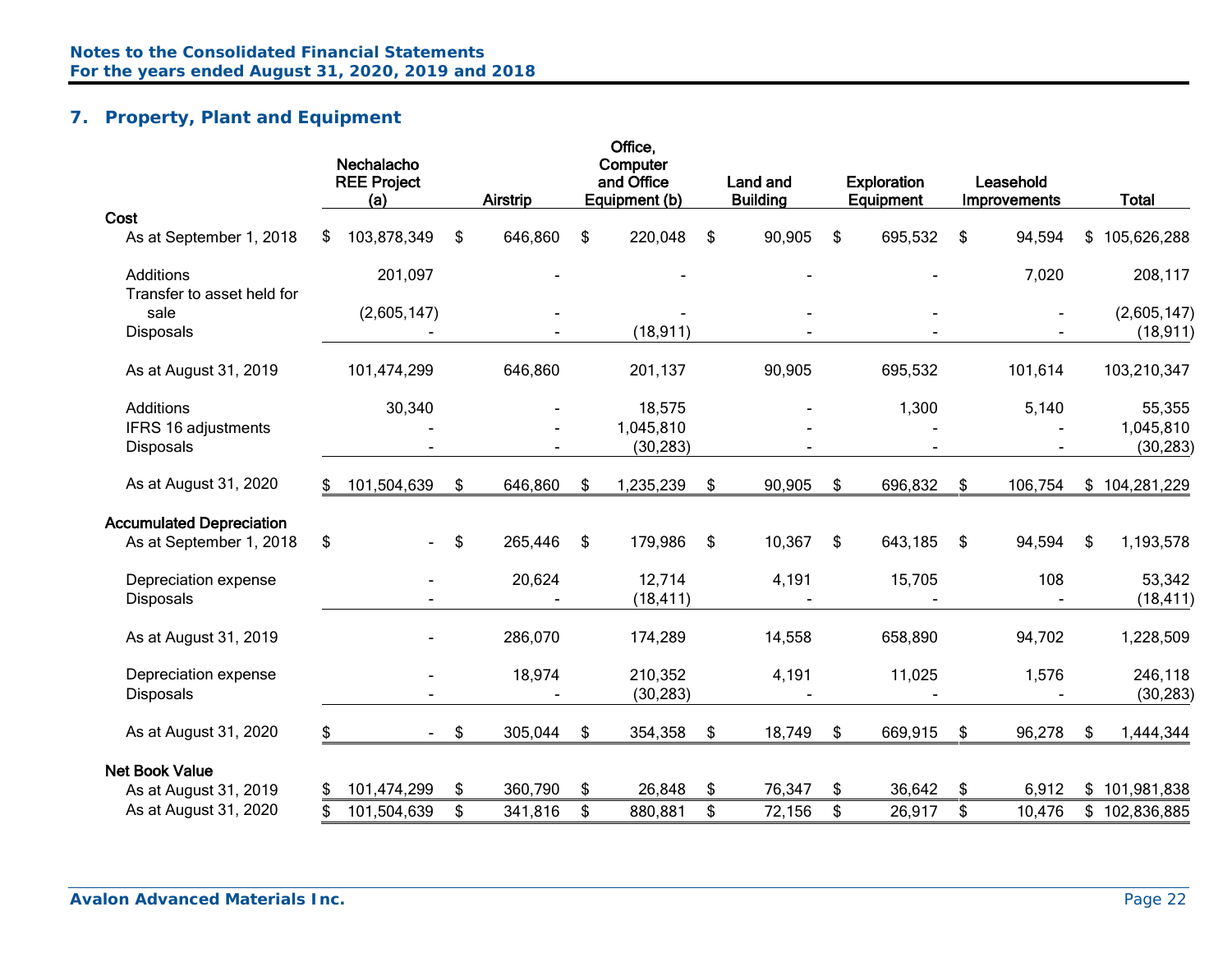# **7. Property, Plant and Equipment (continued)**

#### a) Nechalacho REE Project, Northwest Territories

The Company owns a 100% interest in eight mining leases covering the Nechalacho rare earth elements deposit ("Nechalacho Deposit") located at Thor Lake in the Mackenzie Mining District of the Northwest Territories.

The property is subject to an underlying 2.5% net smelter returns ("NSR") royalty agreement which can be bought back at the principal amount of \$150,000 compounded annually at the average Canadian prime rate from May 2, 1982 to the buyback date, and which currently approximates \$1.6 million (the "2.5% NSR Royalty").

During the year ended August 31, 2012, the Company entered into an accommodation agreement (the "Accommodation Agreement") with the Deninu K'ue First Nation ("DKFN"). The DKFN is one of three Akaitcho bands who have used, occupied and have constitutionally protected aboriginal rights with respect to the lands on which the Nechalacho Deposit in the Northwest Territories is located.

The Accommodation Agreement provides for business and employment opportunities for the DKFN related to the Nechalacho Deposit and associated facilities in the Northwest Territories and contains measures to mitigate environmental and cultural impacts that may result from the project development. The Accommodation Agreement also commits the DKFN to supporting timely completion of the environmental assessment, permitting and development processes of the Nechalacho REE Project, and provides for the DKFN to participate in the project economics.

During the year ended August 31, 2019, the Company and an unrelated third party entered into an agreement under which this third party will acquire ownership of the near-surface resources principally in the T-Zone and Tardiff Zones of the property for a total cash consideration of \$5.0 million while the Company will retain ownership of the mineral resources below a depth of 150 metres above sea level, a 3.0% NSR royalty (the "3.0% NSR Royalty") and will continue to have access to the property for exploration, development and mining purposes (the "Sale and Purchase Agreement"). The Company has also agreed to waive the 3.0% NSR Royalty for the first five years of commercial production and to grant the third party the option to pay the Company \$2.0 million within eight years of the transaction closing to extend the waiver of this royalty in perpetuity. This agreement also grants the third party an option to purchase the Company's option in the 2.5% NSR Royalty for an inflation adjusted fixed amount estimated at \$1.5 million as at the agreement date, provided that, upon exercising the option, it extinguishes this royalty.

As the sale was completed during the Year, the Company had transferred the carrying cost relating to the near-surface mineral resources of \$2,605,147 from the total carrying cost of the Nechalacho REE Project included in Property, Plant and Equipment to Asset Held for Sale as at August 31, 2019, and recognized a net gain on sale of \$2,373,261 during the Year. Advance payments totaling \$3.2 million had been received by August 31, 2019 and was recorded as Deferred Asset Sale Proceeds on the Statement of Financial Position as at August 31, 2019. The balance of \$1.8 million was received during the Year.

During the Year, the Company generated net management fees of \$109,351 (2019 - \$10,204) for services provided to the third party to manage its exploration activities on the property.

At August 31, 2020, the amount of the net assets of the Company is more than its market capitalization, IAS 36 - *Impairment of Assets* considers that an indicator of impairment is present based on external sources of information. The Company completed an impairment test on the Nechalacho Project as at August 31, 2020 and determined that the Project was not impaired. The main assumptions used to determine the recoverable amount related to Nechalacho were long-term commodity prices, changes in cost estimates, discount rates, foreign exchange rates and years to commencement of production.

b) Depreciation of \$121,093 (net of \$74,997 in rent forgiveness receivable under the Canada Emergency Commercial Rent Assistance program) was recognized relating to the ROU asset during the Year (2019 - \$Nil), and the carrying balance of the ROU asset was \$849,720 as at August 31, 2020 (2019 - \$Nil).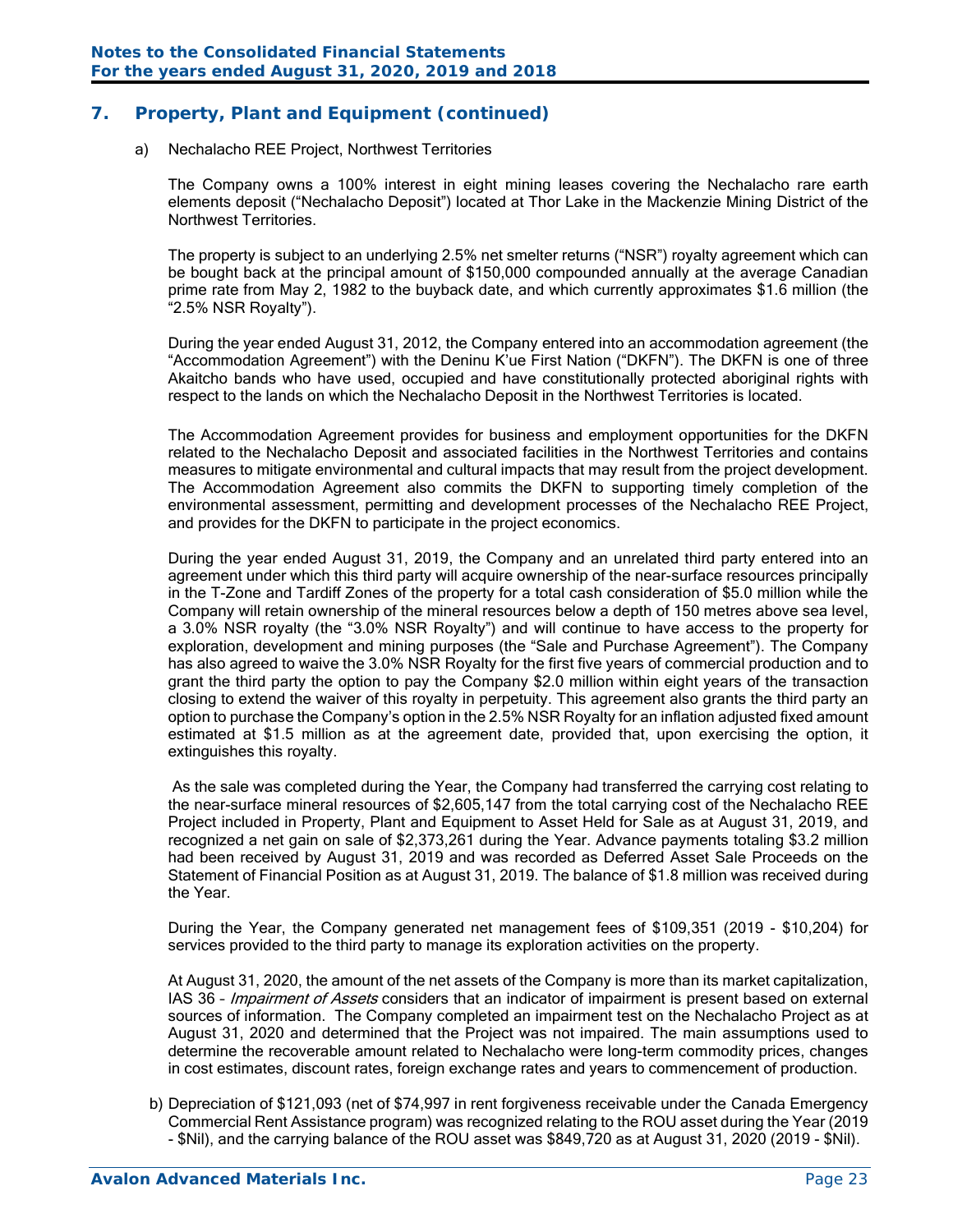# **8. Deferred Flow-Through Share Premium**

A summary of the changes in the deferred flow-through share premium amount is set out below:

| Balance - September 1, 2018<br>Increase relating to flow-through common shares issued<br>Decrease relating to CEE incurred | \$<br>52.157<br>150,000<br>(154, 676) |
|----------------------------------------------------------------------------------------------------------------------------|---------------------------------------|
| Balance - August 31, 2019<br>Increase relating to flow-through common shares issued<br>Decrease relating to CEE incurred   | 47,481<br>136,800<br>(47, 481)        |
| Balance - August 31, 2020                                                                                                  | 136,800                               |

# **9. Lease Obligation**

As at August 31, 2020, the Company had the following future commitment relating to the lease contract for its office premises:

| 2021                                              | \$<br>218,252 |
|---------------------------------------------------|---------------|
| 2022                                              | 222,556       |
| 2023                                              | 229,181       |
| 2024                                              | 233,563       |
| 2025                                              | 63,280        |
| Total future lease payments as at August 31, 2020 | 966,832       |
| Amounts representing interest                     | 99,365        |
| Present value of future lease payments            | 867,467       |
| Current portion of lease obligation               | 178,893       |
| Non-current portion of lease obligation           | \$<br>688,574 |

# **10. Convertible Note Payable**

On November 30, 2018, the Company issued a convertible note payable in the amount of \$500,000 to an entity managed by the Lind Partners ("Lind") (the "Note"). The Note had a term of two years with a maturity date of November 30, 2020 and accrued an interest amount of \$100,000 on the date of issuance, resulting in the Note to bear a face value of \$600,000 at issuance.

Lind was entitled to convert any outstanding amount of the face value of the Note into common shares commencing on May 26, 2019 at a conversion price equal to the higher of (a) 80% of the five day trailing value weighted average price ("VWAP") of the common shares prior to the date of conversion, and (b) the five day trailing VWAP of the shares prior to the date of conversion, less the maximum discount allowable in accordance with TSX rules. The Company had floor price protection such that if any conversion results in an effective conversion price of less than \$0.05 per share, then the Company had the right to instead repay the amount that was subject to that conversion for a 5% premium. The Company also had the right to repurchase the Note at the outstanding face value at any time.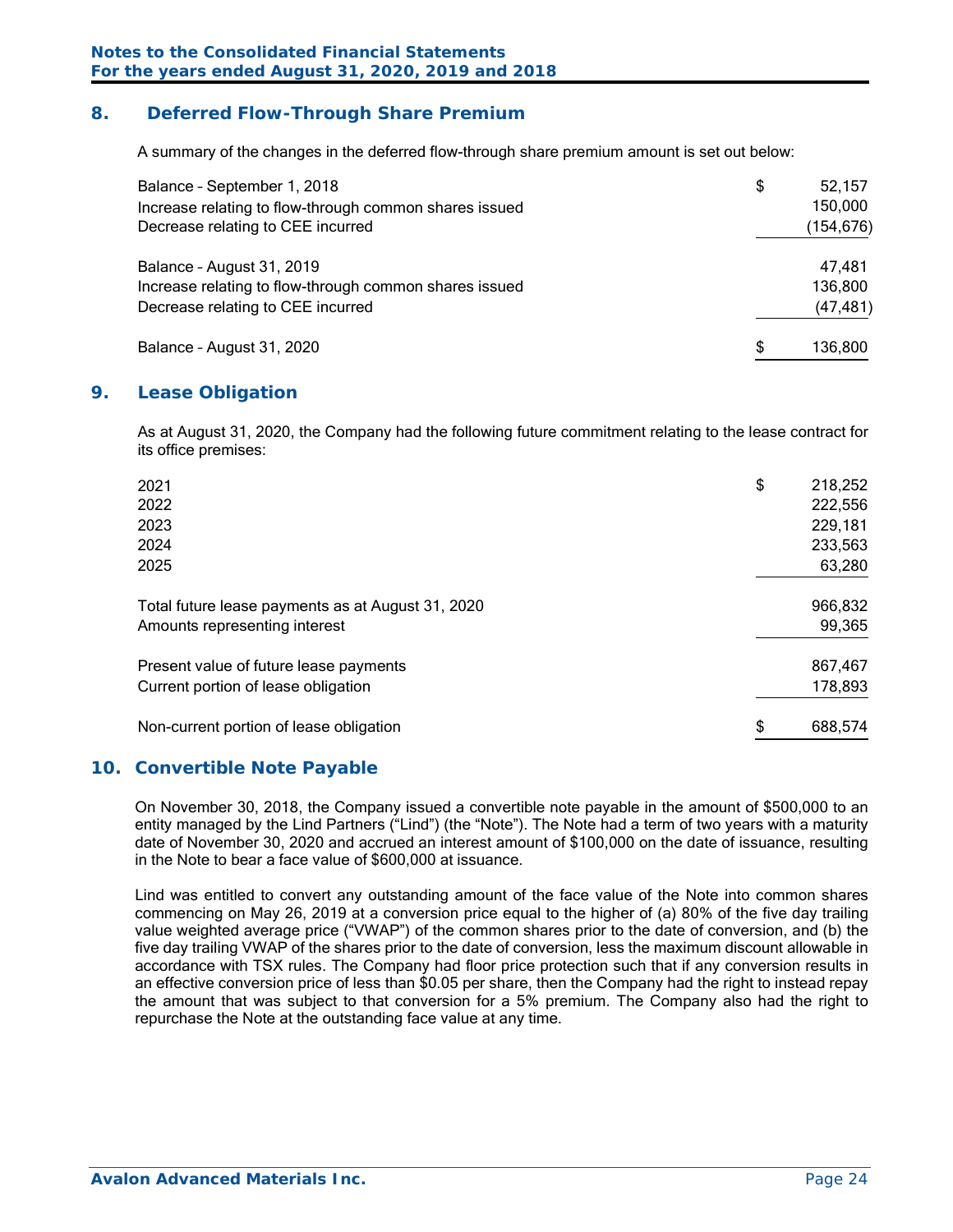## **10. Convertible Note Payable (continued)**

A summary of the changes in the convertible note payable amount is set out below:

| Balance - September 1, 2018 | \$        |
|-----------------------------|-----------|
| Issued                      | 500,000   |
| Interest                    | 100,000   |
| Converted to common shares  | (425,000) |
| Balance - August 31, 2019   | 175,000   |
| Converted to common shares  | (175,000) |
| Balance - August 31, 2020   | \$        |

## **11. Convertible Redeemable Preferred Shares**

In March 2017, the Company entered into a preferred share purchase agreement (the "A1 Agreement") with an entity managed by Lind and issued 500 Series A1 Preferred Shares (the "A1 Preferred Shares") at a price of \$5,000 per share for gross proceeds of \$2,500,000. Pursuant to Canadian securities laws, the securities issuable under this private placement were subject to a hold period, which expired on July 11, 2017 (the "Hold Period").

The A1 Preferred Shares did not carry a dividend and had a redemption value that started at \$5,000 per share and increases by \$250 per share each quarter over a 24 months period ending on March 10, 2019, to a cap of \$6,750 per share. The A1 Preferred Shares could be converted by Lind into common shares of the Company at a price per common share equal to 85% of the five-day volume weighted average price ("VWAP") of the common shares on the TSX immediately prior to the date that notice of conversion was given (the "Conversion Option").

In conjunction with this private placement, Lind received a commitment fee of \$125,000 and 6,900,000 common share purchase warrants (the "A1 Warrants"). Each A1 Warrant entitles the holder to purchase one common share of the Company at a price of \$0.23 per common share until March 10, 2022.

Lind had the basic right to convert 25 A1 Preferred Shares into common shares of the Company on a monthly basis, subject to certain conversion limits set out in the A1 Agreement, however Lind was permitted to convert up to 100 A1 Preferred Shares on a monthly basis in the event such amount did not exceed 20% of the Company's 20-day traded volume of common shares on the TSX immediately prior to the date of delivery of a conversion notice.

Lind was also entitled to accelerate its conversion right to the full amount of the redemption value applicable at such time, or demand repayment of the applicable redemption value per share in cash (the "Put Option"), upon the occurrence of certain events as set out in the A1 Agreement (most of which are beyond the Company's control) (the "Redemption Events"). The triggering Redemption Events include certain key financial and non-financial conditions, which included change of control, insolvency and liquidity conditions etc. as defined in the A1 Agreement. These Redemption Events also limited the Company from obtaining other debt or preferred share financings that were not junior to the A1 Preferred Shares other than certain project-related financings, as well as other at-the-market, equity lines or credit type of common share offerings, or convertible security financings where the price of the common share was not fixed at predetermined price. In addition, if the Redemption Event was a change of control event, the redemption amount would be equal to 110% of the applicable redemption amount at that time.

The Company had the right to redeem all of the outstanding A1 Preferred Shares at any time after the Hold Period at a 5% premium to the redemption value (the "Call Option"). The Company also had floor price protection such that if any conversion results in an effective conversion price of less than \$0.10 per common share, then the Company had the right to deny the conversion and instead redeem the A1 Preferred Shares that were subject to that conversion for the redemption amount in cash plus a 5% premium.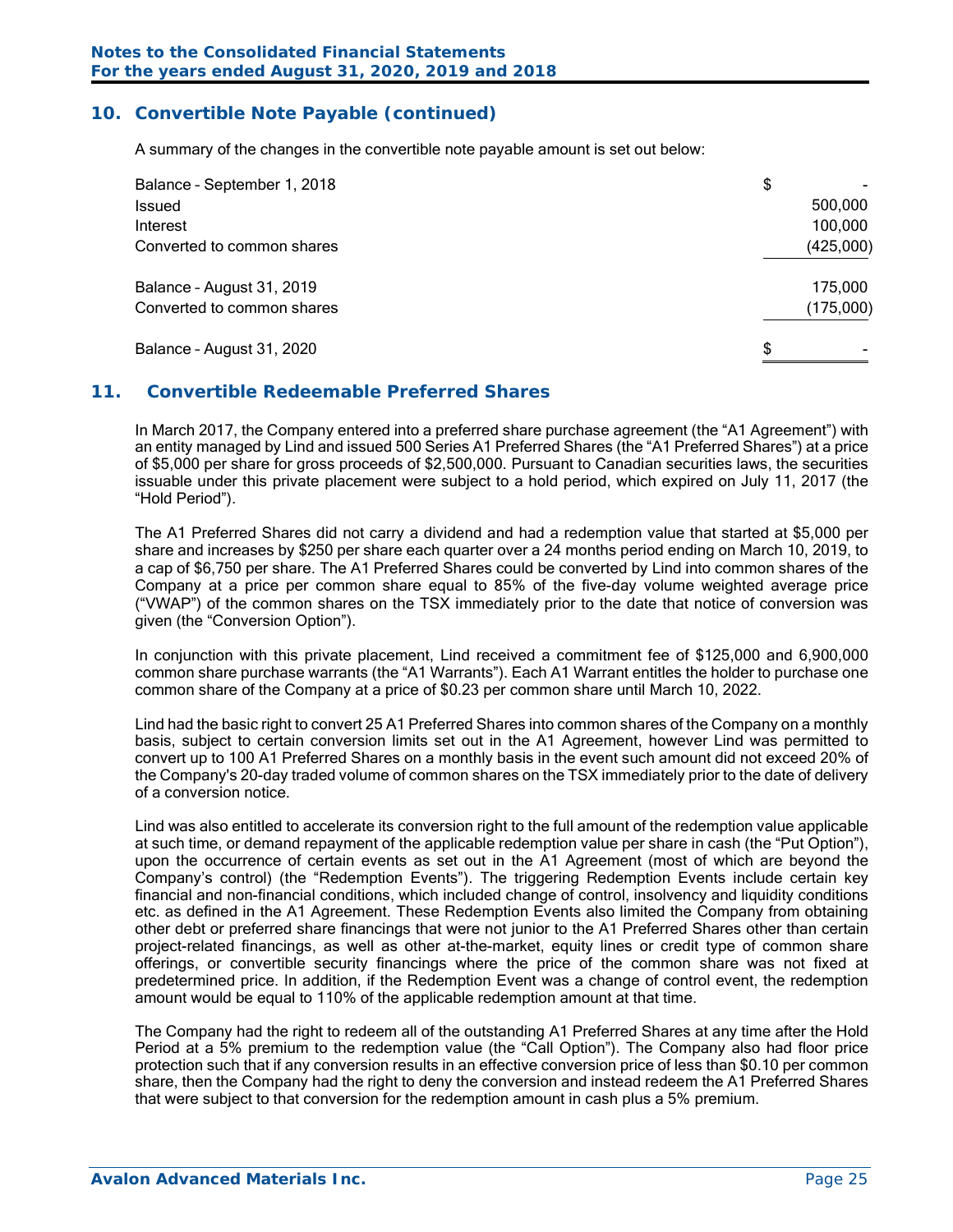# **11. Convertible Redeemable Preferred Shares (continued)**

At any time while any A1 Preferred Shares are outstanding, Lind had the option of subscribing for up to an additional 165 Series A2 Preferred Shares at a price of \$5,000 per share and under the same terms and conditions as the initial financing, subject to certain triggering events and subject to the prior approval of the TSX ("Series A2 Option"). Lind would also receive a certain number of Series A2 warrants ("A2 Warrants") if it had exercised the Series A2 Option. The number of A2 Warrants to be issued and the exercise price of A2 Warrants would be calculated by using similar formulas used in determining the number and the exercise price of the A1 Warrants.

In December 2017, the Company entered into a preferred share purchase agreement (the "B1 Agreement") with Lind and issued 300 Series B1 Preferred Shares (the "B1 Preferred Shares") at a price of \$5,000 per share for gross proceeds of \$1,500,000 in January 2018. Pursuant to Canadian securities laws, the securities issuable under this private placement were subject to a hold period, which expired on May 16, 2018 (the "B1 Hold Period").

In conjunction with this private placement, Lind received a commitment fee of \$75,000 and 6,250,000 common share purchase warrants (the "B1 Warrants"). Each B1 Warrant entitles the holder to purchase one common share of the Company at a price of \$0.15 per common share until January 15, 2023. Other than the exercise price and expiry date, the B1 Warrants bear the similar terms and conditions as the A1 Warrants.

The B1 Agreement was subject to essentially the same terms and conditions as the A1 Agreement and the B1 Preferred Shares had the same essential features of the A1 Preferred Shares including the rate and amount of the increase in the redemption value, the conversion option, put option and call option etc.

After the B1 Hold Period, Lind had the basic right to convert 15 B1 Preferred Shares into common shares of the Company on a monthly basis, subject to certain conversion limits set out in the B1 Agreement, however Lind was permitted to convert up to 60 B1 Preferred Shares on a monthly basis in the event such amount does not exceed 20% of the Company's 20-day traded volume of common shares on the TSX immediately prior to the date of delivery of a conversion notice.

At any time while any B1 Preferred Shares are outstanding, Lind had the option of subscribing for up to an additional 100 Series B2 Preferred Shares at a price of \$5,000 per share and under the same terms and conditions as the initial B1 financing, subject to certain triggering events and subject to the prior approval of the TSX ("Series B2 Option"). Lind would also receive a certain number of Series B2 warrants ("B2 Warrants") if it had exercised the Series B2 Option. The number of B2 Warrants to be issued and the exercise price of the B2 Warrants would be calculated by using similar formulas used in determining the number and the exercise price of the B1 Warrants.

In June 2018, the Company entered into a preferred share purchase agreement (the "C1 Agreement") and issued 150 Series C1 Preferred Shares (the "C1 Preferred Shares") at a price of \$5,000 per share for gross proceeds of \$750,000. Pursuant to Canadian securities laws, the securities issuable under this private placement were subject to a hold period, which expired on October 30, 2018 (the "C1 Hold Period").

In conjunction with this private placement, Lind received a commitment fee of \$37,500 and 3,750,000 common share purchase warrants (the "C1 Warrants"). Each C1 Warrant entitles the holder to purchase one common share of the Company at a price of \$0.125 per common share until June 29, 2023. Other than the exercise price and expiry date, the C1 Warrants bear the similar terms and conditions as the A1 Warrants.

The C1 Agreement was subject to essentially the same terms and conditions as the A1 Agreement and the C1 Preferred Shares had the same essential features of the A1 Preferred Shares including the rate and amount of the increase in the redemption value, the conversion option, put option and call option etc.

After the C1 Hold Period, Lind had the basic right to convert 10 C1 Preferred Shares into common shares of the Company on a monthly basis, subject to certain conversion limits set out in the C1 Agreement, however Lind was permitted to convert up to 30 C1 Preferred Shares on a monthly basis in the event such amount does not exceed 20% of the Company's 20-day traded volume of common shares on the TSX immediately prior to the date of delivery of a conversion notice.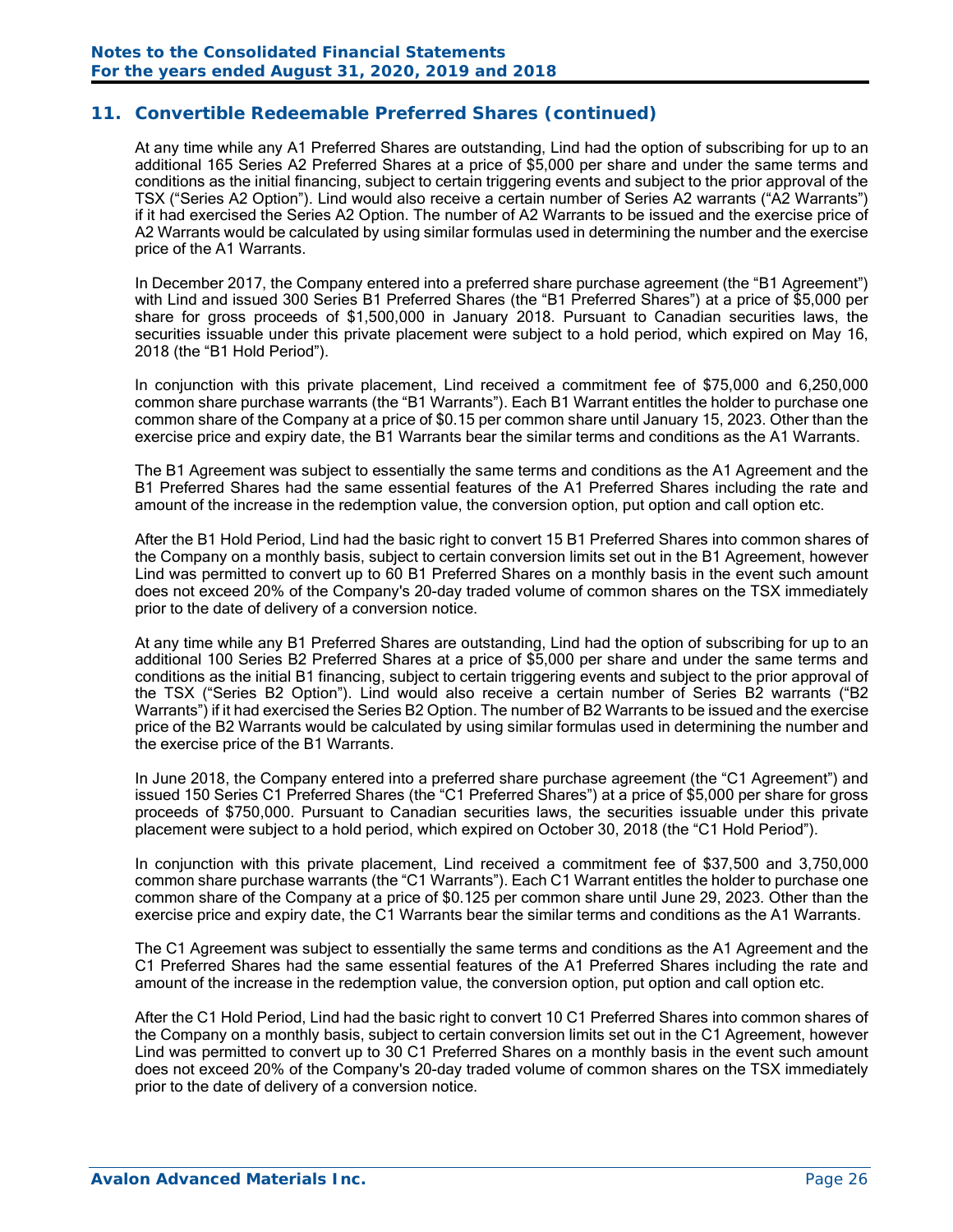# **11. Convertible Redeemable Preferred Shares (continued)**

At any time while any C1 Preferred Shares are outstanding, Lind had the option of subscribing for up to an additional 50 Series C2 Preferred Shares at a price of \$5,000 per share and under the same terms and conditions as the initial C1 financing, subject to certain triggering events and subject to the prior approval of the TSX ("Series C2 Option"). Lind would also receive a certain number of Series C2 warrants ("C2 Warrants") if it had exercised the Series C2 Option. The number of C2 Warrants to be issued and the exercise price of the C2 Warrants would be calculated by using similar formulas used in determining the number and the exercise price of the C1 Warrants.

A summary of the changes in the convertible redeemable preferred shares amount is set out below:

|                                               | <b>Number</b> | Amount          |
|-----------------------------------------------|---------------|-----------------|
| <b>A1 Preferred Shares</b>                    |               |                 |
| Balance - September 1, 2018                   | 180           | \$<br>1,181,250 |
| Increase in fair value                        |               | 80,063          |
| Converted to common shares                    | (180)         | (1, 261, 313)   |
| Balance - August 31, 2019 and August 31, 2020 |               | \$              |
| <b>B1 Preferred Shares</b>                    |               |                 |
| Balance - September 1, 2018                   | 240           | \$<br>1,386,000 |
| Increase in fair value                        |               | 175,875         |
| Converted to common shares                    | (155)         | (981, 750)      |
| Balance - August 31, 2019                     | 85            | 580,125         |
| Increase in fair value                        |               | 18,375          |
| Converted to common shares                    | (85)          | (598, 500)      |
| Balance - August 31, 2020                     |               | \$              |
| <b>C1 Preferred Shares</b>                    |               |                 |
| Balance - September 1, 2018                   | 150           | \$<br>787,500   |
| Increase in fair value                        |               | 120,750         |
| Converted to common shares                    | (90)          | (530, 250)      |
| Balance - August 31, 2019                     | 60            | 378,000         |
| Increase in fair value                        |               | 21,000          |
| Converted to common shares                    | (60)          | (399,000)       |
| Balance - August 31, 2020                     |               | \$              |
|                                               |               | \$              |

## **12. Derivative Liabilities**

The derivative liabilities consist of the warrants denominated in foreign currency, and certain warrants with exercise prices that are subject to adjustment from time to time in the event of certain common share rights offering (collectively referred to as "liability classified warrants").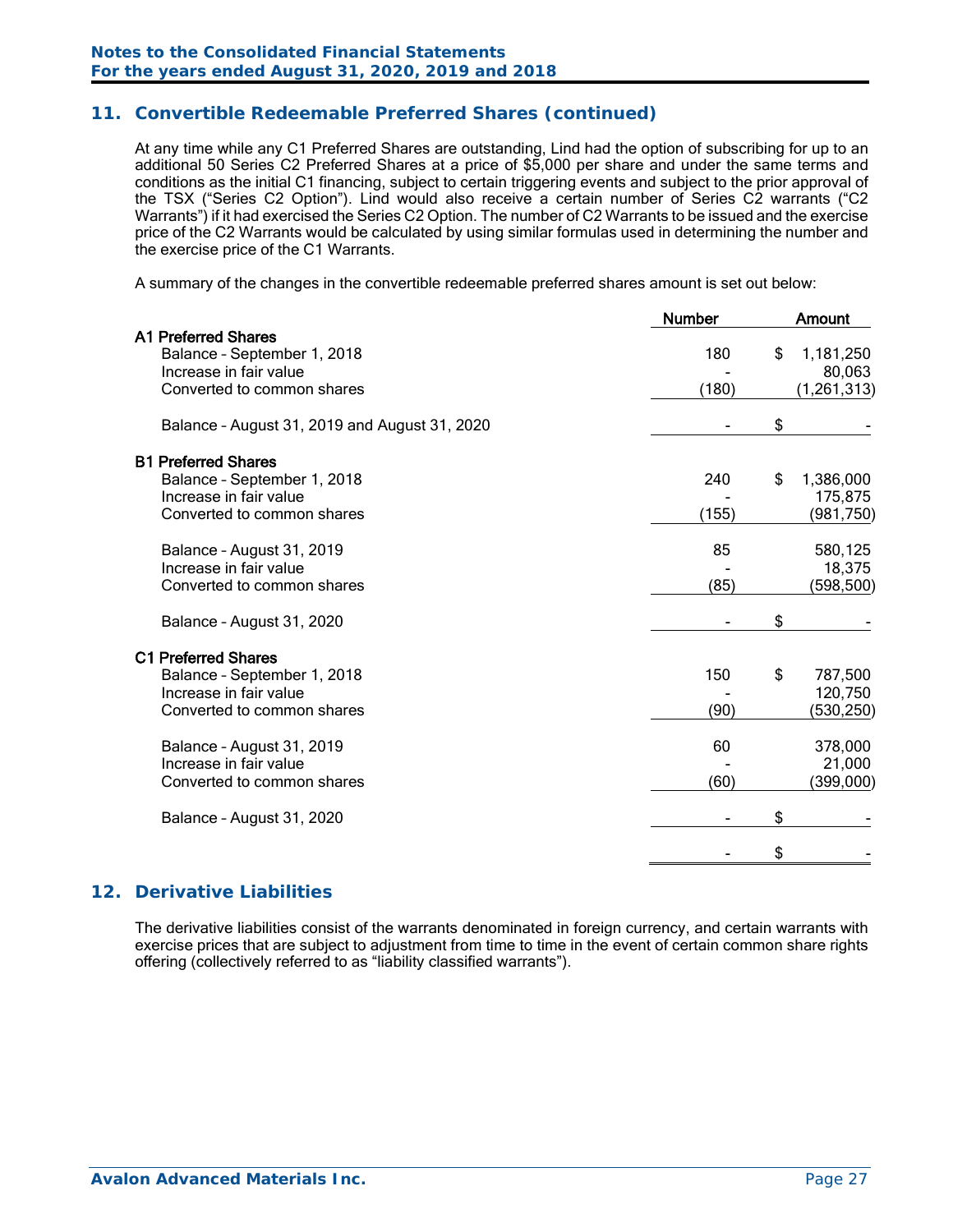# **12. Derivative Liabilities (continued)**

The following table summarizes information concerning the derivative liabilities as at the beginning and end of the respective reporting periods:

|                                                                                                                                | <b>Number</b><br>of Warrants |    | Amount                         |
|--------------------------------------------------------------------------------------------------------------------------------|------------------------------|----|--------------------------------|
| Warrants denominated in foreign currency<br>Balance - September 1, 2018<br>Decrease in fair value                              | 6,466,513                    | \$ | 54<br>(53)                     |
| Balance - August 31, 2019 and August 31, 2020                                                                                  | 6,466,513                    | \$ |                                |
| Other warrants subject to potential price adjustment<br>Balance - September 1, 2018<br><b>Issued</b><br>Decrease in fair value | 16,900,000<br>4,575,000      | \$ | 109,767<br>44,199<br>(126,898) |
| Balance - August 31, 2019<br>Increase in fair value                                                                            | 21,475,000                   |    | 27,068<br>32,758               |
| Balance - August 31, 2020                                                                                                      | 21,475,000                   | S  | 59,826                         |
| Total derivative liabilities                                                                                                   |                              |    | 59,827                         |

## **13. Site Closure and Reclamation Provision**

As at August 31, 2019 and 2020, the estimated closure costs to reclaim the Company's Nechalacho exploration camp site at Thor Lake, the Separation Rapids and the Warren Township exploration sites are \$250,000, \$40,000 and \$13,600 respectively. The closure costs for the Nechalacho exploration camp site are expected to be incurred approximately 20 years after the commencement of commercial production. The expected undiscounted future cash flow is estimated to be \$539,000 for the Nechalacho exploration camp site, assuming an annual inflation rate of 3%.

# **14. Share Capital**

#### *a) Authorized*

The Company is presently authorized to issue an unlimited number of common shares without par value. The Company is also authorized to issue up to 25,000,000 preferred shares without par value, of which 950 have been issued and none are outstanding as at August 31, 2020.

#### *b) Common Shares*

Common shares issued during the years ended August 31, 2018, 2019 and 2020 are as follows:

i) In November 2017, the Company completed a private placement and issued 3,215,000 flowthrough common shares at a price of \$0.145 per share (of which 305,000 flow-through common shares were subscribed by certain directors and officers of the Company) and 4,800,000 non-flowthrough units at a price of \$0.12 per unit (the "NFT Unit") for gross proceeds of \$1,042,175 (the "November 2017 Private Placement"). Each NFT Unit consists of one non-flow-through common share and one half non-transferable common share purchase warrant, with each whole warrant being exercisable to acquire one non-flow-through common share of the Company at a price of \$0.16 until November 3, 2019.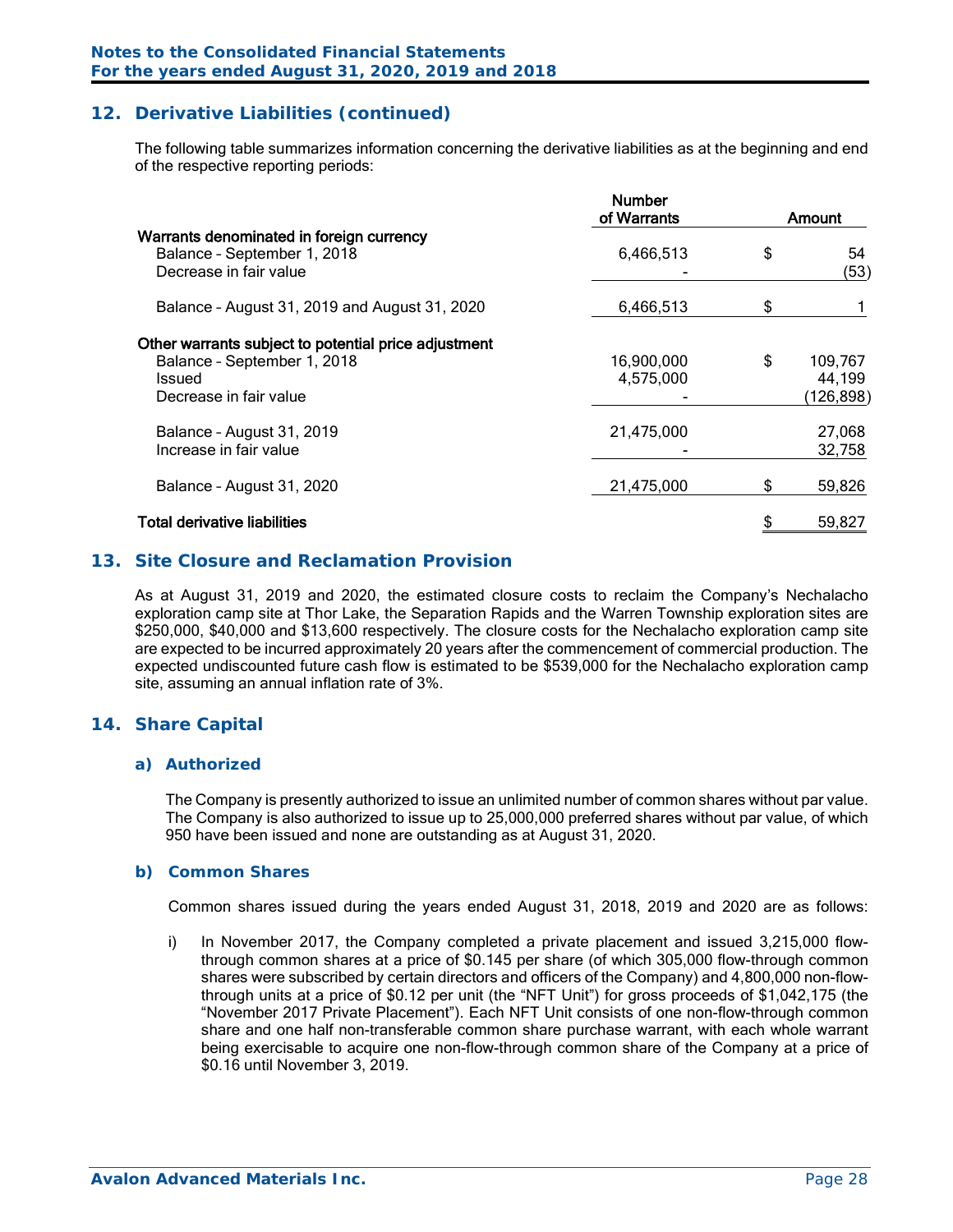Of the NFT Unit price of \$0.12, \$0.112 was allocated to the common share component of the NFT Unit and the balance of \$0.008 was allocated to the warrant component of the NFT Unit. These values were allocated on a pro rata basis based on the closing trading price of the Company's common shares on the TSX on the closing date of the private placement, which was \$0.135, and the estimated fair value of a whole warrant of \$0.0193. The fair value of the warrant was estimated using the Black-Scholes pricing model.

In conjunction with this private placement, the Company paid finder's fees of \$34,560, incurred other issuance costs of \$10,192 and issued 288,000 non-transferrable compensation warrants, with each compensation warrant being exercisable to acquire one common share of the Company at a price of \$0.15 until November 3, 2019. The total fair values of these compensation warrants were estimated at \$14,030 using the Black-Scholes pricing model.

The excess of the cash consideration received over the market price of the Company's shares at the date of the announcement of the flow-through share financing totaling \$32,150 was recorded as a deferred flow-through share premium liability on the consolidated statement of financial position on the date of issuance.

ii) In December 2017, the Company completed a private placement (the "December 2017 Private Placement") and issued 3,737,400 flow-through common shares at \$0.145 per share for gross proceeds of \$541,923.

In connection with the December 2017 Private Placement, the Company paid finders' fees of \$19,140, incurred other issuance costs of \$9,322 and issued 132,000 non-transferrable finder's compensation warrants. Each compensation warrant entitles the holder to purchase one common share of the Company at an exercise price of \$0.15 per share until December 22, 2019. The fair values of these compensation warrants were estimated at \$4,475 using the Black-Scholes pricing model.

The excess of the cash consideration received over the market price of the Company's shares at the date of the announcement of the flow-through share financing totaling \$112,122 was recorded as a deferred flow-through share premium liability on the consolidated statement of financial position on December 29, 2017.

iii) In July 2018, the Company completed a private placement and issued 2,400,000 non-flow-through units ("New NFT Unit") at a price of \$0.10 per New NFT Unit and 3,500,000 flow-through units ("New FT Unit") at a price of \$0.10 per New FT Unit for total gross proceeds of \$590,000. Each New NFT Unit was comprised of one common share and one common share purchase warrant. Each warrant entitles the holder to acquire one common share at a price of \$0.12 for a period of two years from the closing date of the private placement (the "Closing Date"), or if the closing price of the common shares on the TSX is \$0.16 or higher for a period of twenty consecutive trading days after the Closing Date, the Company may, by notice to the holder (supplemented by a news release of general dissemination) reduce the expiry date of the warrants to not less than 30 days from the date of such notice (the "Expiry Date"). Each New FT Unit was comprised of one flowthrough common share and one half of one common share purchase warrant. Each whole warrant entitles the holder to acquire one common share at a price of \$0.12 until the Expiry date.

Of the New NFT Unit price of \$0.10, \$0.0889 was allocated to the common share component of the New NFT Unit and the balance of \$0.0111 was allocated to the warrant component of the New NFT Unit. These values were allocated on a pro rata basis based on the closing trading price of the Company's common shares on the TSX on the Closing Date of the private placement, which was \$0.095, and the estimated fair value of a warrant of \$0.0119. The fair value of the warrant was estimated using the Black-Scholes pricing model.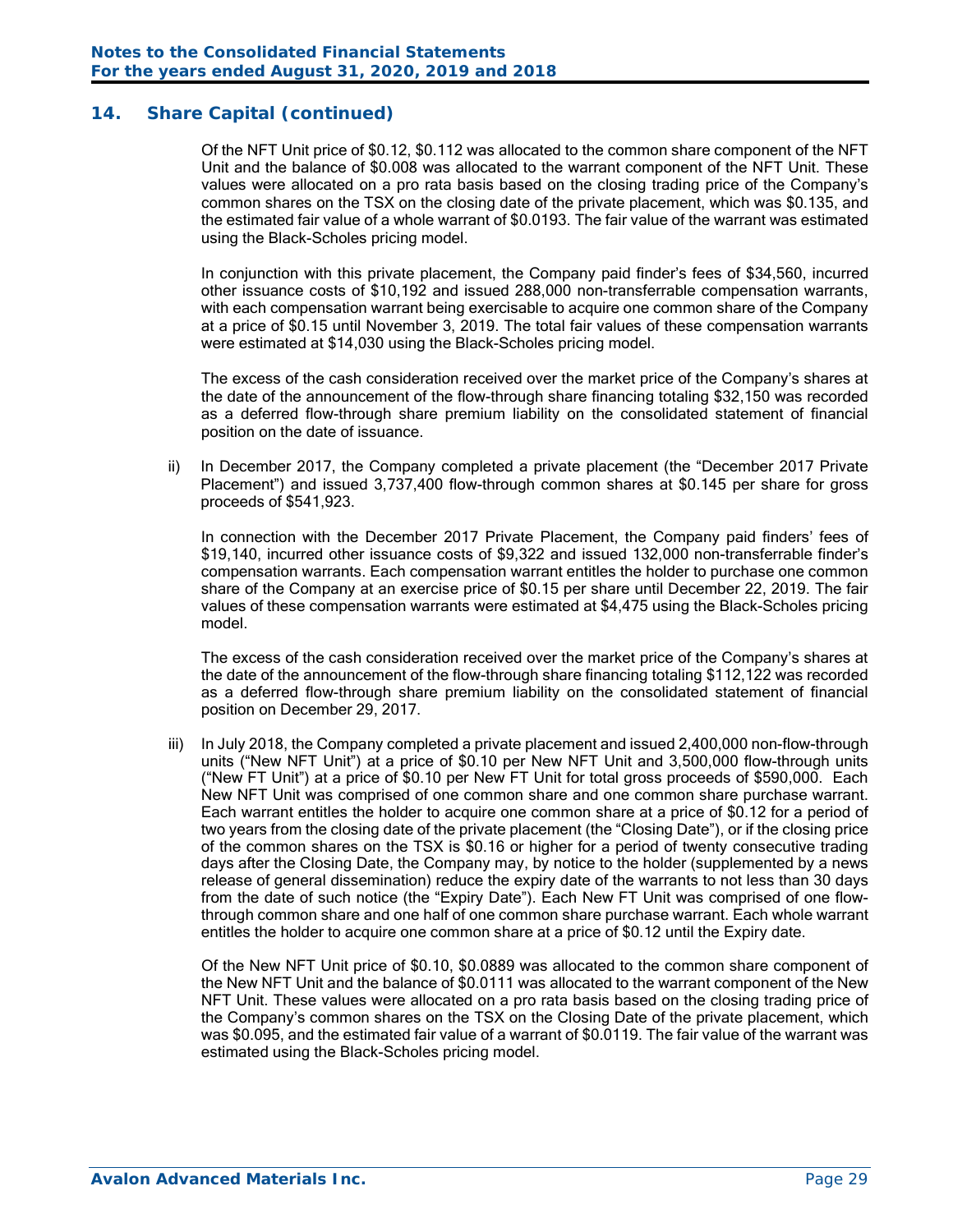The fair value of the warrant component of the New FT Unit was estimated at \$0.0040 and the fair value of the flow-through feature of the New FT Unit was estimated at \$0.0250. Using the relative fair value method, the New FT Unit price of \$0.10 was allocated between the share component, the warrant component and the flow-through feature as follows: \$0.0746, \$0.0035, and \$0.0219, respectively.

The fair value of the warrant was estimated using the Black-Scholes pricing model. The Flowthrough Share Premium was estimated by multiplying the CEE amount to be renounced per New FT Unit of \$0.0999 by the Company's current tax rate of 25%, which totaled \$76,650 and was recorded as a deferred flow-through share premium liability on the consolidated statement of financial position on July 11, 2018.

iv) In November 2018, the Company completed a private placement and issued 5,375,000 units at a price of \$0.07 per unit (the "Unit") for gross proceeds of \$376,250, of which 1,000,000 Units were subscribed by Mr. Donald Bubar, Director, President and CEO of the Company (the "November 2018 Private Placement"). Each unit was comprised of one common share and one half of one common share purchase warrant. Each whole warrant entitles the holder to acquire one common share at a price of \$0.12 for a period of two years from the closing date of the private placement (the "Closing Date"), or if the closing price of the common shares on the TSX is \$0.16 or higher for a period of twenty consecutive trading days after the Closing Date, the Company may, by notice to the holder (supplemented by a news release of general dissemination) reduce the expiry date of the warrants to not less than 30 days from the date of such notice.

Of the Unit price of \$0.07, \$0.069 was allocated to the common share component of the Unit and the balance of \$0.001 was allocated to the warrant component of the Unit. These values were allocated on a pro rata basis based on the closing trading price of the Company's common shares on the TSX on the closing date of the private placement, which was \$0.065, and the estimated fair value of a whole warrant of \$0.003. The fair value of the warrant was estimated using the Black-Scholes pricing model.

v) In December 2018, the Company completed a private placement and issued 10,000,000 flowthrough common shares at \$0.07 per share for gross proceeds of \$700,000.

The excess of the cash consideration received over the market price of the Company's shares at the date of the announcement of the flow-through share financing totaling \$150,000 was recorded as a deferred flow-through share premium liability on the consolidated statement of financial position on December 21, 2018.

vi) In August 2020, the Company completed a private placement and issued 6,000,000 flow-through units ("FT Unit") at a price of \$0.09 per FT Unit for gross proceeds of \$540,000. Each FT Unit was comprised of one flow-through common share and one-half of one common share purchase warrant. Each whole warrant entitles the holder to acquire one common share at a price of \$0.12 until August 25, 2022.

The fair value of the warrant component of the FT Unit was estimated at \$0.0011 and the fair value of the flow-through feature of the FT Unit was estimated at \$0.0225. Using the relative fair value method, the FT Unit price of \$0.09 was allocated between the share component, the warrant component and the flow-through feature as follows: \$0.0660, \$0.0012, and \$0.0228, respectively.

The fair value of the warrant was estimated using the Black-Scholes pricing model. The Flowthrough Share Premium was estimated by multiplying the CEE amount to be renounced per FT Unit of \$0.0899 by the Company's current tax rate of 25%. The amount of the Flow-through Share Premium totaled \$136,800 and was recorded as a deferred flow-through share premium liability on the consolidated statement of financial position on August 25, 2020.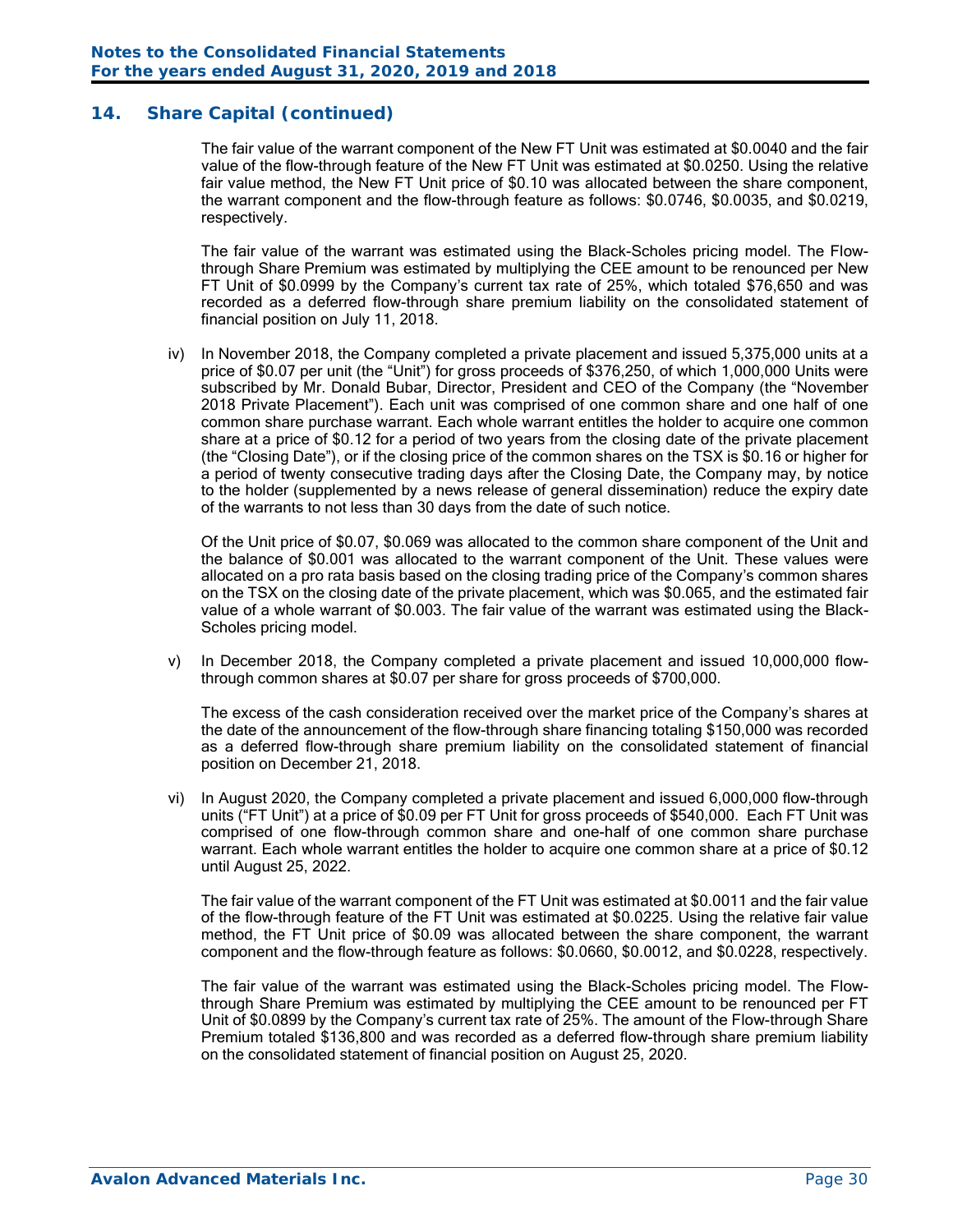### *c) Warrants*

The following table reconciles the equity classified warrants outstanding to purchase common shares of the Company at the beginning and end of the respective years:

| $9,990,000^{(1)}$<br>0.169<br>\$<br>Balance - September 1, 2017<br>0.135<br>6,550,000<br>Issued pursuant to equity offerings (note 14b(i) (iii))<br>(9,960,000)<br>0.168<br>Expired<br>$6,580,000^{(1)}$<br>0.136<br>Balance - August 31, 2018<br>0.120<br>2,687,500<br>Issued pursuant to equity offerings (note 14b(iv))<br>0.120<br>(1,000,000)<br>Exercised<br>(10,000)<br>0.490<br>Expired<br>$8,257,500^{(1)}$<br>0.132<br>Balance - August 31, 2019<br>0.120<br>3,000,000<br>Issued pursuant to equity offerings (note 14b(vi))<br>(6,060,000)<br>0.136<br>Expired |                           | <b>Number</b><br>of Warrants | Weighted<br>Average<br><b>Exercise Price</b> |
|---------------------------------------------------------------------------------------------------------------------------------------------------------------------------------------------------------------------------------------------------------------------------------------------------------------------------------------------------------------------------------------------------------------------------------------------------------------------------------------------------------------------------------------------------------------------------|---------------------------|------------------------------|----------------------------------------------|
|                                                                                                                                                                                                                                                                                                                                                                                                                                                                                                                                                                           |                           |                              |                                              |
|                                                                                                                                                                                                                                                                                                                                                                                                                                                                                                                                                                           |                           |                              |                                              |
|                                                                                                                                                                                                                                                                                                                                                                                                                                                                                                                                                                           |                           |                              |                                              |
|                                                                                                                                                                                                                                                                                                                                                                                                                                                                                                                                                                           |                           |                              |                                              |
|                                                                                                                                                                                                                                                                                                                                                                                                                                                                                                                                                                           |                           |                              |                                              |
|                                                                                                                                                                                                                                                                                                                                                                                                                                                                                                                                                                           |                           |                              |                                              |
|                                                                                                                                                                                                                                                                                                                                                                                                                                                                                                                                                                           |                           |                              |                                              |
|                                                                                                                                                                                                                                                                                                                                                                                                                                                                                                                                                                           |                           |                              |                                              |
|                                                                                                                                                                                                                                                                                                                                                                                                                                                                                                                                                                           |                           |                              |                                              |
|                                                                                                                                                                                                                                                                                                                                                                                                                                                                                                                                                                           |                           |                              |                                              |
|                                                                                                                                                                                                                                                                                                                                                                                                                                                                                                                                                                           |                           |                              |                                              |
|                                                                                                                                                                                                                                                                                                                                                                                                                                                                                                                                                                           | Balance - August 31, 2020 | $5,197,500^{(1)}$            | \$<br>0.120                                  |

(1) Does not include the additional liability classified warrants as disclosed below.

The outstanding equity classified warrants have a weighted average remaining contract life of 1.2 years.

Subsequent to the Year, the expiry dates for the remaining outstanding warrants (each with an exercise price of \$0.12 per share) issued in the November 2018 Private Placement were extended. The expiry date has been extended from November 1, 2020 to November 1, 2021 for 1,900,000 warrants, and the expiry date for the remaining 287,500 warrants has been extended from November 23, 2020 to November 23, 2021. All other terms and conditions of these warrants remain unchanged.

The warrants reserve, included as a component of the consolidated statement of changes in equity, relates to equity settled instruments issued by the Company to various stakeholders.

The Company also has the following liability classified warrants outstanding as at August 31, 2020:

- i) 6,466,513 warrants with an adjusted exercise price of US\$0.5223 per share ("US\$ Warrants") and are exercisable until June 13, 2021. These warrants are subject to certain anti-dilution provisions, which may reduce the exercise price, with a floor of US\$0.5095 per share;
- ii) 6,900,000 A1 Warrants with an exercise price of \$0.23 per share and are exercisable until March 10, 2022;
- iii) 6,250,000 B1 Warrants with an exercise price of \$0.15 per share and are exercisable until January 15, 2023;
- iv) 3,750,000 C1 Warrants with an exercise price of \$0.125 per share and are exercisable until June 29, 2023; and
- v) 4,575,000 warrants with an exercise price of \$0.07 per share and are exercisable until November 30, 2021.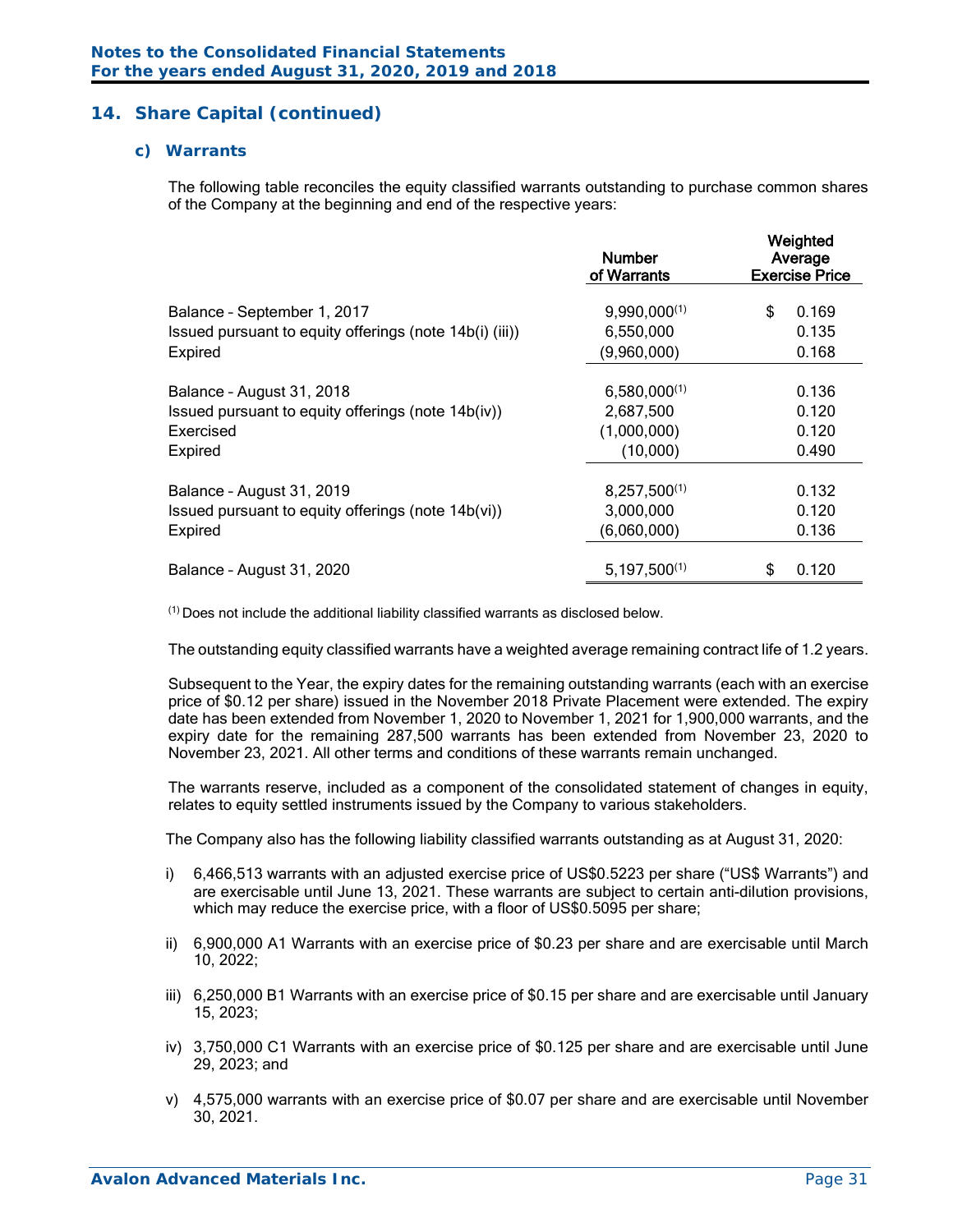The Company is also required to issue 20,000 warrants to the Northwest Territory Métis Nation in two equal installments of 10,000 warrants upon the Nechalacho REE Project meeting certain milestones.

#### *d) Share Based Payments*

The shareholders have approved a Stock Option Plan (the "Plan") that provides for the issue of up to 10% of the number of issued and outstanding common shares of the Company to eligible employees, directors and service providers of the Company.

The Plan authorizes the granting of options to purchase common shares of the Company at a price equal to or greater than the closing price of the shares on either the trading day prior to the grant or the day of the grant. The options generally vest over a period of one to four years, and generally have a term of two to five years (but can have a maximum term of up to 10 years).

The following table reconciles the stock options outstanding at the beginning and end of the respective years:

|                             | <b>Number</b><br>of Options | Weighted<br>Average<br><b>Exercise Price</b> |
|-----------------------------|-----------------------------|----------------------------------------------|
| Balance - September 1, 2017 | 10,335,000                  | \$<br>0.37                                   |
| Granted                     | 2,345,000                   | 0.12                                         |
| Exercised                   | (50,000)                    | 0.11                                         |
| Expired                     | (1,215,000)                 | 0.91                                         |
| Forfeited                   | (70,000)                    | 0.44                                         |
| Balance - August 31, 2018   | 11,345,000                  | 0.26                                         |
| Granted                     | 3,020,000                   | 0.10                                         |
| Exercised                   | (200,000)                   | 0.10                                         |
| Expired                     | (3,875,000)                 | 0.43                                         |
| Forfeited                   | (893,750)                   | 0.17                                         |
| Balance - August 31, 2019   | 9,396,250                   | 0.16                                         |
| Granted                     | 7,680,000                   | 0.08                                         |
| Expired                     | (3,241,250)                 | 0.21                                         |
| Forfeited                   | (290,000)                   | 0.10                                         |
|                             |                             | 0.10                                         |
| Balance - August 31, 2020   | 13,545,000                  | \$                                           |

As at August 31, 2020, there were 5,416,250 options vested (August 31, 2019 – 6,147,500, August 31, 2018 – 7,816,250) with an average exercise price of \$0.12 per share (August 31, 2019 - \$0.17, August 31, 2018 - \$0.31), that were exercisable.

No stock option was exercised during the Year. During the year ended August 31, 2019, an aggregate of 200,000 (2018 – 50,000) stock options were exercised at the weighted average exercise price of \$0.10 (2018 - \$0.11) per share, and the weighted average closing market share price on the date preceding the date of exercise was \$0.075 (2018 - \$0.13) per share.

The share based payments reserve, included as a component of the consolidated statement of changes in equity, relates to equity settled compensation options issued by the Company to its directors, officers, employees and consultants.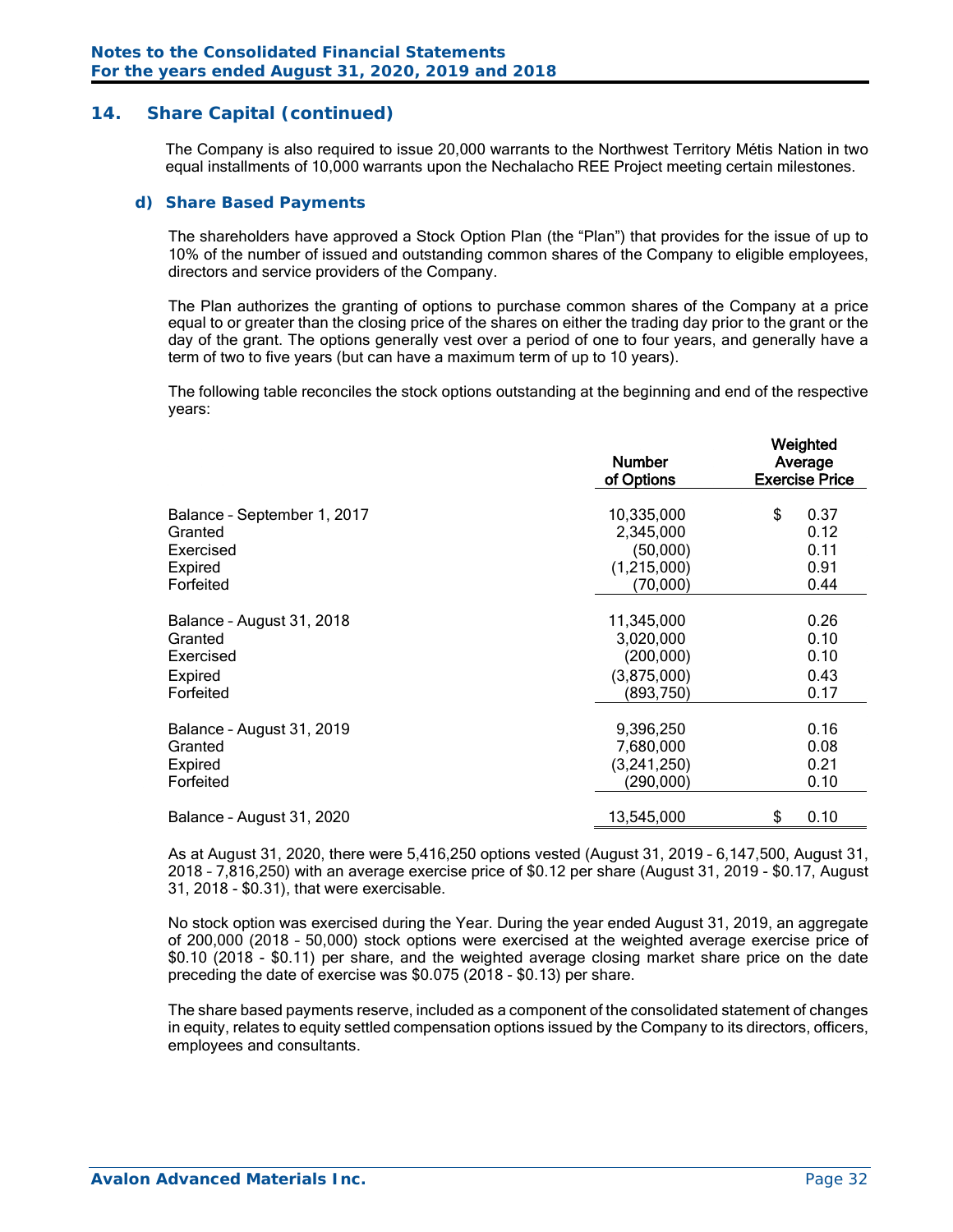The estimated fair value of options earned during the Year was \$108,382 (2019 - \$97,222, 2018 – \$176,836), of which \$297 (2019 - \$4,484, 2018 - \$1,825) was capitalized to property, plant and equipment, \$6,768 (2019 - \$13,894, 2018 - \$25,129) was capitalized as exploration and evaluation assets, \$2,284 (2019 - \$Nil, 2018 - \$596) was charged to operations as general exploration expenses with the balance of \$99,033 (2019 - \$78,844, 2018 – \$149,286) charged to operations as share based compensation expense.

The fair value of each option granted is estimated at the time of grant using the Black-Scholes optionpricing model. The Black-Scholes option-pricing model requires the input of subjective assumptions, including expected life of the option award, share price volatility and other assumptions. The expected life of options granted is derived from historical data on employee exercises and post-vesting employment termination behavior. Expected volatility is based on the historic volatility of the Company's shares. These assumptions involve inherent uncertainties and the application of management judgment. In addition, the Company is required to estimate the expected forfeiture rate and only recognize expense for those options expected to vest.

The weighted average assumptions for grants during the years ended August 31, 2020, August 31, 2019 and August 31, 2018 are as follows:

|                                                     | August 31,<br>2020 | August 31,<br>2019 | August 31,<br>2018 |
|-----------------------------------------------------|--------------------|--------------------|--------------------|
| Exercise price                                      | \$0.08             | \$0.10             | \$0.12             |
| Closing market price on day preceding date of grant | \$0.05             | \$0.08             | \$0.12             |
| Risk-free interest rate                             | 1.00%              | 1.80%              | 1.88%              |
| Expected life (years)                               | 3.6                | 3.3                | 3.1                |
| <b>Expected volatility</b>                          | 80%                | 63%                | 59%                |
| Expected dividend yield                             | Nil                | Nil                | Nil                |
| Grant date fair value                               | \$0.02             | \$0.03             | \$0.05             |
| Forfeiture rate                                     | 14%                | 15%                | 15%                |
|                                                     |                    |                    |                    |

The following table summarizes information concerning outstanding and exercisable options as at August 31, 2020:

|                             | <b>Number of Options</b> |                    | <b>Weighted Average</b><br>Remaining |
|-----------------------------|--------------------------|--------------------|--------------------------------------|
| <b>Exercise Price Range</b> | Outstanding              | <b>Exercisable</b> | <b>Contractual Life</b>              |
| $$0.25 - $0.25$             | 300,000                  | 300,000            | 0.8 years                            |
| $$0.20 - $0.24$             | 90,000                   | 67,500             | 1.0 years                            |
| $$0.15 - $0.19$             | 880,000                  | 697,500            | 1.5 years                            |
| $$0.11 - $0.14$             | 2,715,000                | 2,075,000          | 1.7 years                            |
| $$0.08 - $0.10$             | 9,560,000                | 2,276,250          | 3.3 years                            |
|                             | 13,545,000               | 5,416,250          |                                      |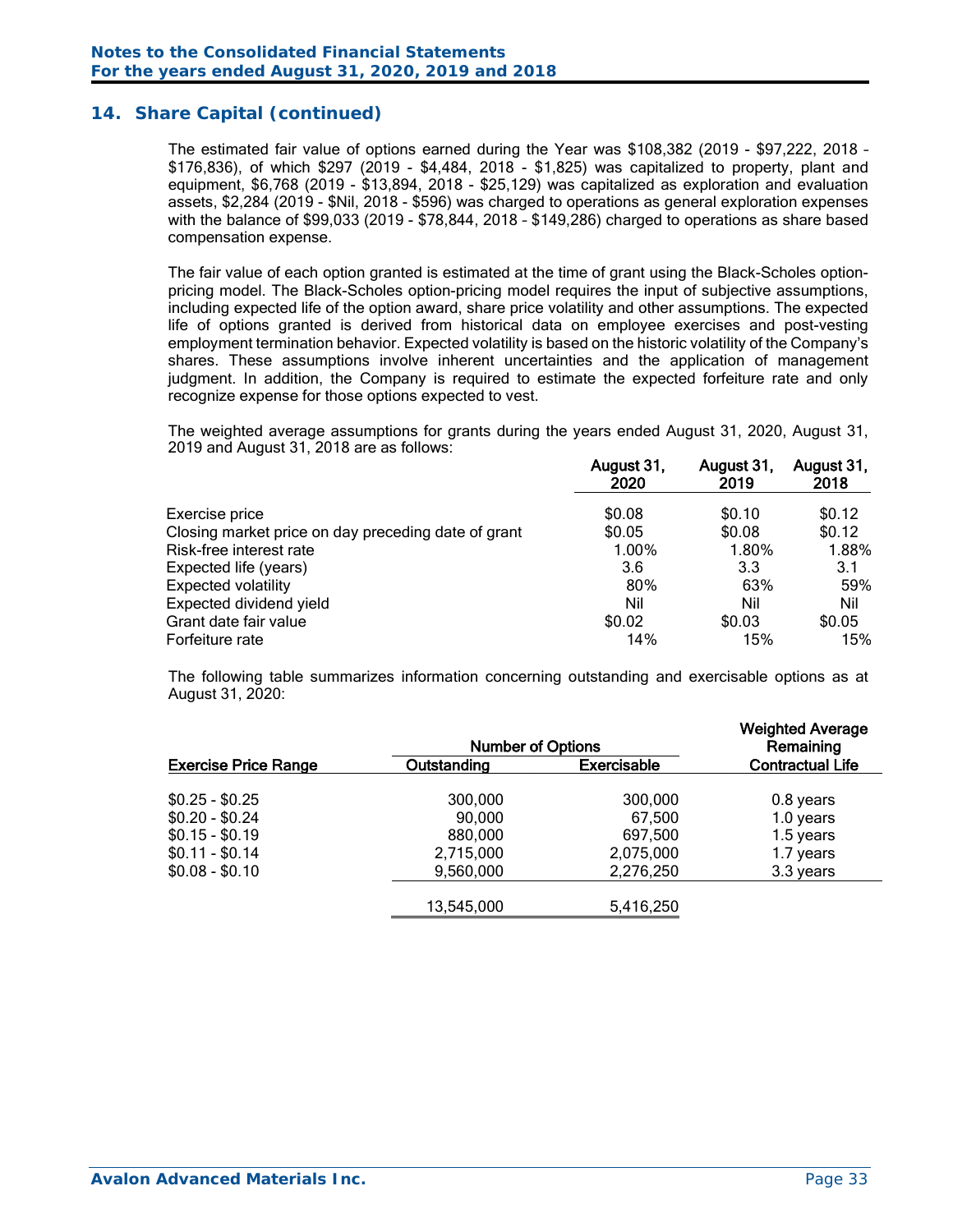### *e) Brokers' Compensation Warrants*

The following table summarizes information concerning outstanding brokers' compensation warrants as at August 31, 2018, August 31, 2019 and August 31, 2020:

|                                                                                                             | Number of<br>Compensation<br><b>Warrants</b>   | Weighted<br>Average<br><b>Exercise Price</b> |
|-------------------------------------------------------------------------------------------------------------|------------------------------------------------|----------------------------------------------|
| Balance - September 1, 2017<br>Issued pursuant to equity offering (note 14b(i)(ii))<br>Exercised<br>Expired | 1,292,727<br>420,000<br>(300,000)<br>(180,000) | \$<br>0.16<br>0.15<br>0.11<br>0.18           |
| Balance - August 31, 2018<br>Expired                                                                        | 1,232,727<br>(812, 727)                        | 0.17<br>0.18                                 |
| Balance - August 31, 2019<br>Expired                                                                        | 420,000<br>(420,000)                           | 0.15<br>0.15                                 |
| Balance - August 31, 2020                                                                                   |                                                | \$                                           |

## **15. Corporate and Administrative Expenses**

Corporate and administrative expenses for the years ended August 31, 2020, 2019 and 2018 consist of the following:

|                                              | August 31,<br>2020 | August 31,<br>2019 | August 31,<br>2018 |           |
|----------------------------------------------|--------------------|--------------------|--------------------|-----------|
| Salaries and benefits (1)                    | \$<br>1,007,016    | \$<br>1,433,624    | \$                 | 1,387,249 |
| Directors' fees (2)                          | 12,060             | 63,800             |                    | 78,850    |
| Consulting and professional fees             | 373,912            | 231,814            |                    | 398,244   |
| Office, insurance and other expenses         | 229,874            | 174,227            |                    | 286,460   |
| Occupancy                                    |                    | 343,673            |                    | 317,305   |
| Shareholders' communications and filing fees | 145,590            | 135,237            |                    | 159,060   |
| Travel and related costs                     | 60,519             | 32,628             |                    | 97,591    |
|                                              | \$<br>1,828,971    | \$<br>2,415,003    | \$                 | 2,724,759 |

(1) These figures do not include share based compensation and are net of the Canada Emergency Wage Subsidy ("CEWS") of \$176,294 (2019 – \$Nil, 2018 - \$Nil). Employees' salaries and benefits including share based compensation expensed for the Year totaled \$1,074,999 (2019 - \$1,485,977, 2018 - \$1,463,258).

(2) These figures are net of the CEWS of \$8,677 (2019 – \$Nil, 2018 - \$Nil).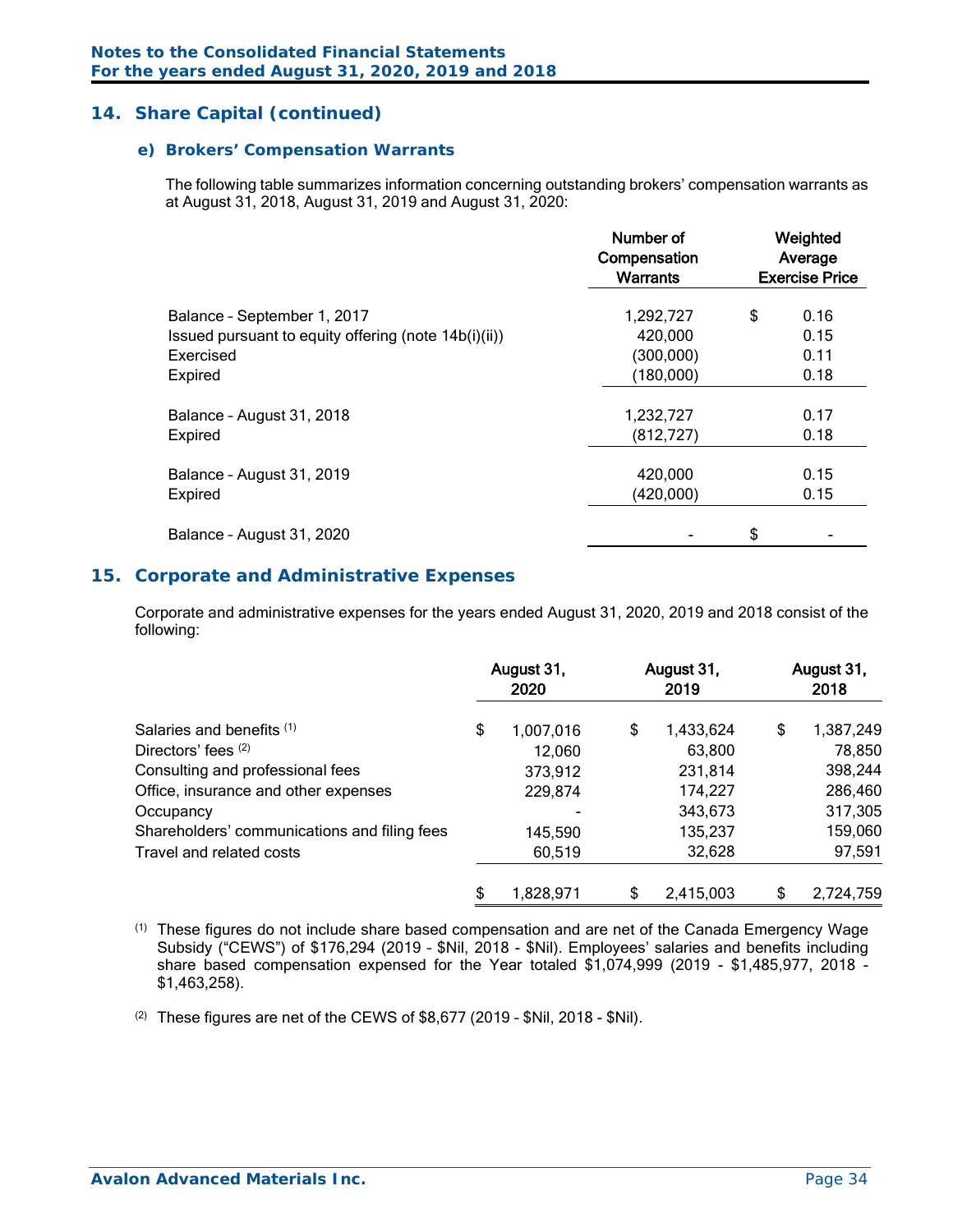## **16. Capital Management**

Capital of the Company consists of the components of shareholders' equity, convertible note payable, convertible and redeemable preferred shares, warrants denominated in foreign currency and warrants with exercise prices that are subject to adjustment from time to time in the event of certain common share rights offering.

The Company's objectives when managing capital are as follows:

- to safeguard the Company's assets and ensure the Company's ability to continue as a going concern;
- (ii) to raise sufficient capital to finance its exploration and development activities on its resource properties; and
- (iii) to raise sufficient capital to meet its general and administrative expenditures.

The Company manages its capital structure and makes adjustments to it based on the funds available to the Company in light of changes in general economic conditions, the Company's short term working capital requirements, and its planned exploration and development program expenditure requirements.

As the Company is in the development stage, its principal source of capital is typically from the issuance of share capital. In order to achieve its objectives, the Company expects to spend its existing working capital and raise additional funds as required.

The Company does not have any externally imposed capital requirements. There were no significant changes to the Company's approach to capital management during the year ended August 31, 2020.

## **17. Related Party Disclosures**

Balances and transactions between the Company and its subsidiaries have been eliminated on consolidation and are not disclosed in this note. Details of the transactions between the Company and other related parties are disclosed below:

#### *a) Trading transactions*

There have been no material trading transactions with related parties during each of the years ended August 31, 2020, 2019 and 2018, other than the participation by certain related parties in certain equity offerings as listed below:

- i) the participation by certain related parties in the November 2017 Private Placement, whereby Donald Bubar, Director, President and CEO, Mark Wiseman, Vice President Sustainability, Patricia Mohr, former Director subscribed for 200,000, 55,000 and 50,000 flow-through shares at \$0.145 per share, respectively; and
- ii) in November 2018, Mr. Donald Bubar subscribed for 1,000,000 Units at \$0.07 per Unit as described in Note 14b.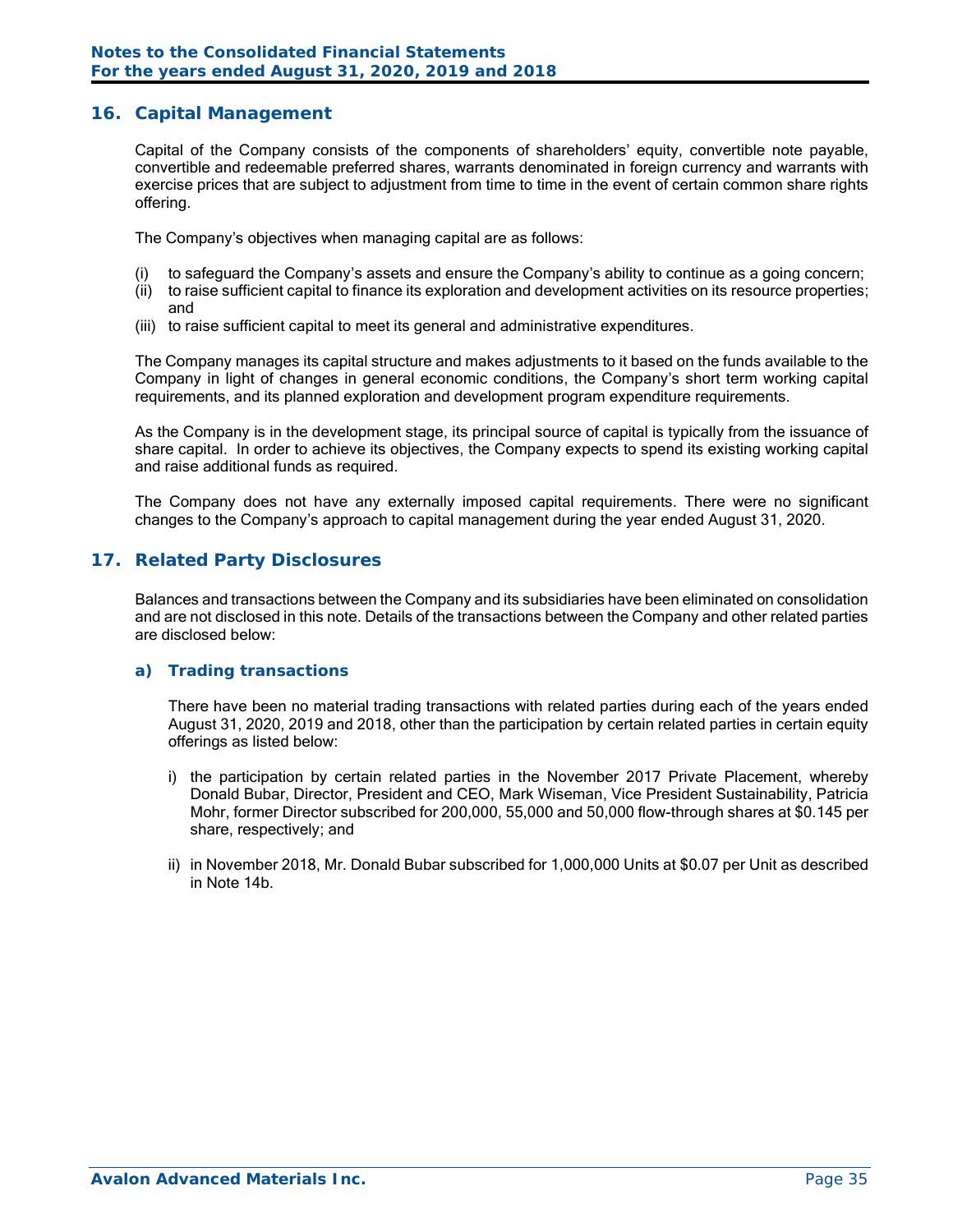# **17. Related Party Disclosures (continued)**

### *b) Compensation of key management personnel*

The remuneration of directors and other key members of the Company's senior management team during the years ended August 31, 2020, August 31, 2019 and August 31, 2018 are as follows:

|                                                       | August 31,<br>2020 | August 31,<br>2019 | August 31,<br>2018 |
|-------------------------------------------------------|--------------------|--------------------|--------------------|
| Salaries, benefits and directors' fees <sup>(1)</sup> | 1,114,485          | \$<br>1,551,593    | \$<br>1,692,551    |
| Share based compensation <sup>(2)</sup>               | 75.252             | 70,992             | 118,991            |
|                                                       | 1,189,737          | 1,622,585          | 1,811,542          |

- $<sup>(1)</sup>$  Salaries and benefits of key management personnel capitalized to exploration and evaluation assets</sup> and PPE totaled \$199,915 (2019 - \$343,246, 2018 - \$577,224).
- $(2)$  Fair value of stock options earned and recognized as share based compensation during the respective reporting period.

Unpaid directors' fees and salaries included in accrued liabilities and owing to the directors and members of the Company's senior management team totaled \$188,800 as at August 31, 2020 (August 31, 2019 - \$566,685, August 31, 2018 - \$137,500).

## **18. Financial Instruments**

IFRS 7 establishes a fair value hierarchy that reflects the significance of inputs used in making fair value measurements as follows:

- Level 1 details and prices in active markets for identical assets or liabilities;<br>Level 2 details on the retain quoted prices included in Level 1 that are ob
- inputs other than quoted prices included in Level 1 that are observable for the asset or liability, either directly (i.e. as prices) or indirectly (i.e. from derived prices); and
- Level 3 inputs for the asset or liability that are not based upon observable market data.

Assets are classified in their entirety based on the lowest level of input that is significant to the fair value measurement. The fair values of the Company's warrants denominated in a currency that is not the functional currency of the Company and the warrants with exercise prices that are subject to adjustment from time to time are based on Level 2 inputs that are observable for the liability such as interest rate, dividend yield and historical volatility. The fair value of the Convertible Note Payable was based on Level 3 inputs including the applicable face value of the Note. The Company had the right to buy back the Note at any time for the outstanding face value, as such the fair value of the Note was the outstanding face value of the Note. The fair values of the Company's A1, B1 and C1 Preferred Shares were based on Level 3 inputs, including applicable redemption amounts and redemption premiums. The Company had the right to redeem the A1, B1 and C1 Preferred Shares at any time and therefore the fair value of the A1, B1 and C1 Preferred Shares was the amount the Company had to pay to redeem the A1, B1 and C1 Preferred Shares, which was the redemption amount as specified in the purchase agreements plus 5% redemption premium.

#### *Fair Values*

Except as disclosed elsewhere in these consolidated financial statements, the carrying amounts for the Company's financial instruments approximate their fair values because of the short-term nature of these items.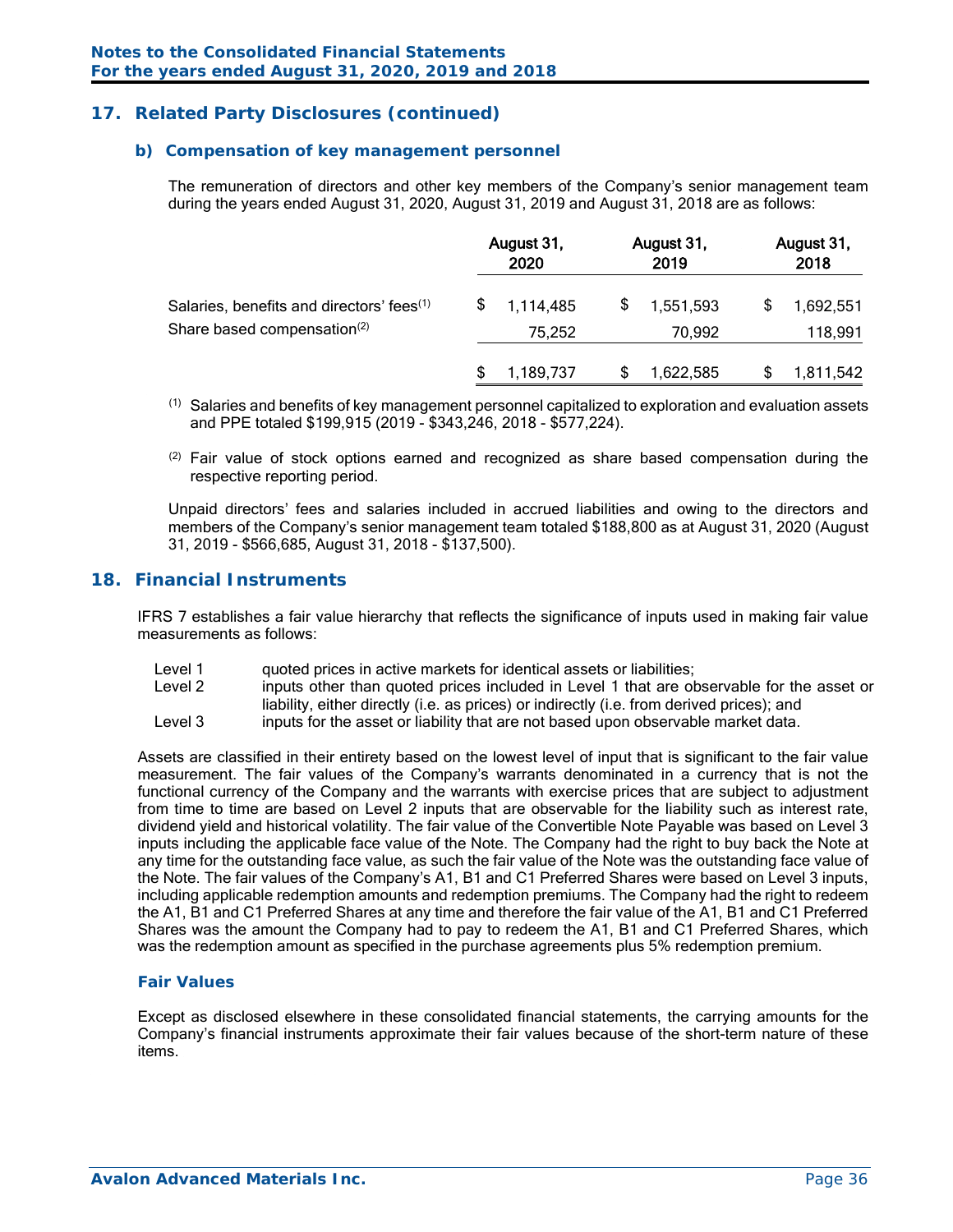## **18. Financial Instruments (continued)**

The Company's risk exposures and the impact on the Company's financial instruments are summarized below:

#### *Credit risk*

The Company is not exposed to any significant credit risk as at August 31, 2020. The Company's cash and cash equivalents are either on deposit with two major Canadian Chartered banking groups in Canada or invested in bankers' acceptance notes or guaranteed investment certificates issued by a major Canadian Chartered banking group. The Company's receivables primarily consist of Goods and Services Tax/Harmonized Sales Tax receivable, government grants and refundable security deposits with various federal and provincial governments and are therefore not subject to significant credit risk.

#### *Liquidity risk*

Liquidity risk is the risk that an entity will not be able to meet its financial obligations as they come due. The Company has in place a planning and budgeting process to assist in determining the funds that are required to support the Company's normal operating requirements on an on-going basis and its plans for exploration and development expenditures. The Company ensures that there are sufficient funds to meet its short-term requirements, taking into account its anticipated cash flows from operations and its holdings of cash and cash equivalents.

As at August 31, 2020, the Company has current assets of \$1,677,400 and current liabilities of \$1,043,819. The Company's working capital as at August 31, 2020 was \$633,581. Excluding the deferred flow-through share premium of \$136,800, the Company's adjusted working capital as at August 31, 2020 was \$770,381, (calculated by adding back the deferred flow-through share premium of \$136,800 to the working capital of \$633,581). As the de-recognition of the deferred flow-through share premium will not require the future out flow of resources by the Company, it is management's belief that the adjusted working capital figure provides useful information in assessing the Company's liquidity risk.

Repayments due by period as of August 31, 2020:

|                                                                 | Within<br>1 Year      | 1-3<br>Years    | $4 - 5$<br>Years | Over<br>5 Years | Total              |
|-----------------------------------------------------------------|-----------------------|-----------------|------------------|-----------------|--------------------|
| Accounts payable and accrued liabilities \$<br>Lease obligation | 728,126 \$<br>218,253 | - \$<br>451.736 | - \$<br>296,844  |                 | 728,126<br>966,833 |
|                                                                 | 946,379 \$            | 451,736 \$      | 296,844 \$       |                 | $-$ \$ 1,694,959   |

#### *Market risk*

i) Interest rate risk

The Company has cash and cash equivalents balances and it has no interest-bearing debt. The Company's current policy is to invest its excess cash in highly liquid money market investments such as bankers' acceptance notes, treasury bills and GICs. These short term money market investments are subject to interest rate fluctuations.

ii) Foreign currency risk

The Company's functional currency is the Canadian dollar. The majority of the Company's purchases are transacted in Canadian dollars. Other than the US\$ Warrants as disclosed in Note 14b, the Company had no other significant financial assets or financial liabilities denominated in foreign currencies as at August 31, 2020.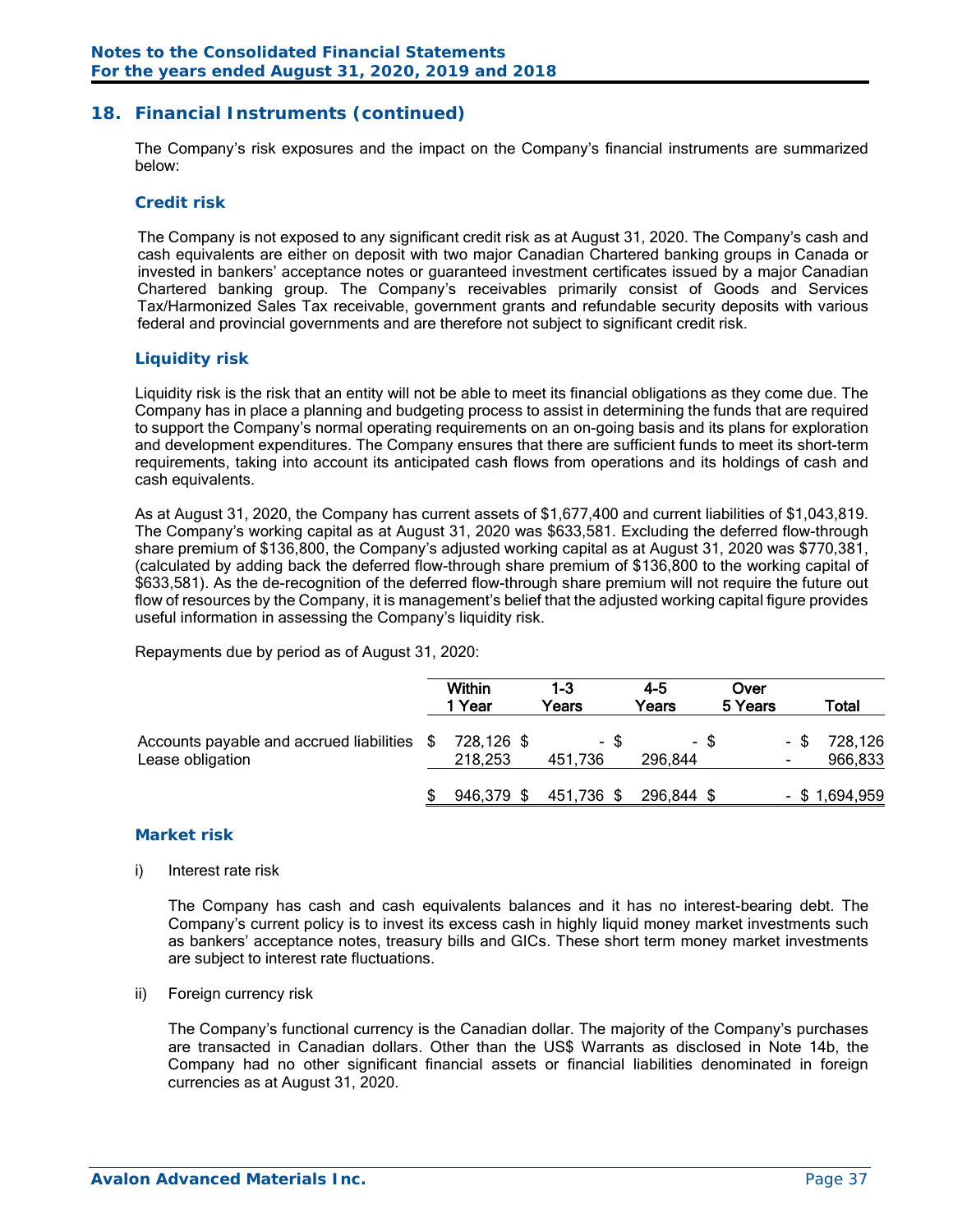# **18. Financial Instruments (continued)**

iii) Price risk

The prices of metals and minerals fluctuate widely and are affected by many factors outside of the Company's control. The prices of metals and minerals and future expectation of such prices have a significant impact on the market sentiment for investment in mining and mineral exploration companies. This in turn may impact the Company's ability to raise equity financing for its long term working capital requirements.

### *Sensitivity analysis*

Considering the Company's budget expenditures for the next twelve months and its current cash and cash equivalents of \$1,295,723, with other variables held constant, sensitivity to a plus or minus 25 basis points change in interest rates would not have any significant effect on the Company's net loss over a twelve month period.

Other than the US\$ Warrants as disclosed in Note 14b, the Company had no other significant financial assets or financial liabilities denominated in foreign currencies as at August 31, 2020, and its anticipated on-going expenditures to be transacted in US dollars for the next twelve month period is approximately US\$160,000. If the Canadian dollar weakens (or strengthens) 5% against the US dollar with other variables held constant, it would not have any significant effect on the Company's expenditures over a twelve month period.

# **19. Supplemental Cash Flow Information**

Non-cash financing and investing transactions not reflected in the Consolidated Statements of Cash Flows for the years ended August 31, 2020, August 31, 2019 and August 31, 2018 are as follows:

|                                                                                     | August 31,<br>2020 | August 31,<br>2019 | August 31,<br>2018 |
|-------------------------------------------------------------------------------------|--------------------|--------------------|--------------------|
| Share based compensation capitalized as property,<br>plant and equipment (note 14d) | \$<br>297          | \$<br>4,484        | \$<br>1,825        |
| Share based compensation capitalized as                                             |                    |                    |                    |
| exploration and evaluation assets (note 14d)<br>Depreciation expense capitalized as | 6,768              | 13,894             | 25,129             |
| property, plant and equipment                                                       |                    | 23,383             | 37,513             |
| Depreciation expense capitalized as<br>exploration and evaluation assets            | 7,829              | 9.342              | 8,867              |
| Property, plant and equipment acquired under lease<br>arrangement                   | 1,045,810          |                    |                    |
|                                                                                     | 1,060,704          | \$<br>51,103       | 73,334             |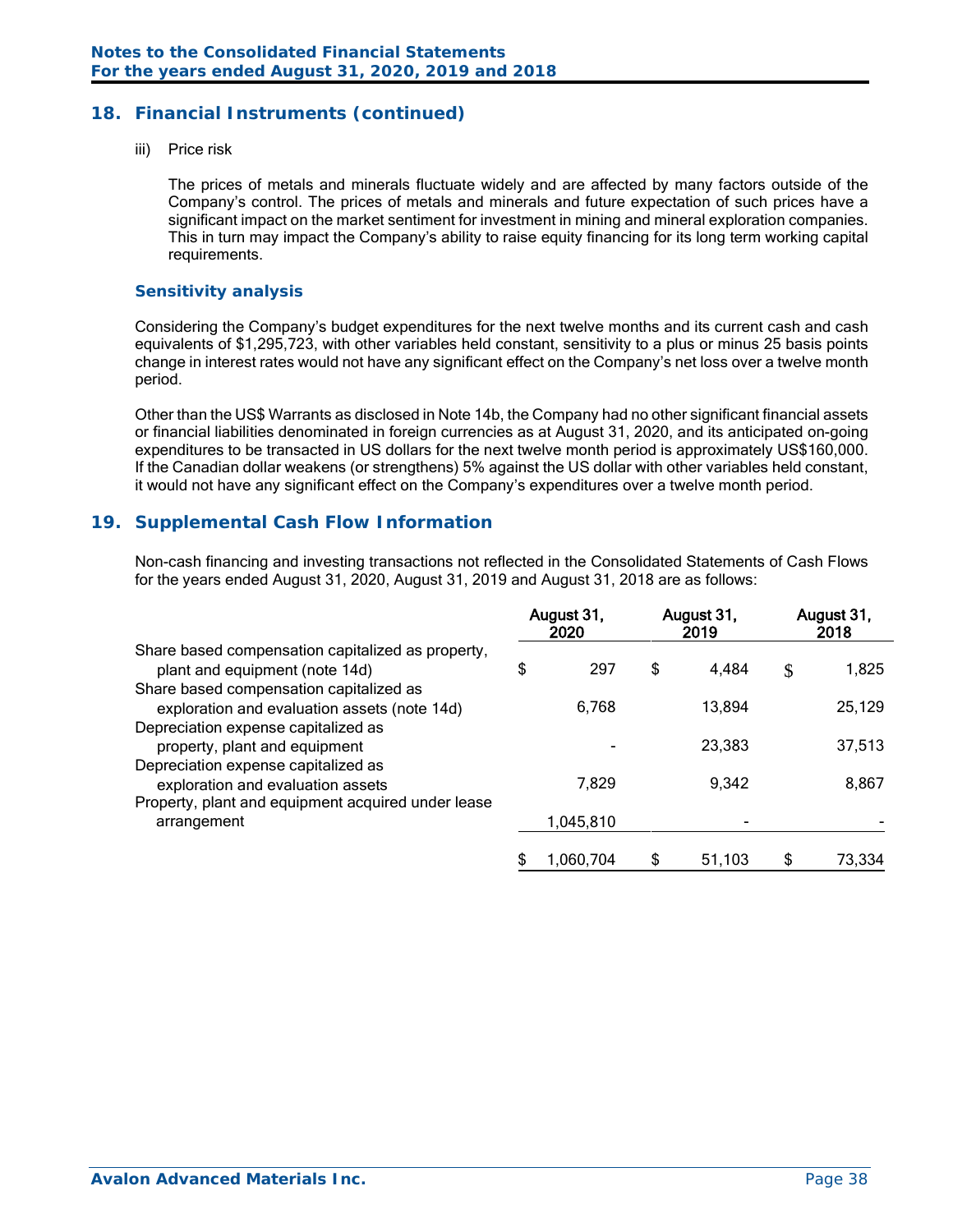## **20. Income Taxes**

## *a) Provision for Income Taxes*

The following table reconciles the income tax provision from the expected income tax amount based on the statutory rates to the amount recognized in the statements of comprehensive loss:

|                                                                                                 | August 31,<br>2020 | August 31,<br>2019 | August 31,<br>2018 |
|-------------------------------------------------------------------------------------------------|--------------------|--------------------|--------------------|
| Net loss for the year before income taxes                                                       | \$<br>5,414,745    | \$3,541,011        | \$3,458,976        |
| Combined Canadian federal and provincial tax rate                                               | 25.0%              | 25.0%              | 25.1%              |
| Expected income tax recovery at statutory rates                                                 | 1,353,686          | 885,253            | 868,203            |
| Share based compensation                                                                        | (25, 329)          | (19, 711)          | (37, 620)          |
| Non-deductible financing transaction costs                                                      |                    | (20,074)           | (89, 678)          |
| Other non-deductible expenses                                                                   | (3,012)            | (736)              | (2,864)            |
| CEE incurred applied to flow-through shares                                                     | (55, 395)          | (179,086)          | (476,559)          |
| Amortization of flow-through share premium<br>Non-taxable (non-deductible) change in fair value | 47,481             | 154,676            | 218,232            |
| of financial instruments                                                                        | (18,033)           | (62, 434)          | 6,706              |
| Losses and other deductions for which no benefit<br>has been recognized                         | (1, 251, 917)      | (603, 212)         | (268,188)          |
| Deferred income tax recoveries                                                                  | \$<br>47,481       | \$<br>154,676      | \$<br>218,232      |

## *b) Income Tax Effect of Temporary Differences Recognized*

The tax effects of temporary differences recognized as at August 31, 2020 and August 31, 2019 are as follows:

|                                                                 |    | August 31,<br>2020 | August 31,<br>2019 |                        |  |
|-----------------------------------------------------------------|----|--------------------|--------------------|------------------------|--|
| Deferred income tax assets                                      |    |                    |                    |                        |  |
| Exploration and evaluation assets                               | S  | 6,281,863          |                    | 4,721,336              |  |
| Scientific research and experimental developmental expenditures |    | 4,294,187          |                    | 5,424,332              |  |
|                                                                 |    | 10,576,050         |                    | 10,145,668             |  |
| Deferred income tax liabilities                                 |    |                    |                    |                        |  |
| Property plant and equipment                                    |    | (10, 576, 050)     |                    | $(10, 145, 668)^{(1)}$ |  |
|                                                                 |    |                    |                    |                        |  |
| Net deferred income tax assets                                  | \$ | -                  |                    |                        |  |

(1) Included the deferred income tax liability related to the carrying amount of Asset Held for Sale.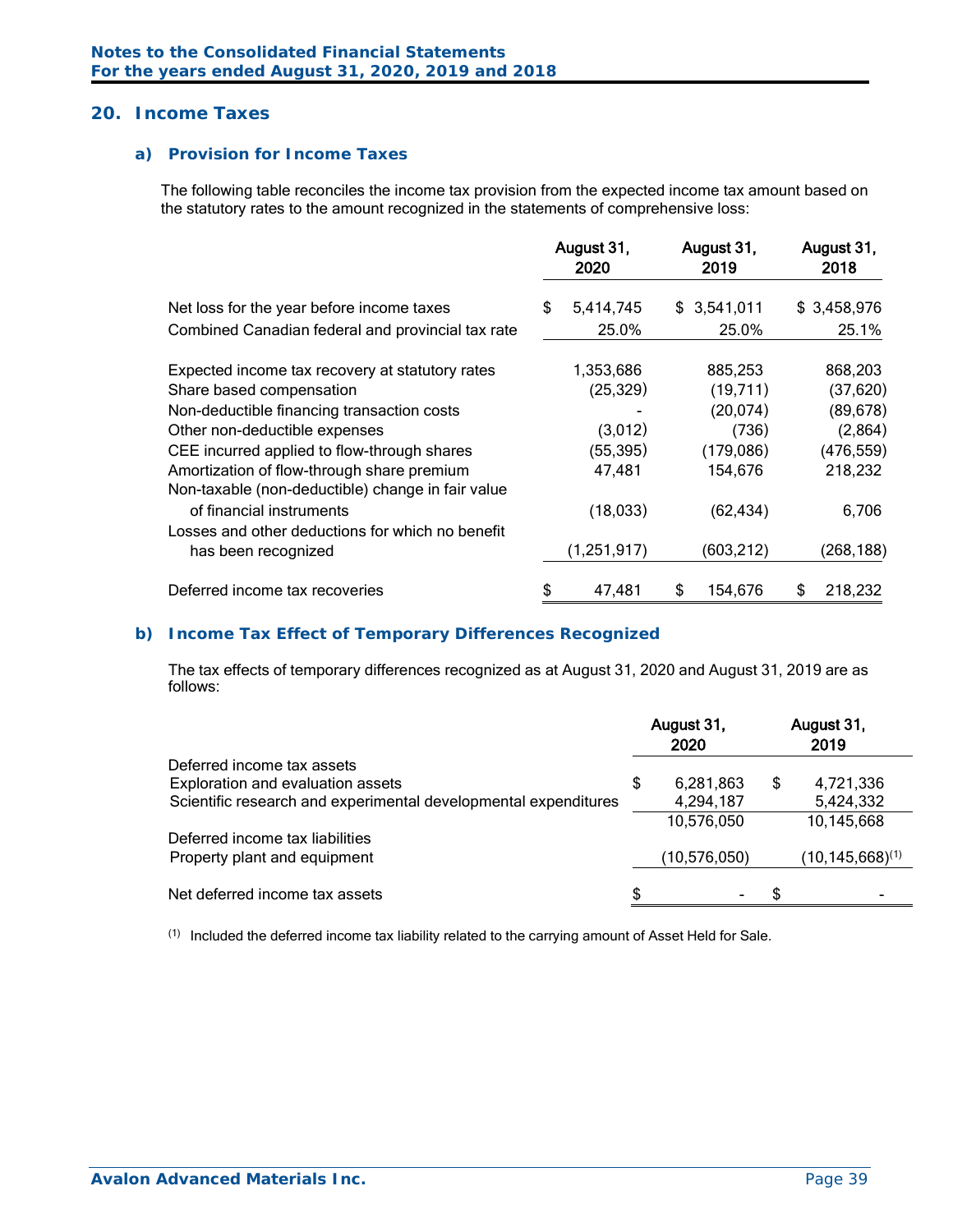## **20. Income Taxes (continued)**

### *c) Income Tax Temporary Differences Not Recognized*

The deductible income tax temporary differences that have not been recognized as deferred income tax assets as at August 31, 2020 and August 31, 2019 are as follows:

|                                                                 | August 31,<br>2020 | August 31,<br>2019 |
|-----------------------------------------------------------------|--------------------|--------------------|
| Non-capital loss carryforwards                                  | 35,733,583<br>SS.  | 35,630,141<br>\$   |
| Scientific research and experimental developmental expenditures | 10,191,008         | 5,670,428          |
| Share issuance costs                                            | 291,203            | 458,359            |
| Capital loss carry forwards                                     | 2,294,535          | 2,294,535          |
| Lease obligation                                                | 867,467            |                    |
| Deductible temporary differences not recognized                 | 49,377,796         | 44,053,463<br>S    |

The Company also has non-refundable investment tax credit carry forwards of \$5,687,308 (2019 - \$5,701,467), which has not been recognized as a deferred income tax asset.

## *d) Non-Capital Losses*

The Company has non-capital losses carried forward of approximately \$34,066,000 (2019 - \$33,963,000, 2018 – \$31,793,000) available to reduce future years' Canadian taxable income. These losses will expire as follows:

| 2026 | \$<br>156.000 |  |
|------|---------------|--|
| 2027 | 232.000       |  |
| 2028 | 847.000       |  |
| 2029 | 914.000       |  |
| 2030 | 1,584,000     |  |
| 2031 | 3,050,000     |  |
| 2032 | 3.601.000     |  |
| 2033 | 4.151.000     |  |
| 2034 | 4.211.000     |  |
| 2035 | 4,397,000     |  |
| 2036 | 3.008.000     |  |
| 2037 | 2.805,000     |  |
| 2038 | 2.837.000     |  |
| 2039 | 2,170,000     |  |
| 2040 | 103.000       |  |

The Company also has net operating losses of approximately \$1,668,000 (2019 - \$1,668,000, 2018 - \$1,668,000) to reduce future years' U.S. taxable income. These losses will expire as follows:

| \$. | 5,000     |
|-----|-----------|
|     | 2,000     |
|     | 3,000     |
|     | 1,658,000 |
|     |           |

#### *e) Capital Losses*

The Company has capital losses carried forward of approximately \$2,295,000 (2019 - \$2,295,000, 2018 - \$2,295,000) available to reduce future years' Canadian taxable capital gains.